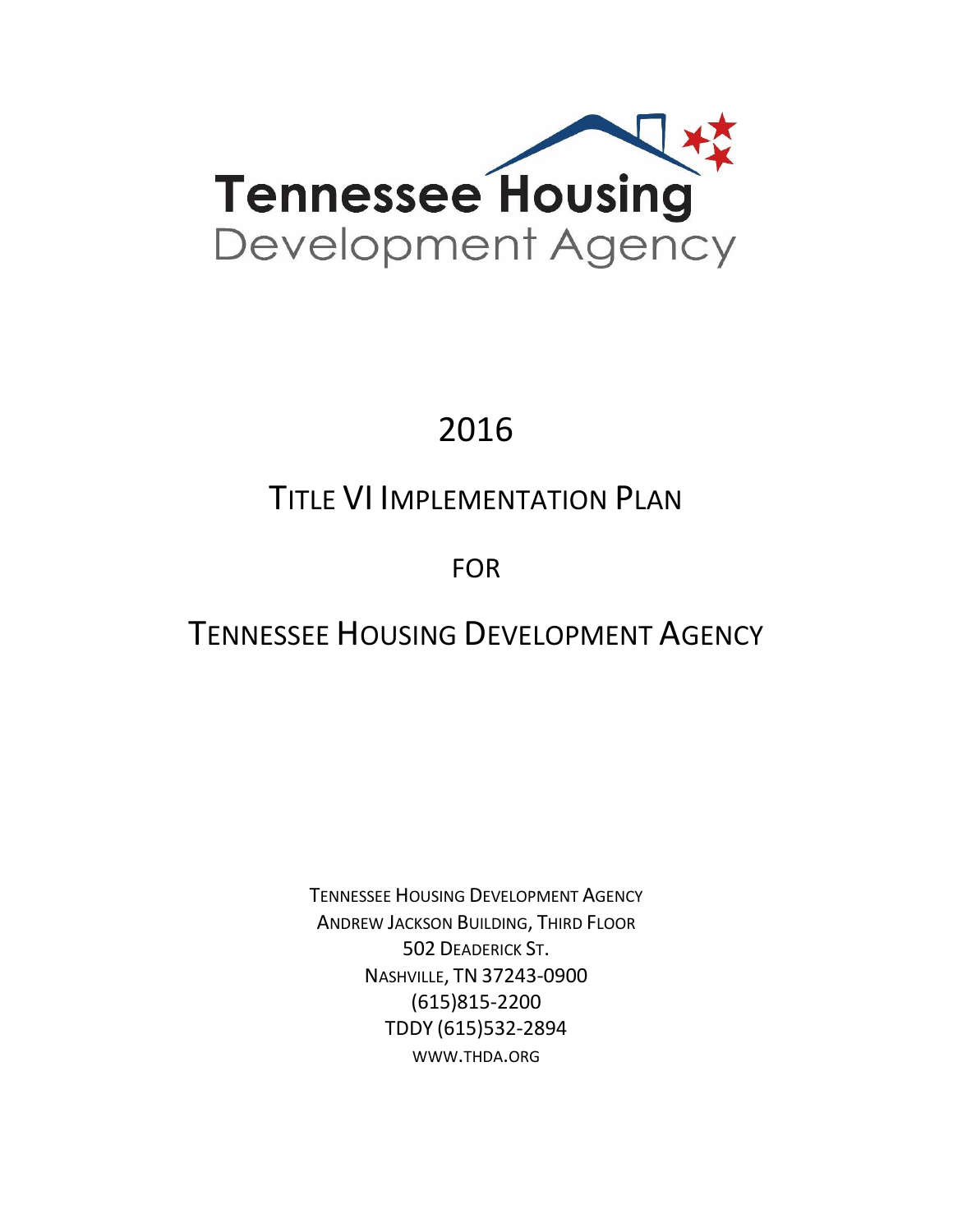#### **TABLE OF CONTENTS**

| 1. |                |  |  |  |  |
|----|----------------|--|--|--|--|
| 2. |                |  |  |  |  |
| 3. |                |  |  |  |  |
| 4. |                |  |  |  |  |
| 5. |                |  |  |  |  |
| 6. |                |  |  |  |  |
| 7. |                |  |  |  |  |
| 8. |                |  |  |  |  |
|    |                |  |  |  |  |
|    | <b>B.</b>      |  |  |  |  |
|    | C.             |  |  |  |  |
| 9. |                |  |  |  |  |
|    | А.             |  |  |  |  |
|    | B <sub>r</sub> |  |  |  |  |
|    | C.             |  |  |  |  |
|    | D.             |  |  |  |  |
|    |                |  |  |  |  |
|    | A.             |  |  |  |  |
|    | В.             |  |  |  |  |
|    |                |  |  |  |  |
|    |                |  |  |  |  |
|    | А.             |  |  |  |  |
|    | <b>B.</b>      |  |  |  |  |
|    | C.             |  |  |  |  |
|    |                |  |  |  |  |
|    |                |  |  |  |  |
|    |                |  |  |  |  |
|    | А.             |  |  |  |  |
|    | <b>B.</b>      |  |  |  |  |
|    | C.             |  |  |  |  |
|    | D.             |  |  |  |  |
|    |                |  |  |  |  |
|    |                |  |  |  |  |
|    | Α.             |  |  |  |  |
|    | В.             |  |  |  |  |
|    | C.             |  |  |  |  |
|    | D.             |  |  |  |  |
|    | F.             |  |  |  |  |

#### APPENDICES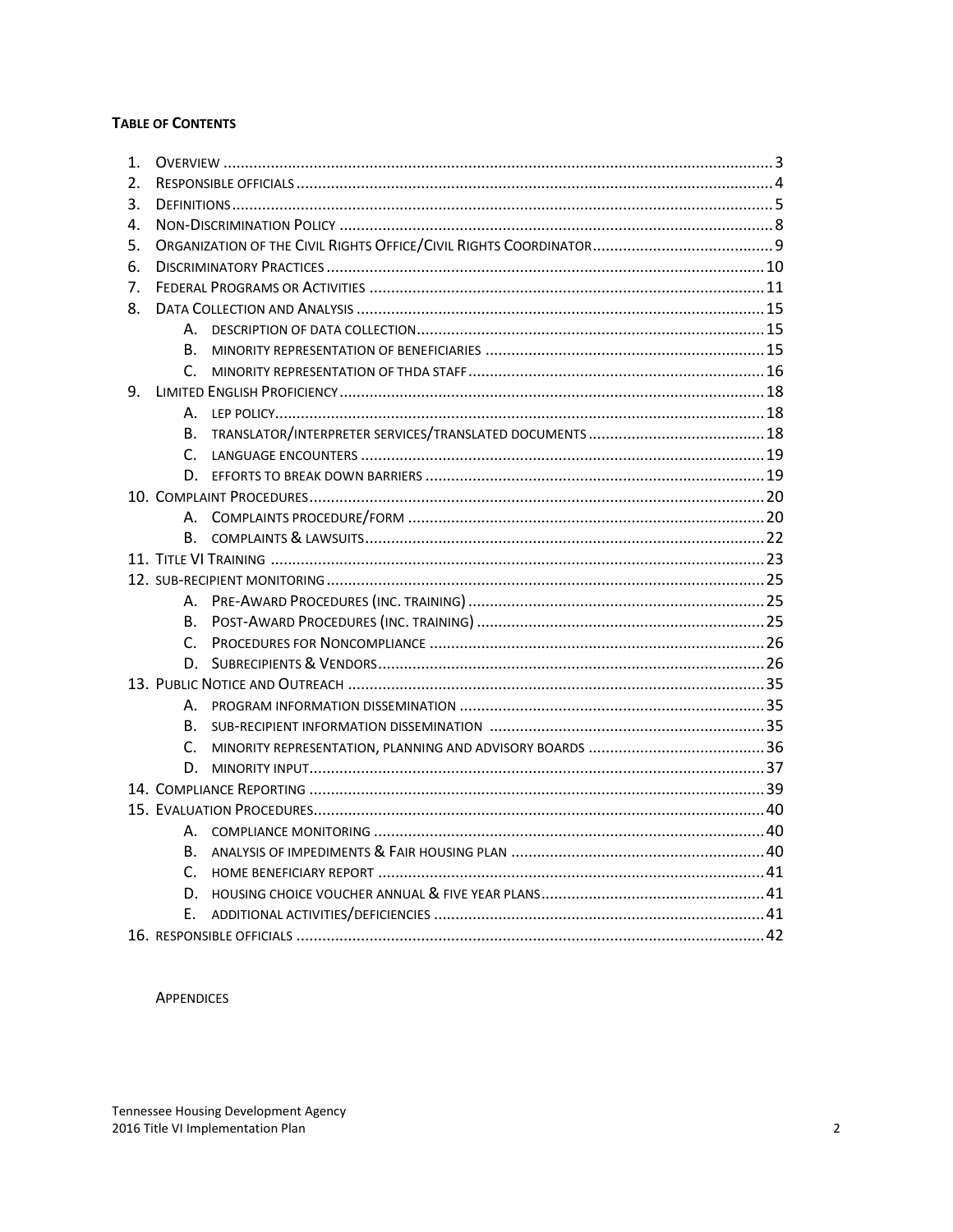#### **I. OVERVIEW**

### *THDA's Mission is "Leading Tennessee home by creating safe, sound affordable housing opportunities."*

The Tennessee Housing Development Agency (THDA) is a political subdivision of the State of Tennessee, created by the Tennessee General Assembly in 1973 through the enactment of TCA 13-23-101, et seq. THDA is the State's housing finance agency, responsible for selling tax exempt mortgage revenue bonds to offer affordable mortgage funds to homebuyers of low- and moderate-incomes through local lenders, and to administer various housing programs targeted to households of very low-, low- and moderateincomes. In addition to its homeownership programs, THDA administers a number of ongoing federally funded or enabled housing and housing-related programs: Low Income Housing Tax Credit, Multifamily Tax Exempt Bond, Section 8 Tenant Based-Housing Choice Voucher, Section 8 Project Based Rental Assistance, HOME Investment Partnership, Emergency Shelter Grant, Weatherization Assistance Program, Homebuyer Education, National Foreclosure Mitigation Counseling, and Low Income Home Energy Assistance Program (LIHEAP). THDA also administers the Keep My Tennessee Home program, funded from the Hardest Hit Fund, a part of the Troubled Asset Relief Program (TARP). A brief description of each program is contained in Table 2, in Section III, Federal Programs or Activities. Program descriptions of each and detailed policy information is available on THDA's website at *www.thda.org*.

THDA is governed by a 16-member board of directors. The governor appoints six board members, who are citizens of the state, who do not hold public office and who represent the following groups: Retail building material supply, manufactured housing, home building, mortgage banking, licensed real estate brokers, local public housing authorities, local government and qualifying non-profits. The governor also appoints two board members from the public at large who are knowledgeable about the problems of inadequate housing conditions in Tennessee. A Section 8 Voucher Program resident is also a member of the board. The Speaker of the state Senate and the Speaker of the state House of Representatives each appoint one board member, each of whom must be a citizen of the state, not hold public office and be knowledgeable about the problems of inadequate housing conditions in Tennessee. The Comptroller of the Treasury, the Secretary of State, the State Treasurer, the Commissioner of the Department of Finance and Administration and a staff assistant to the Governor serve ex officio. The members of THDA's Board of Directors, their representation, their committee assignments and their race and gender are reported in Appendix A.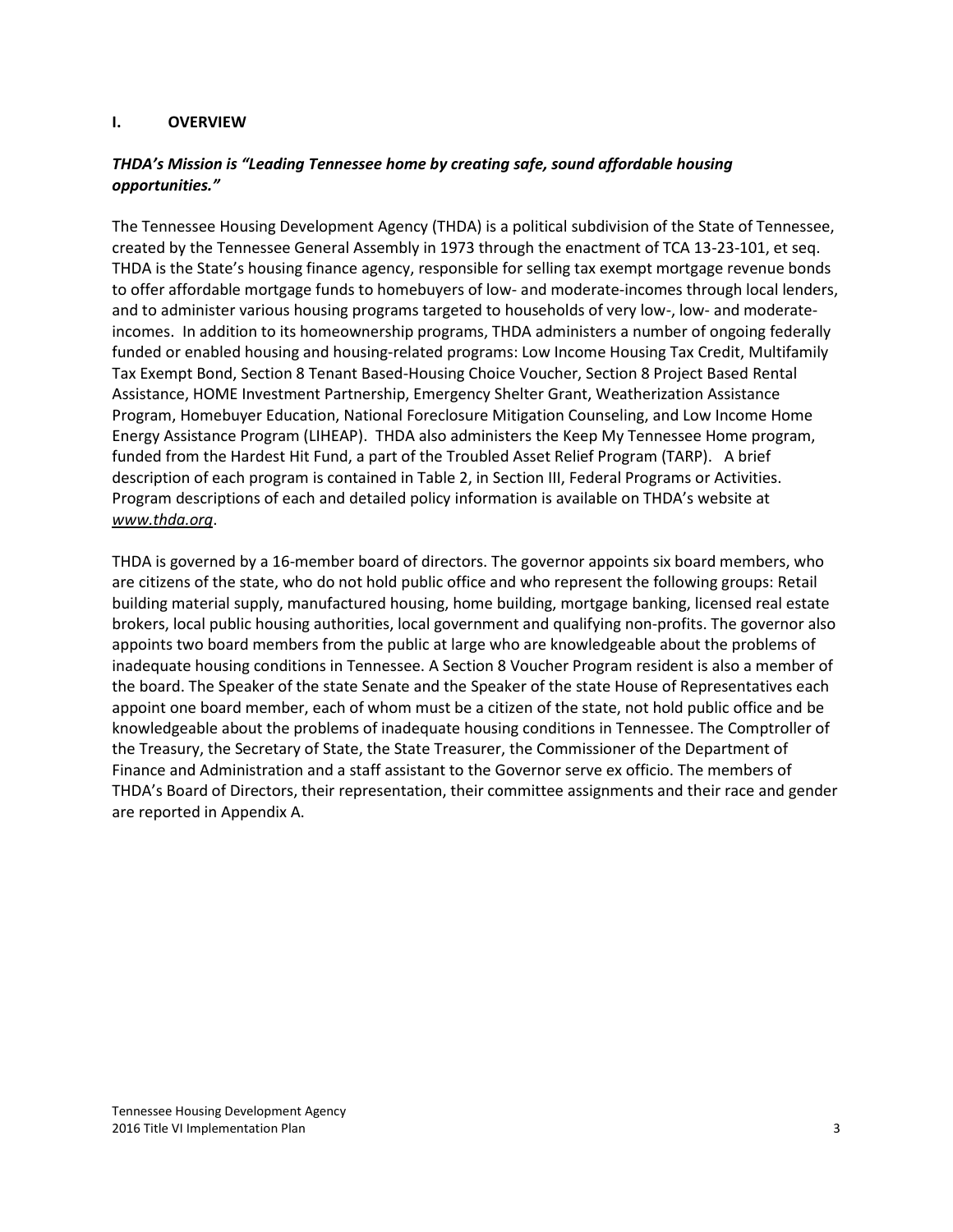#### **II. RESPONSIBLE OFFICIALS**

An organizational chart of THDA is provided in Appendix B. The Executive Team is comprised of the Executive Director, Ralph Perrey, and four Executive Officers. More information regarding THDA, its Board of Directors, program operating policies and organizational structure may be found on THDA's website at *[www.thda.org](http://www.thda.org/)*. The signature page for the responsible officials involved with developing the Title VI Plan is contained at the end of the Plan.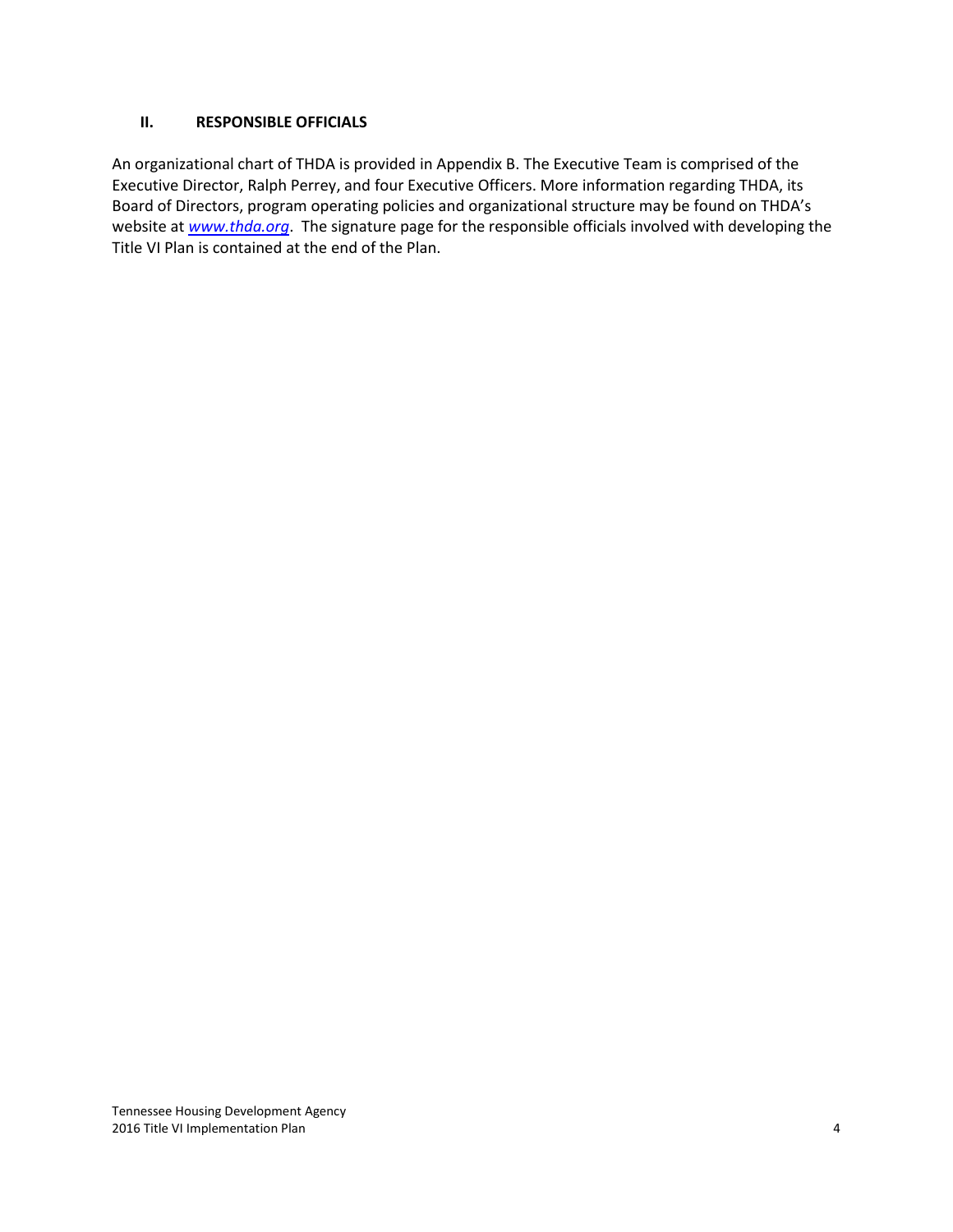#### **III. DEFINITIONS**

The below tables defines common abbreviations and terms used in this report and in programs administered by THDA. The purpose of presenting these definitions is to ensure agency staff, recipients and beneficiaries have access to consistent and applicable definitions.

#### **Table 1 Acronyms and Definitions**

- **ACS American Community Survey** An ongoing statistical survey that samples a small percentage of the population every year -- giving communities the information they need to plan investments and services.
- **AMI Area Median Income -** The median divides the income distribution into two equal parts: one-half of the cases falling below the median income and one-half above the median. [Census 2000 Summary File 3 Technical Documentation. Prepared by the U.S. Census Bureau, 2002.] HUD uses the median income for families in metropolitan and non-metropolitan areas to calculate income limits for eligibility in a variety of housing programs. The area median income is also utilized when determining allowable rents in the Low Income Housing Tax Credit Program.
- **ARRA** Commonly referred to as the Stimulus or The Recovery Act, was an economic stimulus package enacted by the 111th United States Congress in February 2009 and signed into law on February 17, 2009. To respond to the Great Recession, the primary objective for ARRA was to save or quickly create jobs. Secondary objectives were to provide temporary relief programs for those most impacted by the recession and invest in infrastructure, education, health, and renewable energy.
- **AVAZA** AVAZA Language Services has served the language needs of all industries and levels of government for ten years. The company is headquartered in Nashville, TN and is focused on delivering meaningful language assistance by providing quality, skilled and trained interpreters and translators with a strong commitment to customer service, while leveraging the latest technology.
- **CAPER Consolidated Annual Performance Evaluation Report**  The CAPER is an evaluation and performance report required by the Department of Housing and Urban Development (HUD).
- **CDBG Community Development Block Grant**  A flexible program that provides communities with resources to address a wide range of unique community development needs. The CDBG program provides annual grants on a formula basis to 1,209 general units of local government and States.
- **CHAS Comprehensive Housing Affordability Strategy** Data that demonstrate the extent of housing problems and housing needs, particularly for low income households.
- **CHDO Community Housing Development Organization**  A private nonprofit, communitybased service organization whose primary purpose is to provide and develop decent, affordable housing for the community it serves.
- **CITC Community Investment Tax Credits** A state program in which financial institutions may obtain a credit against the sum total of taxes imposed by the Franchise and Excise Tax Laws when qualified loans, qualified investments, grants or contributions are extended to eligible housing entities for engaging in eligible low income housing activities. The amount of the credit shall be applied one time and will be based on the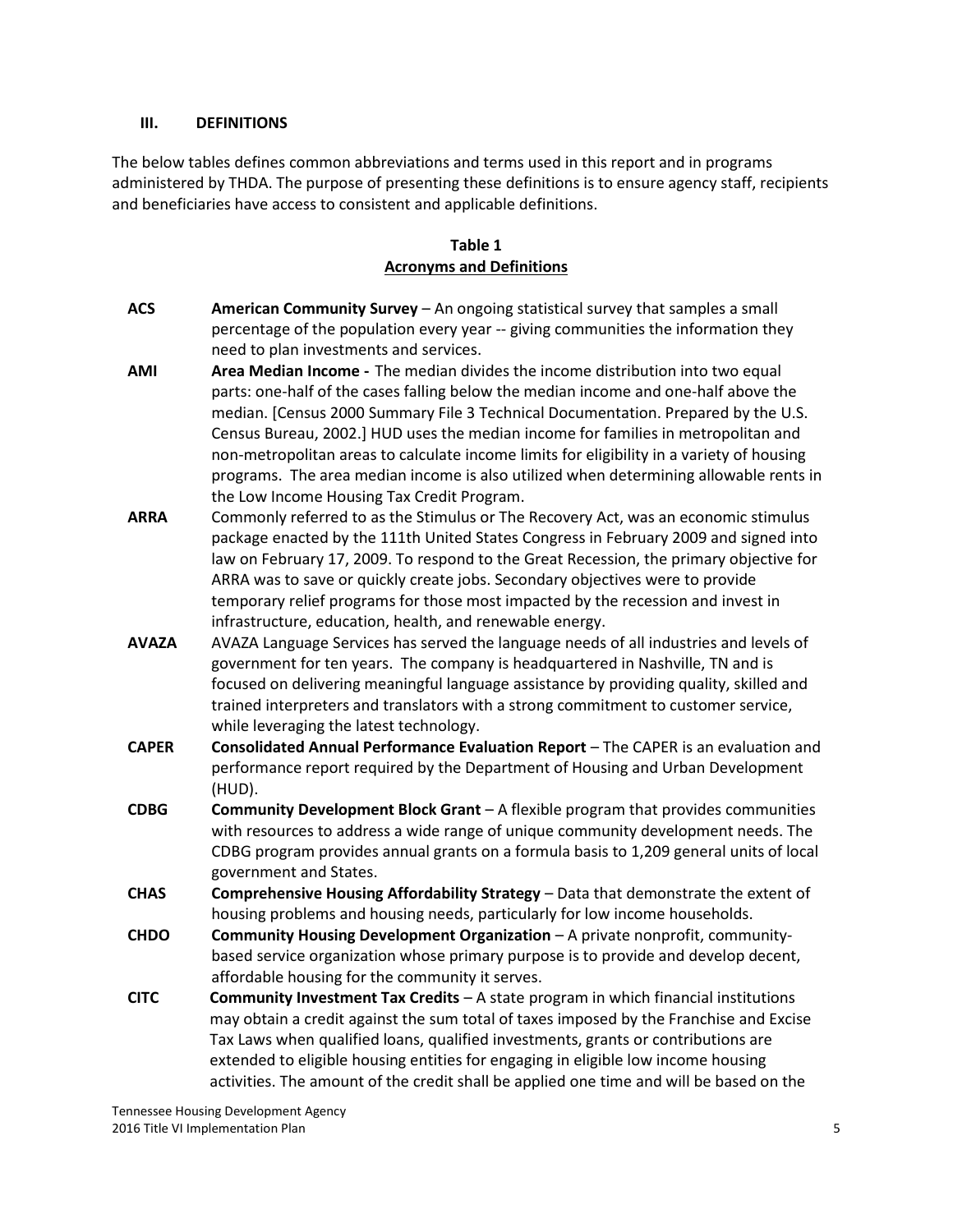total amount of the loan, investment, grant, or contribution; or the credit may be applied annually for qualified loans and qualified low rate loans and will be based on the unpaid principal balance of the loan.

- **CoC Continuum of Care** The CoC is designed to promote community-wide commitment to the goal of ending homelessness; provide funding for efforts by nonprofit providers, and State and local governments to quickly rehouse homeless individuals and families while minimizing the trauma and dislocation caused to homeless individuals, families, and communities by homelessness; promote access to and effect utilization of mainstream programs by homeless individuals and families; and optimize self-sufficiency among individuals and families experiencing homelessness.
- **CP Community Programs** A THDA division that administers a variety of housing programs supported through federal, state and THDA funding. The Division awards grants to local governments and non-profit agencies to meet the housing needs of low income Tennesseans.
- **FHA Federal Housing Administration** FHA provides mortgage insurance on loans made by FHA-approved lenders throughout the United States and its territories. FHA insures mortgages on single family and multifamily homes including manufactured homes and hospitals. It is the largest insurer of mortgages in the world, insuring over 34 million properties since its inception in 1934.
- **FHFA Federal Housing Finance Agency** –The regulator and conservator of Fannie Mae and Freddie Mac and the regulator of the 12 Federal Home Loan Banks.
- **FSS Family Self-Sufficiency Program** The FSS program facilitates access to the supportive services that families need to become free of public assistance in a five-year time period. All participating Housing Choice Voucher (HCV) families have the opportunity to participate in the FSS program if they desire.
- **DOE US Department of Energy-** A cabinet department in the Executive branch of the U.S. federal government policies regarding energy and safety in handling nuclear material.
- **HAP Housing Assistance Payment** Section 8 tenant-based assistance under the housing choice voucher program (voucher program) of the U.S. Department of Housing and Urban Development (HUD).
- **HBEI Homebuyer Education Initiative** THDA's initiative to create first-time homebuyers who are better prepared for the responsibilities of homeownership.
- **HCV Housing Choice Voucher Program** The HCV program is the federal government's major program for assisting very low-income families, the elderly, and the disabled to afford decent, safe, and sanitary housing in the private market. Since housing assistance is provided on behalf of the family or individual, participants are able to find their own housing, including single-family homes, townhouses and apartments.
- **HERA Housing and Economic Recovery Act of 2008** Designed primarily to address the subprime mortgage crisis. It authorized the Federal Housing Administration to guarantee up to \$300 billion in new 30-year fixed rate mortgages for subprime borrowers if lenders write-down principal loan balances to 90 percent of current appraisal value. It was intended to restore confidence in Fannie Mae and Freddie Mac by strengthening regulations and injecting capital into the two large U.S. suppliers of mortgage funding. States are authorized to refinance subprime loans using mortgage revenue bonds.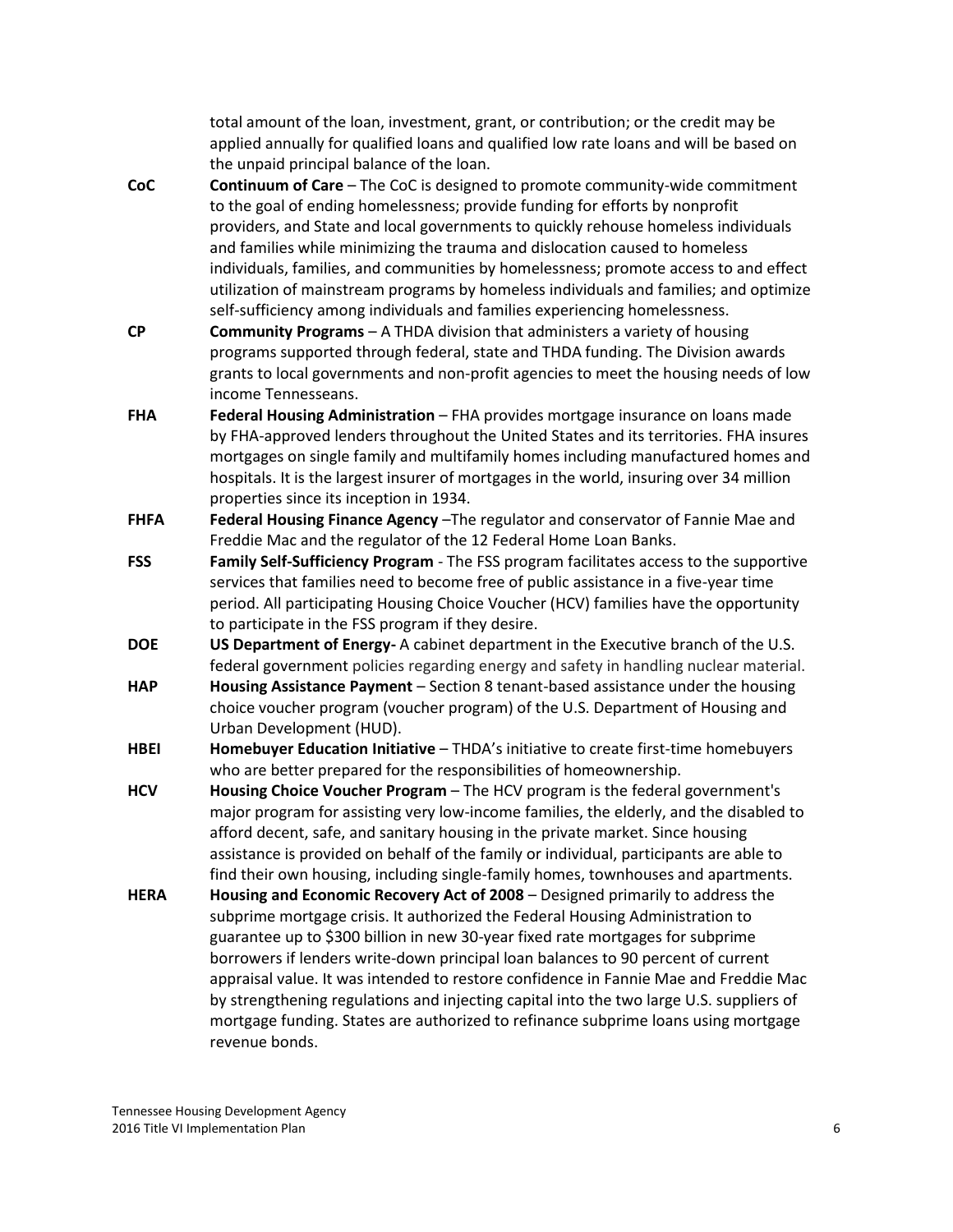| <b>HFA</b>   | Housing Finance Agency - State Housing Finance Agencies are state-chartered<br>authorities established to help meet the affordable housing needs of their states'<br>residents. Through partnerships with the private and public sector, the agencies<br>provide housing for people of low or moderate means. THDA is Tennessee's state<br>housing finance agency.                                                                                                                                                                                        |
|--------------|-----------------------------------------------------------------------------------------------------------------------------------------------------------------------------------------------------------------------------------------------------------------------------------------------------------------------------------------------------------------------------------------------------------------------------------------------------------------------------------------------------------------------------------------------------------|
| HF           | Hardest Hit Fund - The Keep My Tennessee Home program was funded, in part, by<br>the federal Hardest Hit Fund. The program provides forgivable loans to unemployed<br>or substantially underemployed homeowners who are financially unable to make their<br>mortgage payments and are in danger of losing their homes to foreclosure or to<br>homeowners who have experienced divorce or the death of a spouse.                                                                                                                                           |
| <b>HHS</b>   | US Department of Health & Human Services - A cabinet department in the Executive<br>branch of the United States federal government with the goal of protecting<br>the health of all Americans and providing essential human services.                                                                                                                                                                                                                                                                                                                     |
| <b>HRA</b>   | Human Resource Agency - Agencies that provide services for improving the health,<br>well-being, and economic opportunities of people needing critical support or of those<br>who may have an immediate need.                                                                                                                                                                                                                                                                                                                                              |
| <b>HTF</b>   | Housing Trust Fund - The National Housing Trust Fund (HTF) is an affordable housing<br>production program that will complement existing Federal, state and local efforts to<br>increase and preserve the supply of decent, safe, and sanitary affordable housing for<br>extremely low- and very low-income households, including homeless families.                                                                                                                                                                                                       |
| <b>HUD</b>   | US Department of Housing and Urban Development - A cabinet department in the<br>Executive branch of the United States federal government. HUD's mission is to create<br>strong, sustainable, inclusive communities and quality affordable homes for all. HUD<br>helps people by administering a variety of programs that develop and support<br>affordable housing, including public housing programs and homeownership programs.<br>HUD also seeks to protect consumers through education, Fair Housing Laws, and<br>housing rehabilitation initiatives. |
| <b>IRS</b>   | Internal Revenue Service - The IRS is the U.S. government agency responsible for tax<br>collection and tax law enforcement.                                                                                                                                                                                                                                                                                                                                                                                                                               |
| <b>LIHTC</b> | Low Income Housing Tax Credits - The LIHTC program offers owners and investors of<br>affordable rental housing a reduction in federal income tax liability over a period of 10<br>years. The Internal Revenue Service allocates tax credit authority to states on a<br>calendar year basis. The State of Tennessee does not receive actual dollars, but<br>instead receives tax credit authority that is allocated in both competitive (9% credit)<br>and non-competitive (4%) awards to developers who in turn build affordable rental<br>units.         |
| <b>PHA</b>   | Public Housing Agency - Organization created by local or state governments to<br>administer HUD's Low-Income Public Housing, Section 8 Housing Choice Voucher and<br>other HUD programs.                                                                                                                                                                                                                                                                                                                                                                  |
| <b>RP</b>    | Research and Planning - THDA's Research and Planning division.                                                                                                                                                                                                                                                                                                                                                                                                                                                                                            |
| S8CA         | Section 8 Contract Administration - A THDA division that administers the Section 8                                                                                                                                                                                                                                                                                                                                                                                                                                                                        |
|              | Project Based Rental Assistance program.                                                                                                                                                                                                                                                                                                                                                                                                                                                                                                                  |
| S8RA         | Section 8 Rental Assistance - A THDA division that administers the Section 8 Housing<br>Choice Voucher program.                                                                                                                                                                                                                                                                                                                                                                                                                                           |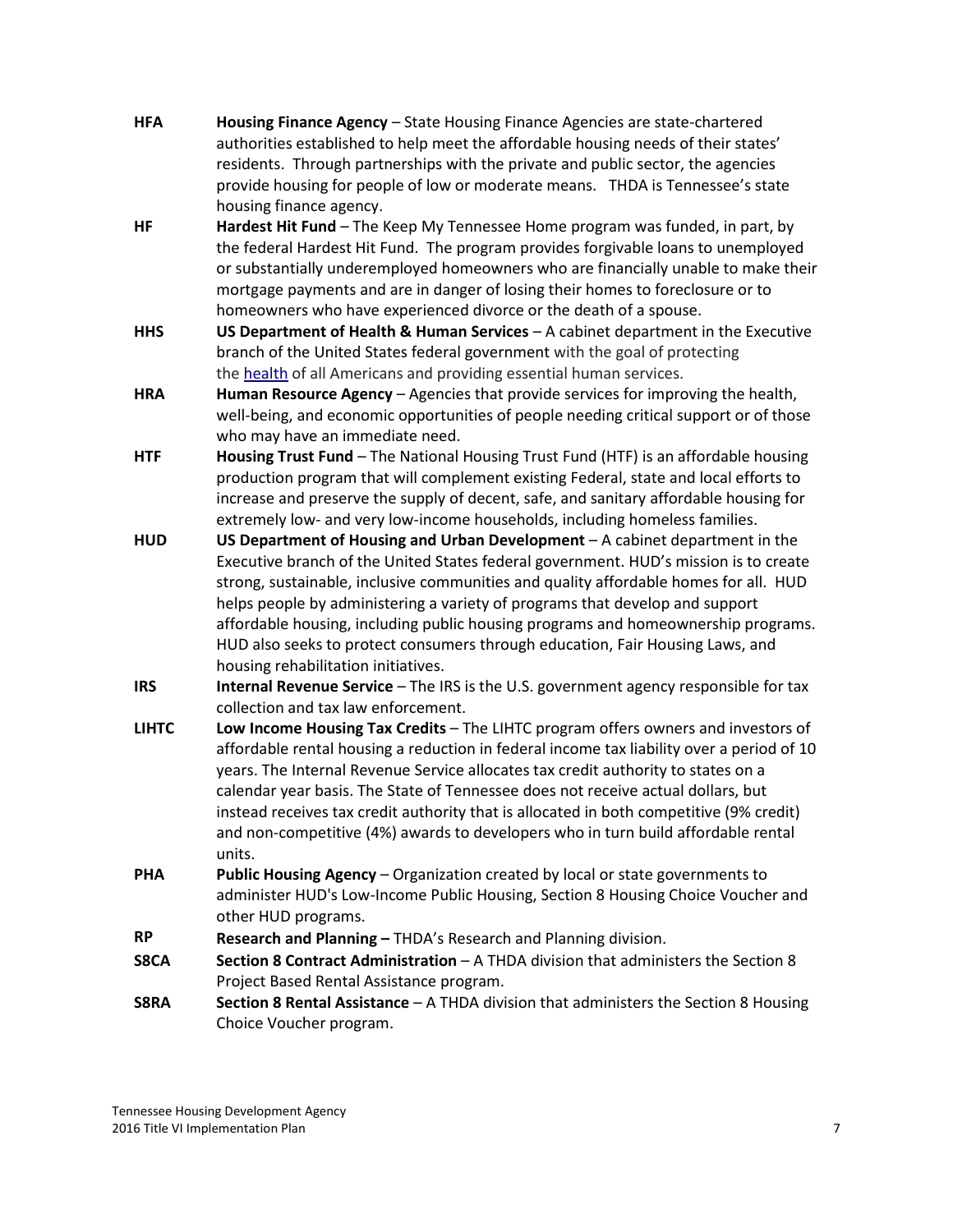### **IV. NON-DISCRIMINATION POLICY**

THDA adopted the "Tennessee Housing Development Agency (THDA) Non-Discrimination in Provision of Services Policy," which is included as Appendix C of this document. While THDA's various programs contain non-discrimination statements and guidelines in their documents and contracts, the agency developed this agency-wide policy that includes all program divisions and partners of the agency in providing services to the public. The policy states: "No staff person or partner of THDA shall engage in discriminatory practices" and the intent of the policy is to provide guidance to THDA staff in preventing discrimination on the basis of race, color, religion, national origin, sex, familial status, disability and "any other class protected under state or federal law in providing services to the public."

The policy also provides guidance in regards to contracts between THDA and its partners receiving funds to provide services for THDA. It states that "every contract to provide funding for services through THDA partners shall include language in the contract that establishes an affirmative obligation to not discriminate against any individual on the basis of that individual's membership in a class that is protected by the policy. An employee who fails to comply with the policy or encourages such conduct by others is subject to corrective action in accordance with THDA's Progressive Discipline Policy. Any partner who fails to comply with contractual obligations to not discriminate may face loss of funding or other consequences as outlined in its contract with THDA.

The authority for THDA to conduct compliance reviews is derived from Title VI of the Civil Rights Act of 1964 and its implementing regulations. Additionally, Public Chapter 502 of the Public Acts of 1993 requires state agencies to develop an implementation plan for the enforcement of Title VI. THDA, along with its sub-recipients and contractors, shall make available any compliance report to be reviewed by THRC upon request.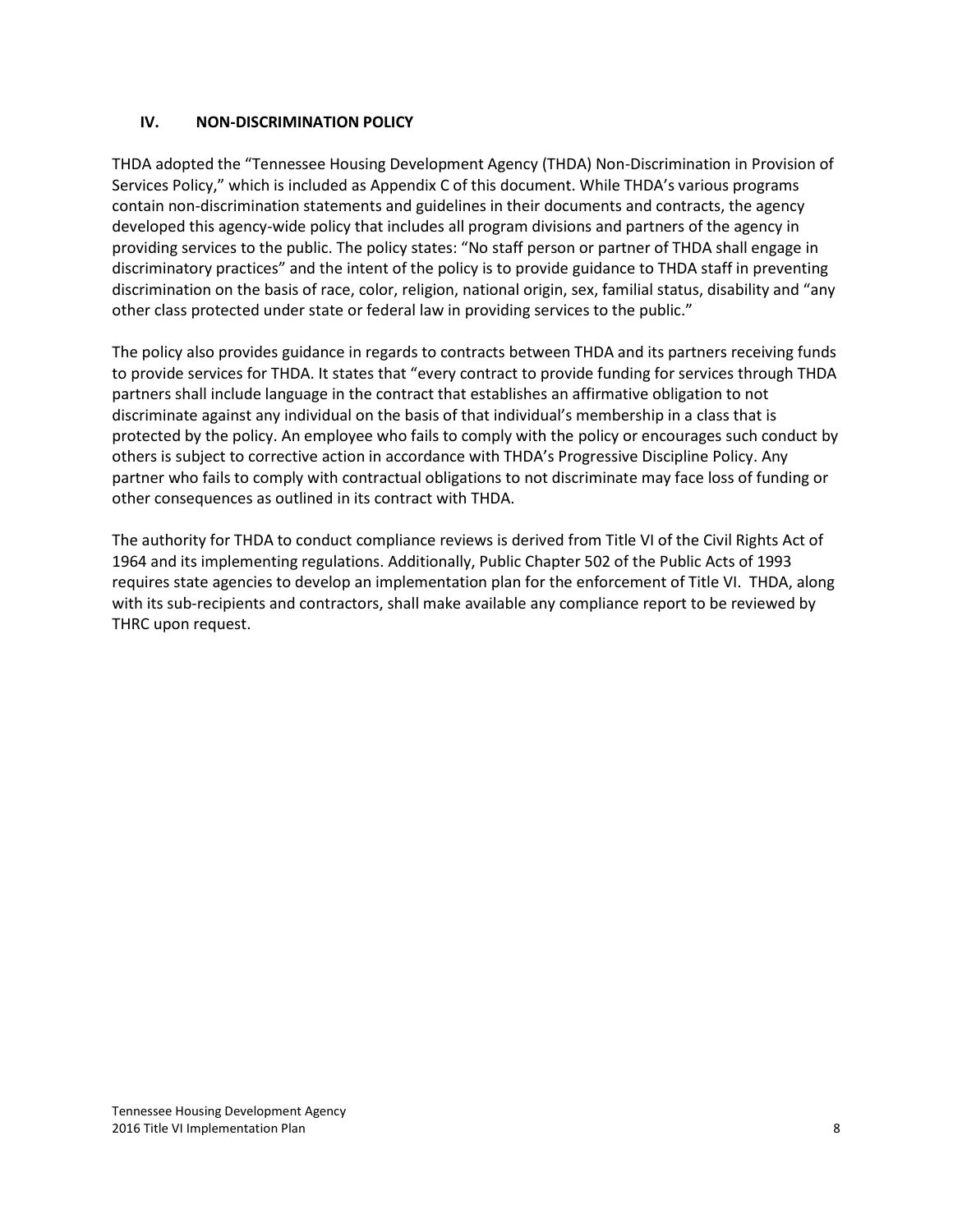# **V. ORGANIZATION OF THE CIVIL RIGHTS OFFICE**

Two THDA staff members are responsible for the oversight of Title VI compliance, and one staff member is assigned to assist with the research and compilation of the Title VI Implementation Plan annually. Each of these three staff members and their duties, as they relate to THDA and Title VI compliance, are described below.

Donna Duarte, the Director of Civil Rights Compliance, is the Title VI Coordinator for THDA. Ms. Duarte is responsible for providing agency leadership to meet our civil rights obligations in relation to The Fair Housing Act, Title VI of the U.S. Civil Rights Act, and Section 504 of the Rehabilitation Act. In addition to her Title VI duties, which include oversight of THDA's Title VI compliance procedures and plan, her primary duties include the following:

- Review and approve Section 504 housing accommodation requests, review fair housing and civil rights related activities conducted by the staff for compliance and report to program divisions and THDA's Executive team for further implementation of changes in processes and policies.
- Relationship-building initiatives with for-profit and non-profit affordable developers.
- Cultivate relationships with existing partners through participation in fair housing organizations, THDA advisory boards and the Tennessee Affordable Housing Coalition.
- Coordinate internal and external efforts to support and grow the utilization of TN Housing Search.org especially with agencies and non-profits who serve special needs populations.
- Together with the Directors of Multifamily Development and Program Compliance, contribute to LIHTC program policies and development and provide housing credit program expertise to THDA staff and program partners.

Bruce Balcom, Assistant Chief Legal Counsel for THDA, is responsible for Title VI legal services. In addition to his Title VI duties, Mr. Balcom is responsible for providing a full range of legal services for the organization. Under the supervision of THDA's Chief Legal Counsel, he serves as the primary legal counsel for the Human Resources division of THDA. He handles all litigation on behalf of the organization, not handled by the Attorney General's office. Bruce supervises legal services provided to the Section 8 Rental Assistance and Section 8 Contract Administration divisions by the Assistant Legal Counsel. His primary duties that may involve Title VI or Fair Housing compliance include:

- Interpreting federal and state legislation and regulations relating to the organization.
- Aid in the preparation of handbooks and instructional memoranda for program operations to meet federal and state requirements.
- Counseling the organization regarding legal rights and responsibilities.
- Drafting and reviewing documents used with the organization's programs.
- Advising on questions of law involved in the operation of the organization.
- Working with the Attorney General's office and private attorneys on litigation.
- Representing the organization in administrative hearings and certain trial courts.

Laura Swanson, Research Coordinator with the Research and Planning Division, is responsible for working with THDA divisions to gather information, researching statistical information, compilation and submission of the Title VI Implementation Plan.

The organizational chart in Appendix D shows the position of each staff person associated with Title VI Compliance, as it relates to this report, at THDA.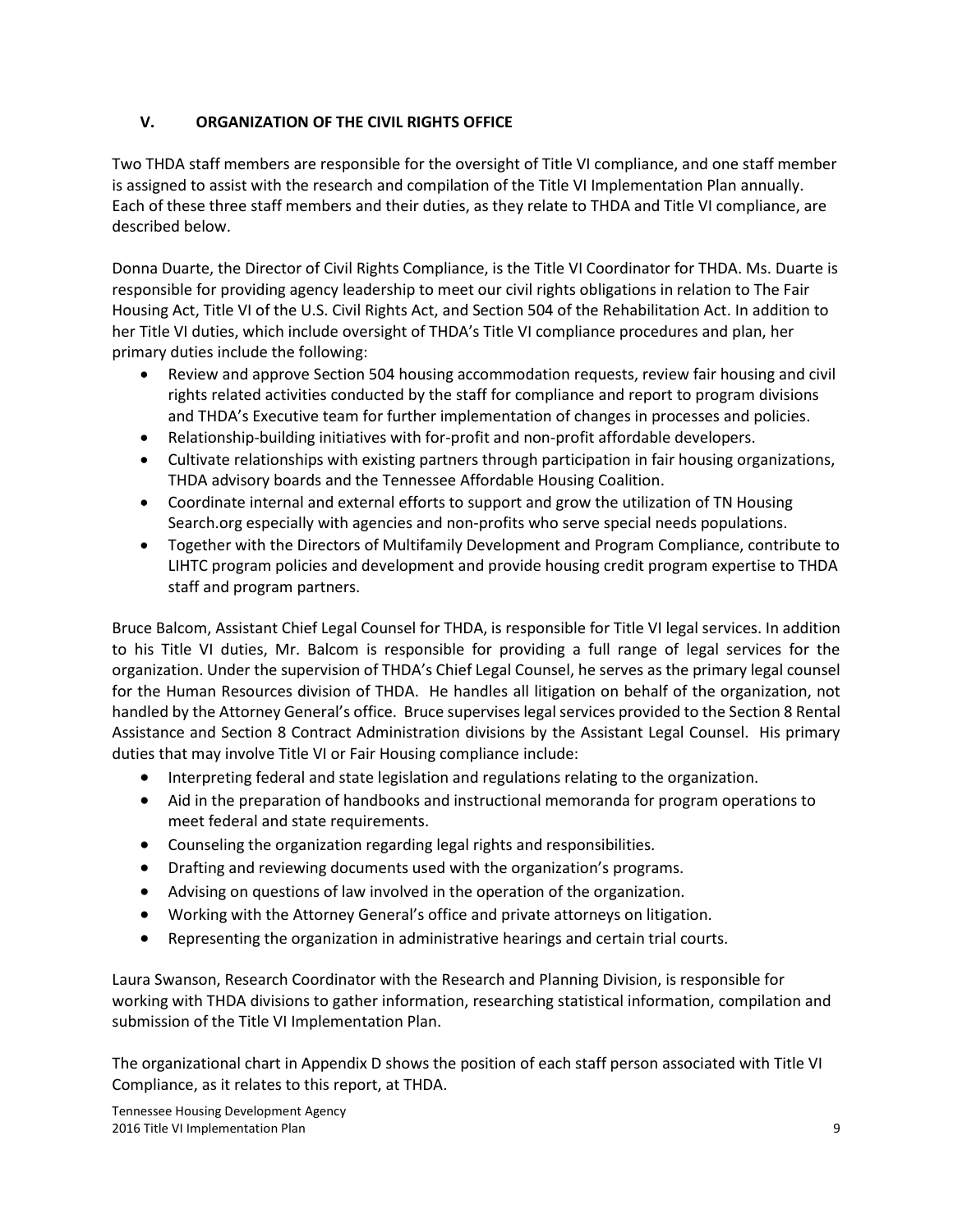## **VI. DISCRIMINATORY PRACTICES**

THDA has jurisdiction to investigate Title VI claims. THDA is the lead author of the State of Tennessee's Consolidated Plan and promotes fair housing education throughout the state. The Fair Housing Act makes it illegal to discriminate in the buying, selling or renting of a home because of a person's race, color, national origin, religion, sex, familial status and disability. Because THDA is an affordable housing finance agency, compliance with both Title VI and the Fair Housing Act is integral to the programs and activities carried out by the organization.

The following possible discriminatory practices are examples specific to the programs and activities conducted by THDA. Possible discriminatory practices, based on a Title VI protected class include:

- Refusing to sell, rent or lease housing to an interested tenant or buyer
- Applying different sale, rental or occupancy terms for different people
- Lying about or misrepresenting the availability of housing
- Providing inferior conditions, terms, facilities or privileges in connection with housing
- "Blockbusting" or encouraging people to leave an area based on their protected class
- Steering clients to a certain neighborhood, refusal to serve certain clients
- Redlining or limiting lending in a particular area because of the demographics of that area or imposing different conditions on a loan
- Harassing tenants and homeowners in connection with housing accommodations
- Zoning laws that have an unfair effect on protected classes

A specific example of a possible discriminatory practice may be found in the HOME homeowner rehabilitation program. If ten families receive homeownership rehabilitation, and nine of those families are White and one is Black/African American, all should receive the same quality of rehabilitation. If the beneficiary belonging to a protected class receives sub-standard repairs below specifications and the non-minority homeowners all receive standard repairs at specification, discrimination on the basis of Title VI could be alleged.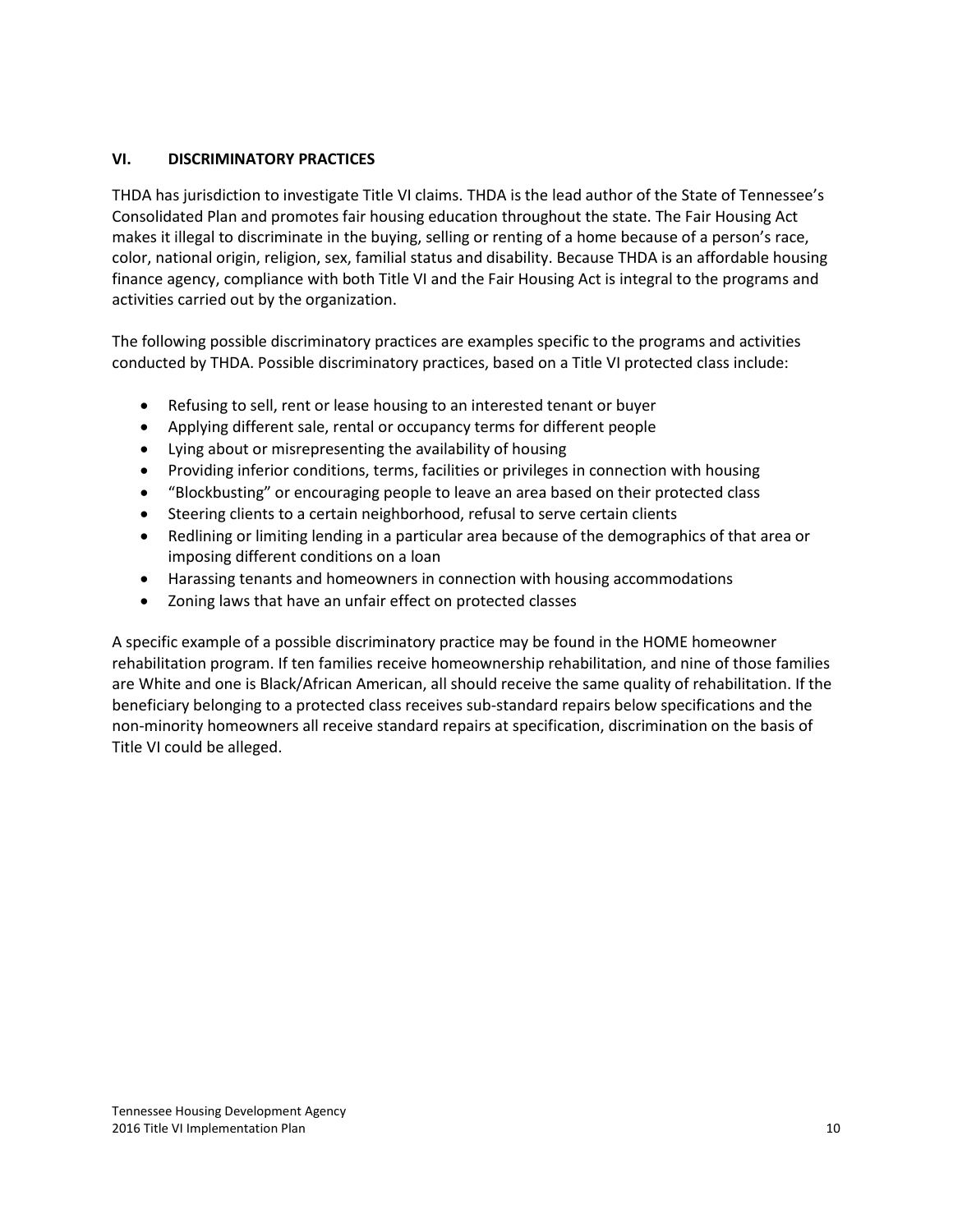## **VII. FEDERAL PROGRAMS OR ACTIVITIES**

Table 2 names and describes the THDA federally funded or enabled programs and the funding made available during FY 2015-16. For THDA's stimulus and temporary federal programs, the total dollar amount allocated for each program is shown. Funding for these programs was awarded prior to FY 2015-16 but the programs were active during the reporting period and remaining funds were allocated during the reporting period.

| <b>119 and Description &amp; Federal Funding Avanubic</b> |                                               |               |                                                 |  |  |
|-----------------------------------------------------------|-----------------------------------------------|---------------|-------------------------------------------------|--|--|
| <b>Federal Program</b>                                    | <b>Program Description</b>                    | <b>Source</b> | FY 2015-16                                      |  |  |
|                                                           |                                               |               | <b>Available Funds</b>                          |  |  |
| <b>Ongoing Federally</b>                                  |                                               |               |                                                 |  |  |
| <b>Funded Programs</b>                                    |                                               |               |                                                 |  |  |
| <b>HOME Investment</b>                                    | The HOME Program provides funds to carry      | Department    | \$6,293,647*                                    |  |  |
| Partnership                                               | out multi-year housing strategies that expand | of Housing &  |                                                 |  |  |
|                                                           | the supply of decent, safe, sanitary and      | Urban         | *Dollar amount<br>represents the portion        |  |  |
|                                                           | affordable housing for low and very low       | Development   | of a multi-year grant                           |  |  |
|                                                           | income households. Local governments,         | (HUD)         | withdrawn during the                            |  |  |
|                                                           | public agencies and non-profits are eligible  |               | fiscal year.                                    |  |  |
|                                                           | applicants. THDA administers the HOME         |               |                                                 |  |  |
|                                                           | Program in those jurisdictions not designated |               |                                                 |  |  |
|                                                           | by HUD as a local Participating Jurisdiction. |               |                                                 |  |  |
| Emergency                                                 | ESG provides funding to local governments     | <b>HUD</b>    | \$3,941,440*                                    |  |  |
| <b>Solutions Grant</b>                                    | and non-profit service providers to assist    |               | *Dollar amount                                  |  |  |
| (ESG)                                                     | individuals and families regain stability in  |               | represents the portion<br>of a multi-year grant |  |  |
|                                                           | permanent housing after experiencing a        |               | withdrawn during the                            |  |  |
|                                                           | housing crisis or homelessness.               |               | fiscal year.                                    |  |  |

| Table 2                                                    |
|------------------------------------------------------------|
| <b>Program Description &amp; Federal Funding Available</b> |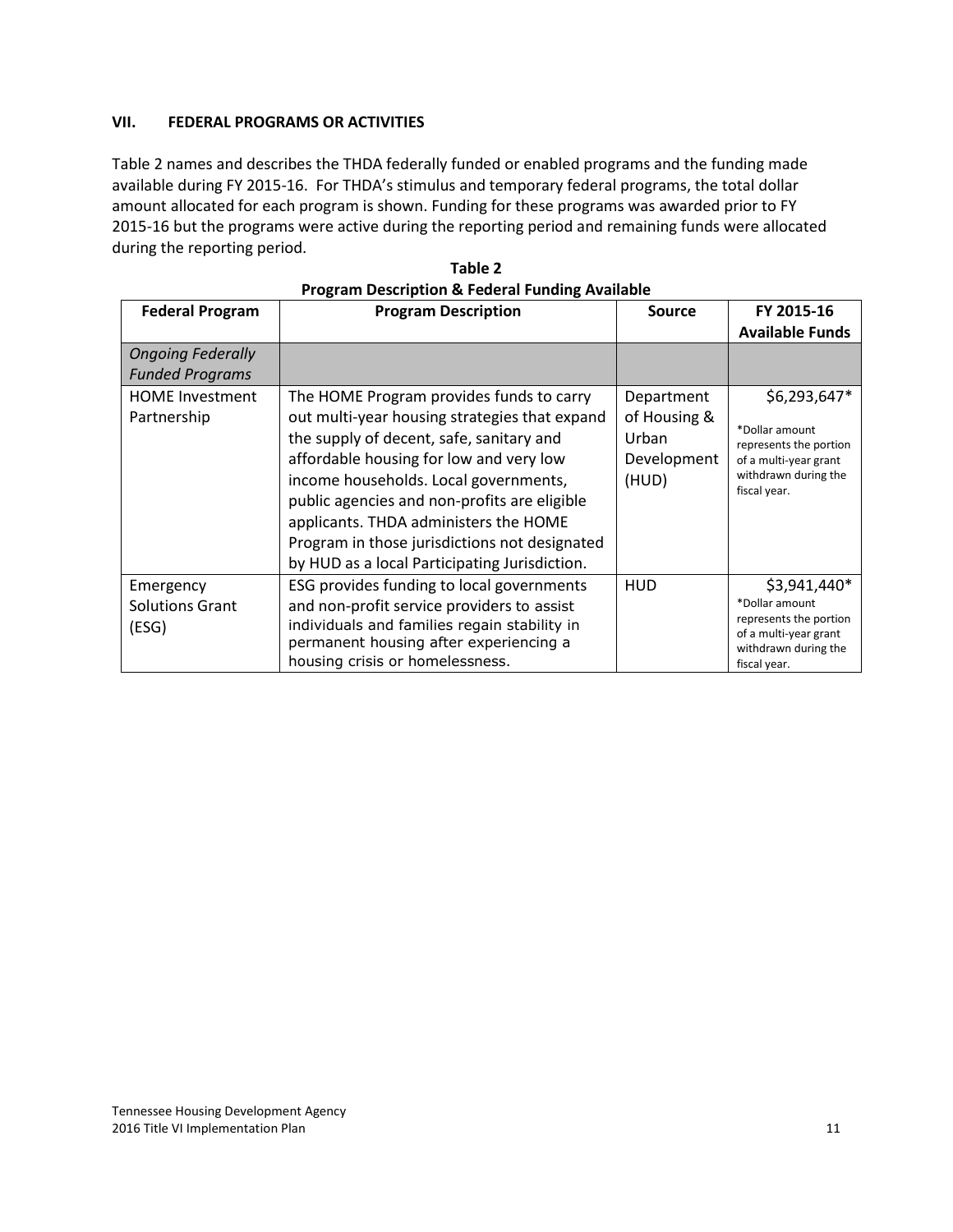| Low Income Home                     | LIHEAP is a grant program that aims to assist   | Department      | \$43,676,128  |
|-------------------------------------|-------------------------------------------------|-----------------|---------------|
| <b>Energy Assistance</b>            | low income households, primarily those who      | of Health &     |               |
| Program (LIHEAP)                    | pay a high proportion of their income on        | Human           |               |
|                                     | home energy, with meeting their immediate       | <b>Services</b> |               |
|                                     | energy needs. LIHEAP is administered            | (HHS)           |               |
|                                     | through a network of 19 local agencies that     |                 |               |
|                                     | reach all 95 counties.                          |                 |               |
| Weatherization                      | The WAP Program is designed to assist low-      | Department      | \$2,197,271   |
| Assistance Program                  | income households reduce their fuel costs       | of Energy       |               |
| (WAP)                               | while contributing to energy conservation       | (DOE)           |               |
|                                     | through increased energy efficiency and         |                 |               |
|                                     | consumer education. Households with young       |                 |               |
|                                     | children, elderly or disabled members are       |                 |               |
|                                     | given priority.                                 |                 |               |
| National                            | NFMC was launched in December 2007 by           | Neighbor-       | \$26,952      |
| Foreclosure                         | Congress to address the nationwide              | works           |               |
| Mitigation                          | foreclosure crisis by increasing housing        |                 |               |
| <b>Counseling Program</b>           | counseling availability for at risk families.   |                 |               |
|                                     | NeighborWorks America distributes funds to      |                 |               |
|                                     | competitively selected grantees, which in       |                 |               |
|                                     | turn, provide the counseling services, directly |                 |               |
|                                     | or through sub-grantees. THDA utilizes a        |                 |               |
|                                     | network of foreclosure prevention counseling    |                 |               |
|                                     | agencies to provide the free counseling.        |                 |               |
| <b>Section 8 Tenant</b>             | The Housing Choice Voucher or "Voucher"         | Department      | \$35,390,106  |
| <b>Based Housing</b>                | program is a rental assistance program where    | of Housing &    |               |
| Choice Voucher                      | very low-income families, the elderly and the   | Urban           |               |
|                                     | disabled receive assistance to afford decent,   | Development     |               |
|                                     | safe and sanitary housing in the private        | (HUD)           |               |
|                                     | market. The family pays up to 40% of their      |                 |               |
|                                     | monthly adjusted income for rent and            |                 |               |
|                                     | utilities, and THDA pays the remainder          |                 |               |
|                                     | directly to the landlord. If a family qualifies |                 |               |
|                                     | for utility assistance, a utility assistance    |                 |               |
|                                     | payment is paid to the family.                  |                 |               |
| Section 8 Project                   | On behalf of HUD, THDA administers the          | Department      | \$168,504,697 |
| <b>Based Rental</b>                 | Section 8 Project Based contracts and is        | of Housing &    |               |
| Assistance                          | responsible for the monthly Housing             | Urban           |               |
|                                     | Assistance Payments (HAP) to Section 8          | Development     |               |
|                                     | properties throughout the state.                | (HUD)           |               |
| Subtotal of Ongoing Federal Program |                                                 |                 | \$260,029,881 |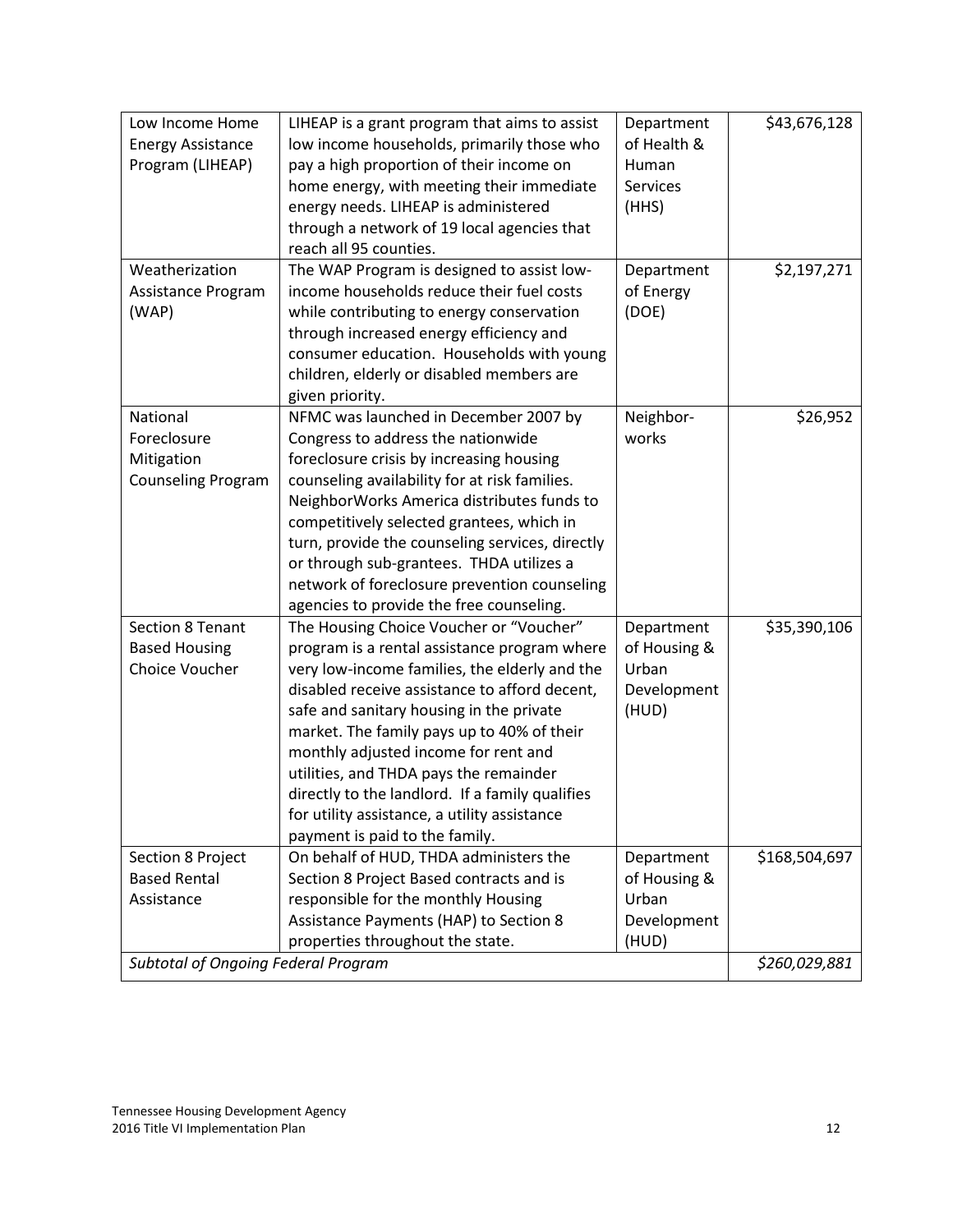| Stimulus/Temporary<br><b>Federal Programs</b>                                                   |                                                                                                                                                                                                                                                                                                                                                                                                                                                                                                                                                                |                                                                    |                                                                                                                                                                                                                                       |
|-------------------------------------------------------------------------------------------------|----------------------------------------------------------------------------------------------------------------------------------------------------------------------------------------------------------------------------------------------------------------------------------------------------------------------------------------------------------------------------------------------------------------------------------------------------------------------------------------------------------------------------------------------------------------|--------------------------------------------------------------------|---------------------------------------------------------------------------------------------------------------------------------------------------------------------------------------------------------------------------------------|
| Keep My TN Home -<br>Tennessee's<br>Hardest Hit Fund                                            | The Keep My Tennessee Home program<br>provides forgivable loans to unemployed or<br>substantially underemployed<br>homeowners who are financially unable to<br>make their mortgage payments and are in<br>danger of losing their homes to foreclosure<br>or to homeowners who have experienced<br>divorce or the death of a spouse.<br>Subtotal of Stimulus/Temporary Federal Programs                                                                                                                                                                         | Department<br>of Treasury,<br>Internal<br>Revenue<br>Service (IRS) | \$20,528,194<br>*No new<br>recipients were<br>approved during<br>this fiscal year but<br>we continued<br>making payments<br>for recipients<br>approved in prior<br>years.<br>\$20,528,194                                             |
| <b>Federally Enabled</b><br>Programs                                                            |                                                                                                                                                                                                                                                                                                                                                                                                                                                                                                                                                                |                                                                    |                                                                                                                                                                                                                                       |
| Low Income<br><b>Housing Tax Credit</b><br>(LIHTC)<br>-Competitive & non-<br>competitive awards | The LIHTC program is authorized under<br>Section 42 of the Internal Revenue code. The<br>program offers owners and investors of<br>affordable rental housing a reduction in<br>federal income tax liability over a period of<br>10 years. The Internal Revenue Service<br>allocates tax credit authority to states on a<br>calendar year basis. The State of Tennessee<br>does not receive actual dollars, but instead<br>receives tax credit authority that is allocated<br>in both competitive (9 percent credit) and<br>non-competitive (4 percent) awards. | Department<br>of Treasury,<br>Internal<br>Revenue<br>Service (IRS) | \$132,764,240<br>*Note: The amount<br>is the annual<br>allocation of credit<br>authority for<br>properties receiving<br>allocations over the<br>past ten years<br>because credit<br>authority is issued<br>over a ten year<br>period. |
| <b>Multifamily Bond</b><br>Authority                                                            | THDA authorizes allocations of tax-exempt<br>bond authority to local issuers for permanent<br>financing of affordable multifamily housing<br>units in the state. The authority can be used<br>to provide permanent financing for new<br>construction of affordable rental housing<br>units, conversion of existing properties<br>through adaptive reuse or acquisition and<br>rehabilitation of rental units. The Non-<br>Competitive (4 percent) Housing Tax Credit<br>program is coupled with the Multifamily<br>Bond Program.                               | Department<br>of Treasury,<br>Internal<br>Revenue<br>Service (IRS) | \$31,213,100                                                                                                                                                                                                                          |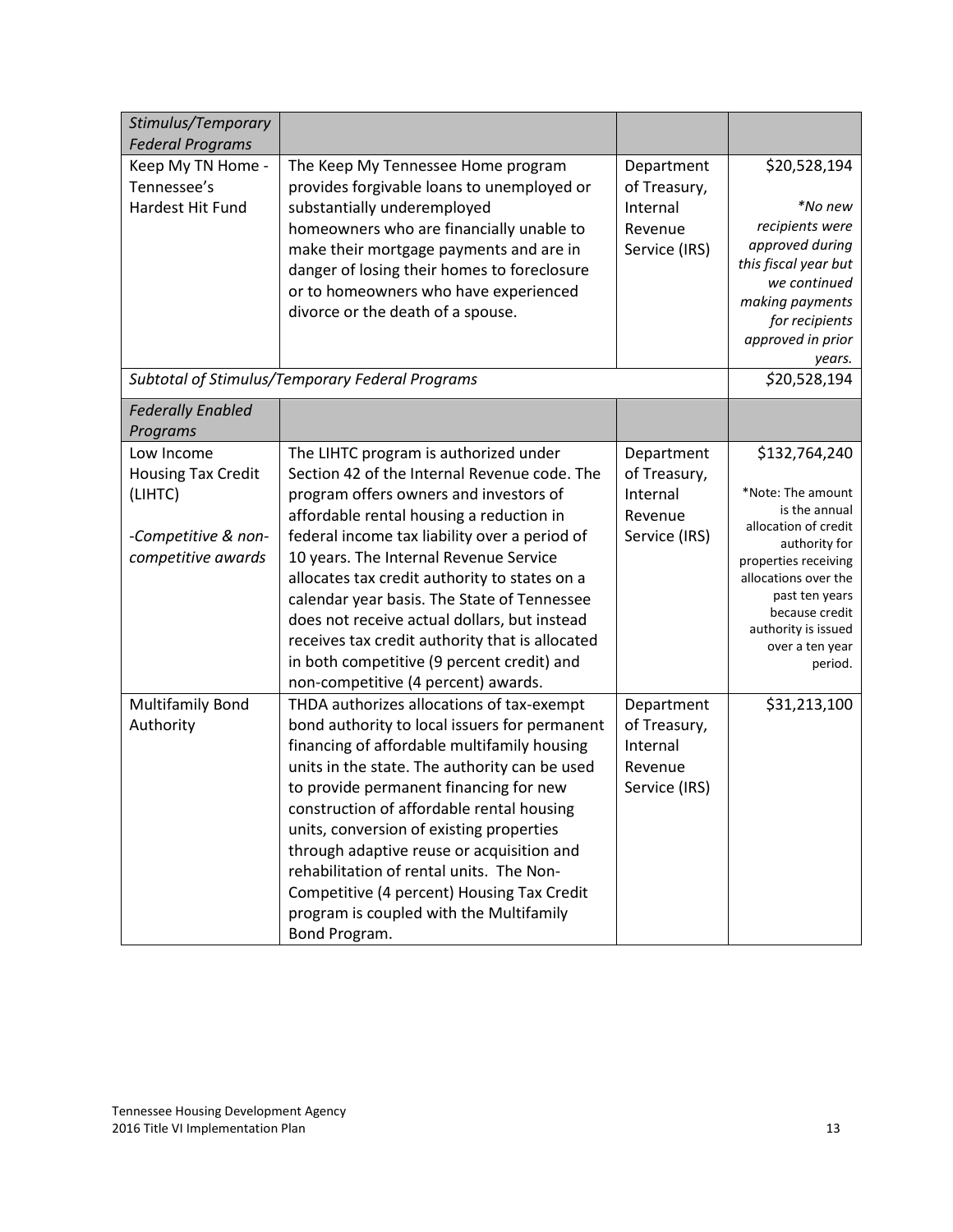| <b>THDA</b>                                          | THDA's Great Choice and New Start                                                                                                                                                                                                                                                                                                                                                                                                                                                                                                                                                                                                              | Department                           | \$286,840,401                                                                                                        |
|------------------------------------------------------|------------------------------------------------------------------------------------------------------------------------------------------------------------------------------------------------------------------------------------------------------------------------------------------------------------------------------------------------------------------------------------------------------------------------------------------------------------------------------------------------------------------------------------------------------------------------------------------------------------------------------------------------|--------------------------------------|----------------------------------------------------------------------------------------------------------------------|
| Homeownership                                        | homeownership programs provide                                                                                                                                                                                                                                                                                                                                                                                                                                                                                                                                                                                                                 | of Treasury,                         |                                                                                                                      |
| Programs (Single<br><b>Family Bond</b><br>Authority) | opportunities for low and moderate income<br>persons to purchase their first home. THDA's<br>Great Choice Loan Program offers 30-year,<br>fixed rate mortgages to eligible first-time,<br>repeat and military home buyers. Great<br>Choice Plus is a 15 year 0% interest, deferred,<br>second mortgage to provide homebuyers<br>with downpayment assistance for those<br>buyers with a Great Choice Loan who also<br>need downpayment assistance. In the New<br>Start program, non-profit organizations select<br>the homebuyer, determine eligibility,<br>construct the home, provide homebuyer<br>education, originate and service the loan. | Internal<br>Revenue<br>Service (IRS) | *Note: Represents<br>the dollar value of<br>all the single family<br>loans funded during<br>the reporting<br>period. |
| Subtotal Federally Enabled Fund                      |                                                                                                                                                                                                                                                                                                                                                                                                                                                                                                                                                                                                                                                |                                      | \$405,817,741                                                                                                        |
| <b>Total of All Funds Available</b>                  | \$686,375,816                                                                                                                                                                                                                                                                                                                                                                                                                                                                                                                                                                                                                                  |                                      |                                                                                                                      |

The programs for which dollar amounts may be projected for FY 2016-17 are presented Table 3 below.

| <b>Federal Resources Expected, FY 2016-17</b>          |                               |  |  |  |
|--------------------------------------------------------|-------------------------------|--|--|--|
| <b>Federal Program</b>                                 | FY 2016-17 Expected Resources |  |  |  |
| <b>Ongoing Federal Programs</b>                        |                               |  |  |  |
| <b>HOME Investment Partnership</b>                     | \$8,606,800                   |  |  |  |
| <b>Emergency Solutions Grant</b>                       | \$2,882,200                   |  |  |  |
| Low income Home Energy Assistance Program (LIHEAP)     | \$46,992,700                  |  |  |  |
| Weatherization                                         | \$4,295,400                   |  |  |  |
| National Foreclosure Mitigation Program                | \$999,000                     |  |  |  |
| Section 8 Programs (Tenant and Project Based)          | \$164,053,000                 |  |  |  |
| <b>Subtotal of Ongoing Federal Programs</b>            | \$227,829,100                 |  |  |  |
| <b>Stimulus/Temporary Federal Programs</b>             |                               |  |  |  |
| Tennessee's Hardest Hit Fund (HHF)                     | \$47,002,000                  |  |  |  |
| <b>Subtotal of Stimulus/Temporary Federal Programs</b> | \$47,002,000                  |  |  |  |
| <b>Total of All Resources Available</b>                | \$274,831,100                 |  |  |  |

**Table 3 Federal Resources Expected, FY 2016-17**

As of 6/30/2016, one application for Federal financial assistance from the National Housing Trust Fund was pending. Copies of any and all assurances received by the federal funding source may be found in Appendix E of this document.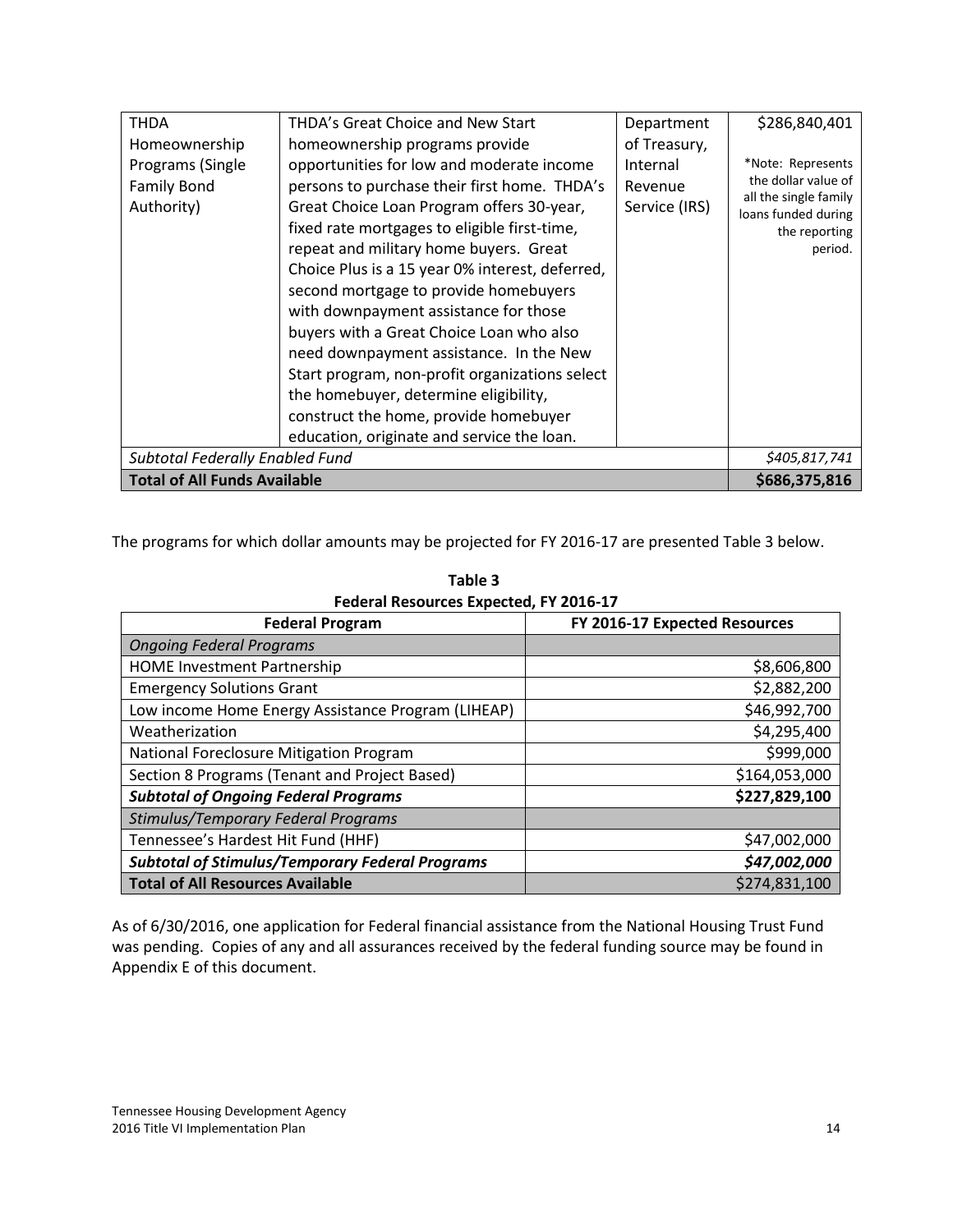#### **VIII. DATA COLLECTION & ANALYSIS**

#### **A. Description of Data Collection**

THDA maintains databases of beneficiary information that are updated throughout the year at intervals determined by the program requirements or governing agency. Information from these databases is the primary source of information used in the reporting for Title VI and other purposes. Racial and ethnic beneficiary data is not collected for the WAP and LIHEAP programs. The federal requirements and databases accessed to report data for these two programs do not require the collection of this demographic information because the programs are specifically targeted to certain at risk populations including: Elderly (60 or older), households with children under the age of 6, and disabled households. For WAP, limited data collection is required for Native American households. Thus, these programs are not included in the tables or analysis for Title VI reporting.

#### **B. Minority Representation of Beneficiaries of THDA Programs**

During the fiscal year, THDA's federally funded programs assisted 116,948 households or individuals in the case of the Emergency Shelter Grant (ESG) program. Table 4 shows the number of households served by THDA programs. Data for the Multifamily Bond Authority and Tax Credit Assistance Program is reflected in the Low Income Housing Tax Credit data. The number of households (units) for the HOME program represents actual units completed during FY 2015-2016 with funds from prior grant years.

| <b>THE PUTCHCHOLICS BY LIVELAND</b>                      |                   |  |  |  |
|----------------------------------------------------------|-------------------|--|--|--|
| <b>THDA Program</b>                                      | <b>Households</b> |  |  |  |
| Low Income Housing Tax Credit/Multifamily Bond Authority | 58,761            |  |  |  |
| THDA Homeownership Program                               | 4,449*            |  |  |  |
| <b>HOME Investment Partnership</b>                       | 99                |  |  |  |
| <b>Emergency Solutions Grant</b>                         | 17,053**          |  |  |  |
| Section 8 Housing Choice Voucher Program                 | 6,590             |  |  |  |
| Section 8 Project Based Rental Assistance                | 28,814            |  |  |  |
| <b>National Foreclosure Mitigation</b>                   | 924               |  |  |  |
| Keep my Tennessee Home-- Hardest Hit Fund                | $0***$            |  |  |  |
| <b>Total</b>                                             | 116,690           |  |  |  |

**Table 4 THDA Beneficiaries by Program**

\*The households reported include both first and second mortgage loans.

\*\*ESG is an emergency shelter program, and thus, reports each sheltered individual separately, including children. The information is not currently compiled into "households" but rather is reported by occupied beds.

\*\*\* No new households were approved for the Hardest Hit Fund program in FY 2015-2016. Funds expended related to prior year approval. A portion of the Keep My Tennessee Home funds derive from the state-federal mortgage servicing settlement with the nation's five largest servicers received through the Tennessee Attorney General's office.

Each of the programs that THDA administers has eligibility requirements for participation. While specific eligibility requirements vary by program, the majority of beneficiaries must be low income, meaning that they earn 80 percent or less of the area median income (AMI). The table below uses Comprehensive Housing Affordability Strategy (CHAS) data provided by the U.S. Department of Housing and Urban Development (HUD) to show the number of Tennesseans who are at or below 80 percent of the AMI. CHAS data are custom tabulations based on the U.S. Census Bureau's 2009-2013 American Community Survey (ACS) and demonstrate housing problems and housing needs for low income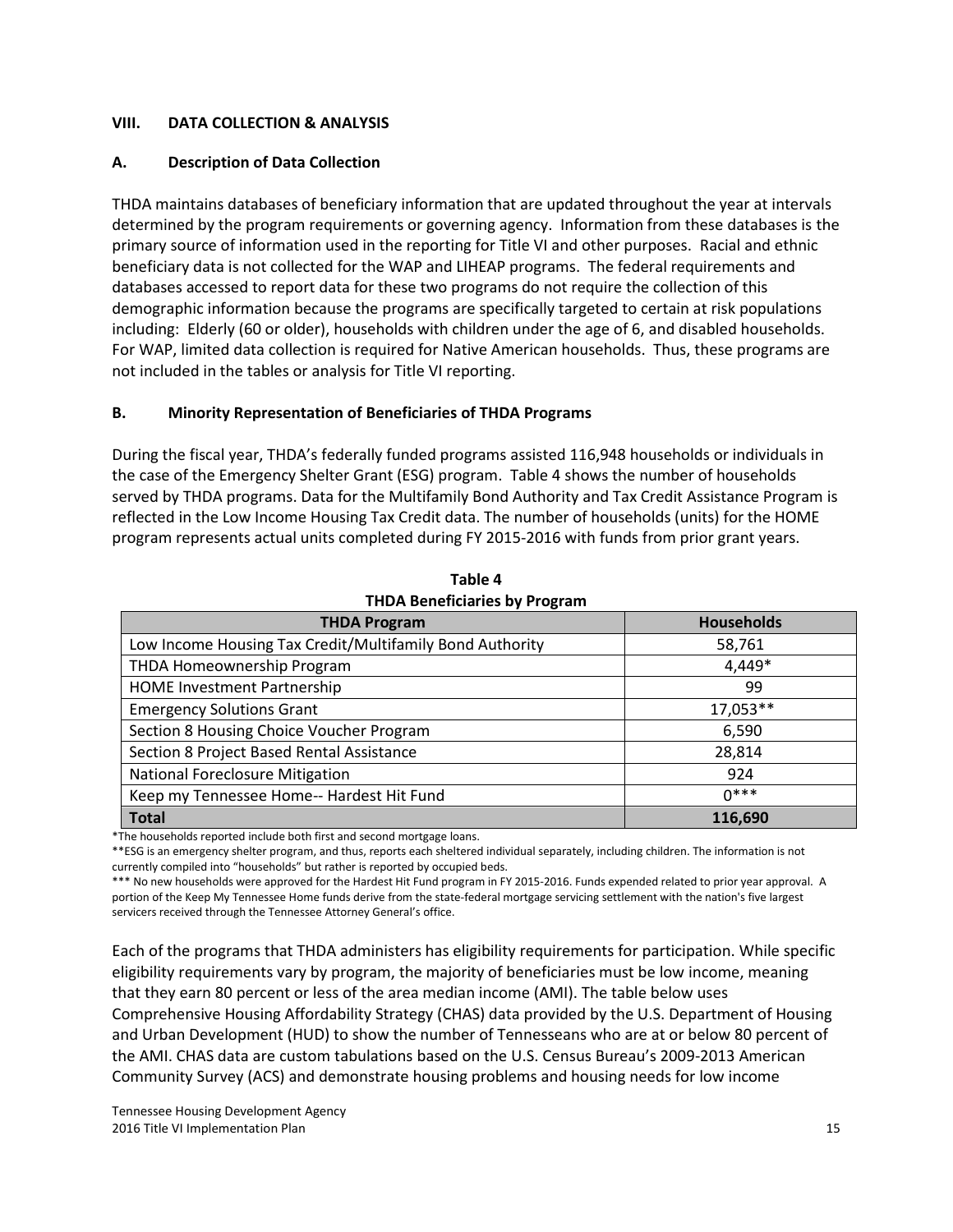households. Housing problems are defined as spending more than 30 percent of household income on housing, lacking complete kitchen/plumbing facilities, or overcrowding.

When comparing the CHAS household data with THDA beneficiary data, funds are being used fairly equitably, based on race and ethnicity, to serve low income households with housing problems in Tennessee. Hispanic households are underserved in the project based rental assistance and HOME programs, and thus, overall underserved. White, low income households are underserved in all of the rental programs and the NFMC program, and are also underserved overall. The annual reporting form for the ESG program for this reporting period did not include a field for those of Hispanic origin. Therefore, the number of Hispanic beneficiaries is likely underreported here. To remedy this issue, THDA created a new annual reporting form for the ESG program to better document beneficiaries of Hispanic origin which went into effect during the FY 2016-2017 reporting period.

|                                              | Demographies of The Denenciaties |                |                  |                  |  |  |
|----------------------------------------------|----------------------------------|----------------|------------------|------------------|--|--|
|                                              | Race                             |                |                  | <b>Ethnicity</b> |  |  |
|                                              | White                            | <b>African</b> | Other/Not        |                  |  |  |
|                                              |                                  | American       | <b>Available</b> | <b>Hispanic</b>  |  |  |
| 2009-2013 CHAS Data                          |                                  |                |                  |                  |  |  |
| TN Households earning <30% AMI               | 68.8%                            | 29.9%          | 0.3%             | 1.4%             |  |  |
| TN Households earning 31% to 50% AMI         | 76.5%                            | 21.8%          | 0.5%             | 1.2%             |  |  |
| TN Households earning 51% to 80% AMI         | 79.3%                            | 18.8%          | 0.6%             | 1.6%             |  |  |
|                                              |                                  |                |                  |                  |  |  |
| THDA Programs, FY2015-2016                   |                                  |                |                  |                  |  |  |
| Low Income Housing Tax Credit*               | 38.8%                            | 46.8%          | 14.4%            | 1.4%             |  |  |
| <b>THDA Homeownership Programs</b>           | 75.7%                            | 22.9%          | 1.4%             | 3.9%             |  |  |
| HOME Investment Partnership**                | 65.0%                            | 27.0%          | 8.0%             | 0.0%             |  |  |
| <b>Emergency Solutions Grant**</b>           | 71.8%                            | 20.8%          | 7.4%             | not collected    |  |  |
| Section 8 Housing Choice Voucher Program**   | 35.0%                            | 64.6%          | .4%              | 1.8%             |  |  |
| Section 8 Project Based Rental Assistance    | 50.9%                            | 48.2%          | .9%              | .1%              |  |  |
| National Foreclosure Mitigation Program      |                                  | 52.6%          | 4.1%             | 5.2%             |  |  |
| Keep my Tennessee Home-- Hardest Hit Fund*** |                                  |                |                  |                  |  |  |

**Table 5 Demographics of THDA Beneficiaries**

\*Beneficiary demographics for the Multifamily Bond Authority are represented in the LIHTC data. Additionally, Section 8 voucher recipients may be included as a LIHTC tenant as individuals may take advantage of both programs. Section 8 Project Based Rental Assistance program tenants may also be included as a LIHTC tenant as some LIHTC projects qualify are also Section 8 Project Based.

\*\*THDA's HOME, ESG and HCV Programs largely operate outside of the large metro areas/cities, which have different demographics than those reported in the statewide averages.

\*\*\*In FY2015-2016, no new households/borrowers were approved to receive assistance. Funds expended were approvals in prior fiscal years.

#### **C. Minority Representation of THDA Staff**

At the time of this report, 219 individuals were employed by THDA. All staff are classified executive service. Of this total, 35 percent are minority staff members. In addition, 72 percent of the total staff are female and 28 percent are male. The breakdown of THDA staff by race, ethnicity and gender is provided below.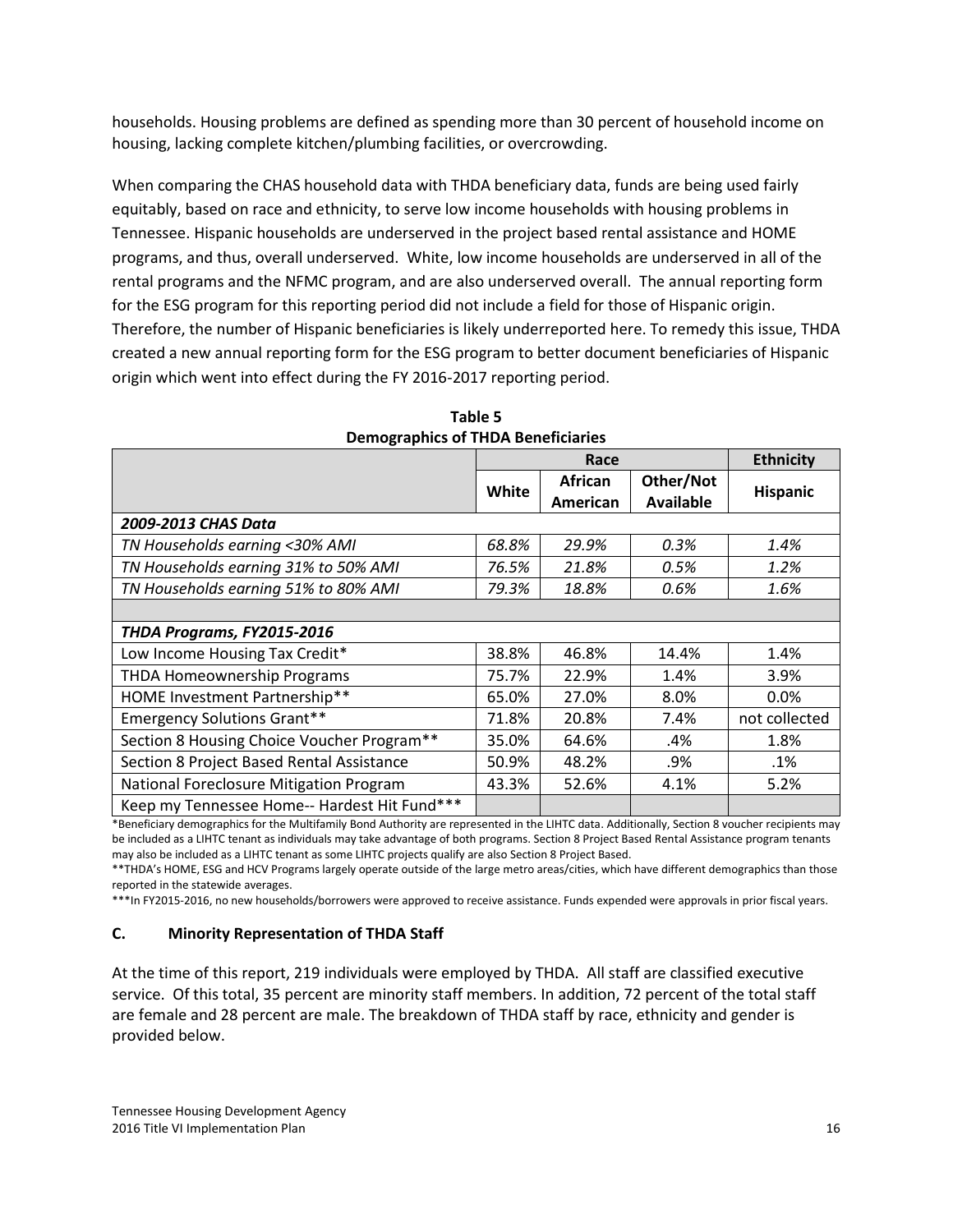| <b>Demographics</b>           | <b>Number of Staff</b> | <b>Percent of Total Staff</b> |  |  |  |
|-------------------------------|------------------------|-------------------------------|--|--|--|
| Race                          |                        |                               |  |  |  |
| White                         | 142                    | 64.8%                         |  |  |  |
| <b>Black/African American</b> | 70                     | 32.0%                         |  |  |  |
| Asian/Pacific Islander        |                        | 0.5%                          |  |  |  |
| Other                         | 2                      | 0.9%                          |  |  |  |
| <b>Ethnicity</b>              |                        |                               |  |  |  |
| Hispanic                      | 4                      | 1.8%                          |  |  |  |
| Gender                        |                        |                               |  |  |  |
| Female                        | 157                    | 71.7%                         |  |  |  |
| Male                          | 62                     | 28.3%                         |  |  |  |

# **Table 6 Demographics of THDA Staff**

\*Note: The table above is based upon THDA's Affirmative Action Plan. The Plan includes only the racial reporting categories of White, Black/African American, Asian/Pacific Islander, and Other. Employees who identify as Hispanic are not also assigned a race.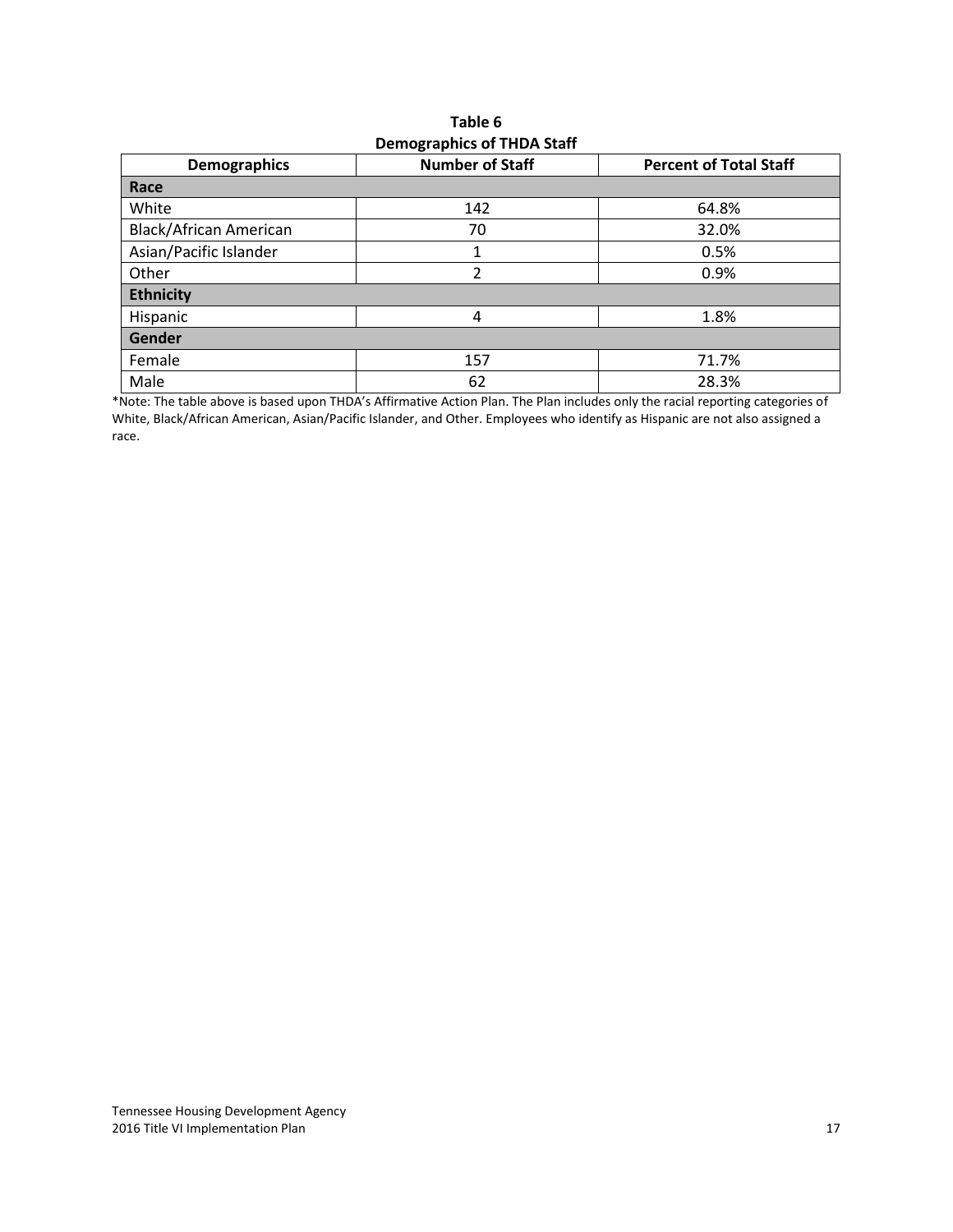# **IX. Limited English Proficiency (LEP)**

# **A. LEP Policy**

THDA adopted a formal Limited English Proficiency (LEP) Policy, which can be found in Appendix F of this document. The policy requires all THDA employees to ensure reasonable steps are taken so that persons with LEP may have meaningful access and opportunity to participate in the services, activities and programs offered by THDA. The policy is accompanied by procedures for THDA employees when LEP encounters occur, which include identifying persons with LEP and their language, obtaining a qualified interpreter and tracking encounters. The policy also indicates that written translations and notices should be provided to persons with LEP and that THDA will continue to monitor the language needs of its clients.

# **B. Translator/Interpreter Services & Document Translation**

THDA offers language line assistance provided by Avaza Language Services. THDA trained relevant staff members and implemented the language line in October, 2011. THDA conducts internal LEP procedural training on an as needed basis. Avaza provided THDA with "I Speak Card" which are maintained at the entry location to each of THDA's offices. Avaza Language Services can be contacted at:

> Avaza Language Services 5209 Linbar Drive, Suite 603 Nashville, TN 37211 (615) 534-3404

For federal programs, THDA utilizes resources and materials made available through HUD, which can be accessed at:

http://portal.hud.gov/hudportal/HUD?src=/program\_offices/fair\_housing\_equal\_opp/promotingfh/wha tislep. The website provides a range of brochures, booklets, fact sheets, forms, "I Speak Card" language identification cards, posters and public service announcements in a number of languages. THDA translates public notices and documents for public comment to Arabic, Spanish Behdini (Kurdish), Sorani (Kurdish), Somali and Bosnian and is working to increase the availability of non-federal program documents in Spanish. THDA publishes its Spanish translated public notices in three Spanish newspapers (one in each Grand Division of Tennessee) to promote public participation among Spanish speaking persons.

THDA's website is convertible to over 30 languages using Google Translator technology. Persons seeking information about THDA may click on the "Español" button to translate the majority of the website's content to the language of their choice.

THDA contracts with the Tennessee Foreign Language Institute to do translations of public notices and summaries to improve the effectiveness of our citizen participation requests. This also allows us to purchase public notices in Spanish papers. An example of one of our public notices in seven languages is found in Appendix G.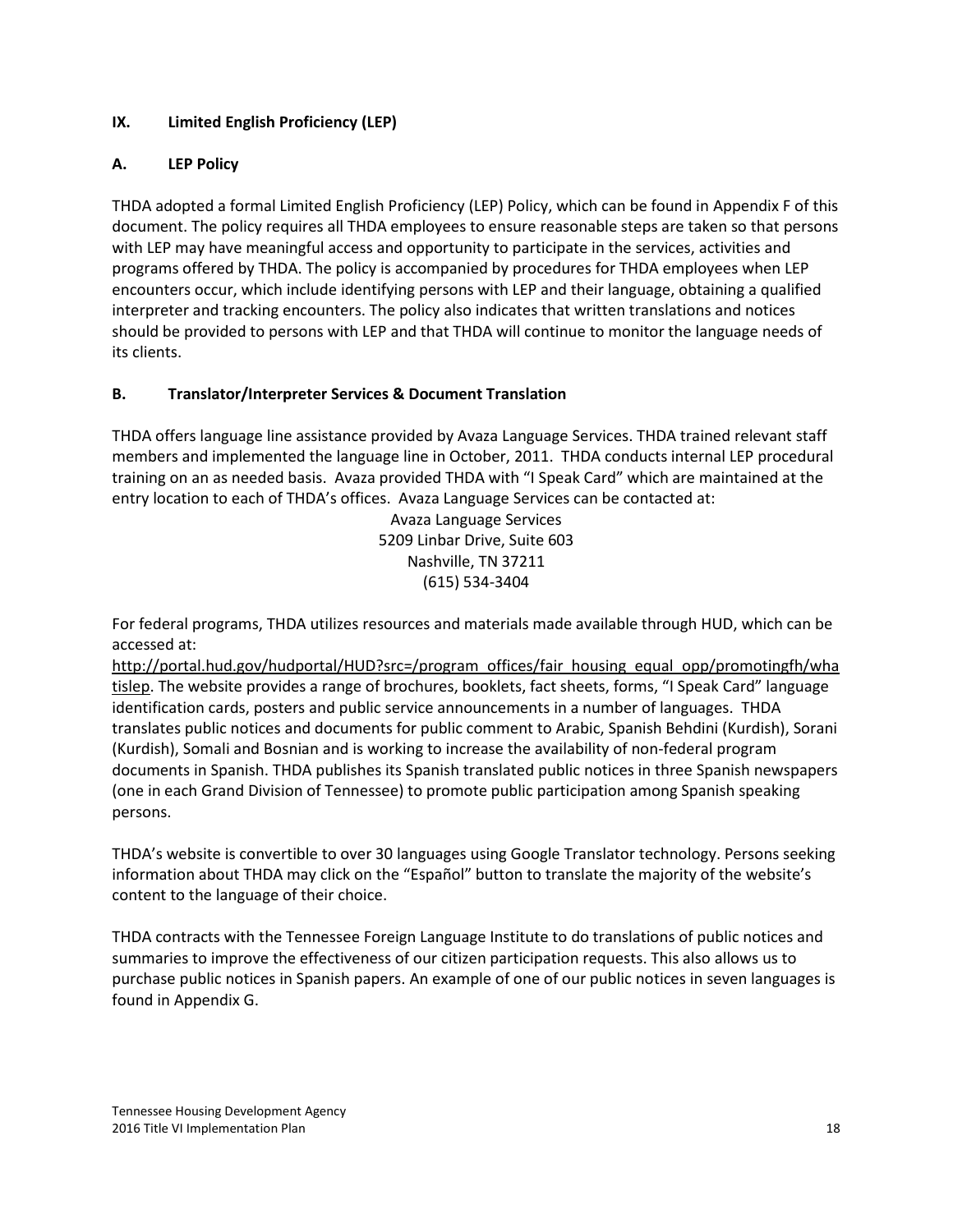#### **C. Language Encounters**

THDA employees follow the procedures outlined in the LEP Policy (Appendix F) when clients are in need of translation. THDA employees also have the option of utilizing resources through Avaza Language Services. All THDA employees are required to document an LEP encounter through an online fillable report which details via telephonic, on-site or written communications. The fillable report requests the date of the encounter, the type of communication, the language spoken, information regarding the referral (AVAZA, staff member, etc.) and any additional information or notes regarding the encounter. During FY 2015-16 Spanish was the predominant foreign language encountered by the agency as a result of on-site and telephonic encounters from the public. THDA reported approximately 75 encounters throughout the year.

| LI TATI-TO   |                |                |                |                |  |
|--------------|----------------|----------------|----------------|----------------|--|
| <b>Month</b> | <b>Spanish</b> | <b>Arabic</b>  | <b>Kurdish</b> | <b>Total</b>   |  |
| 7/2015       | 2              |                |                | 2              |  |
| 8/2015       | 9              |                |                | 9              |  |
| 9/2015       | 5              |                |                | 5              |  |
| 10/2015      |                |                |                |                |  |
| 11/2015      | 5              |                |                | 5              |  |
| 12/2015      | 3              |                |                | 3              |  |
| 01/2016      | $\overline{2}$ |                |                | $\overline{2}$ |  |
| 02/2016      | 7              |                |                | 7              |  |
| 03/2016      | 19             | $\overline{2}$ |                | 21             |  |
| 04/2016      | 6              |                |                | 6              |  |
| 05/2016      | 9              |                |                | 9              |  |
| 06/2016      | 6              |                |                | 6              |  |
| <b>Total</b> | 73             | $\overline{2}$ |                | 75             |  |

#### **Table 7 AVAZA LEP Encounters FY 2015-16**

# **D. Efforts to Break Down Barriers with LEP Population**

THDA continued to improve outreach efforts to reach all citizens, including protected classes, for public comments during appropriate time periods. THDA's outreach efforts resulted in increased participation during the Consolidated Planning process in FY2014-2015 where almost 700 responses to the Housing and Community Development Needs Survey were received. THDA experienced continued increased participation as a result of outreach efforts to receive comments on housing needs when the National Housing Trust Fund affordable housing grant was added as a substantial amendment to the FY 2016- 2017 Annual Action Plan. 479 comments were received in response to the housing needs survey. The survey and results may be found in Appendix H.

THDA is also in the process of developing an affirmatively furthering fair housing guidebook for local jurisdictions. The guidebook will include information on serving the LEP population. The outline for the document is completed, along with a timeline for distribution. The guidebook is expected to be complete by the end of calendar year 2016. Fair housing trainings to support the guidebook are planned over the next two years in collaboration with the Tennessee Fair Housing Council.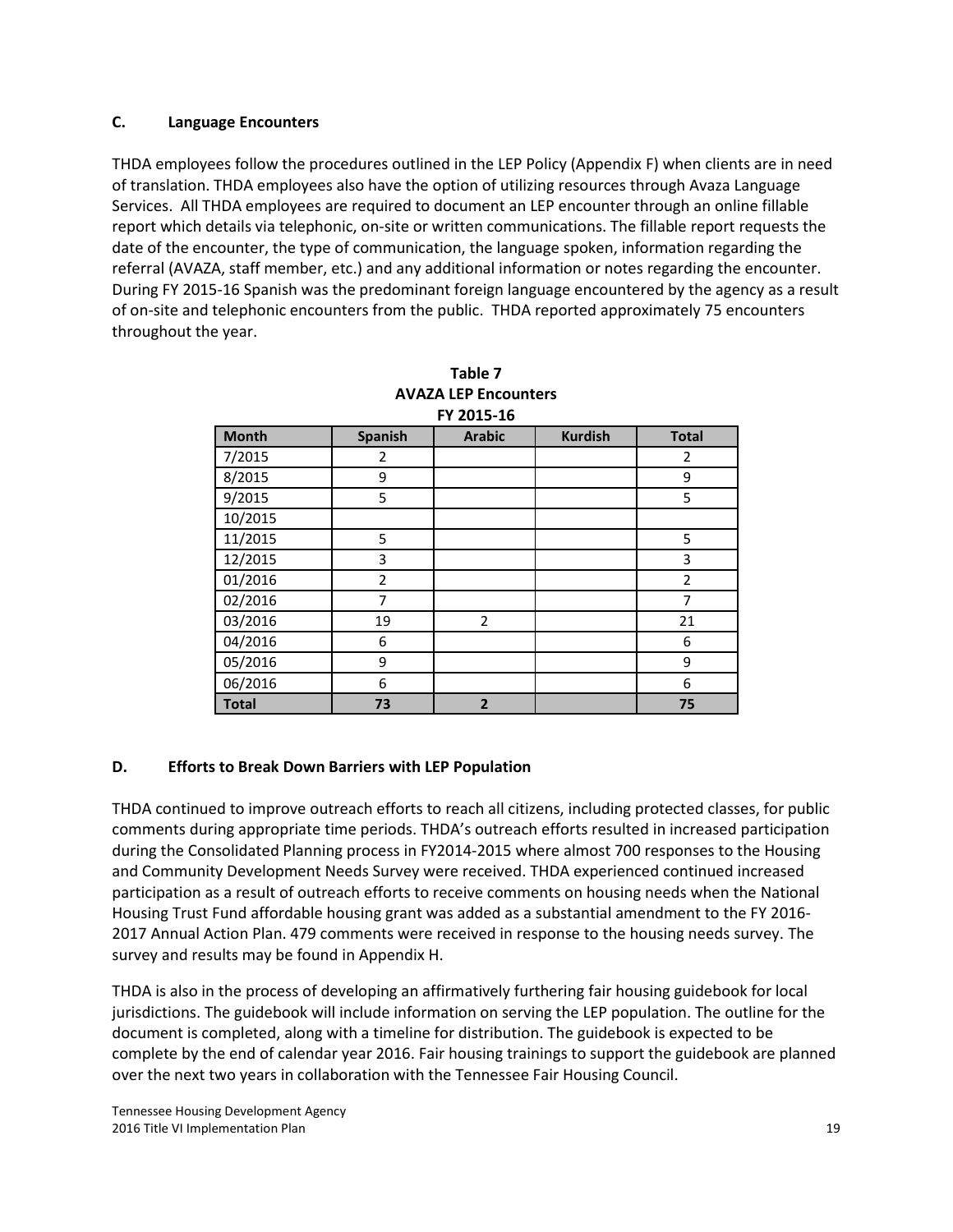# **X. COMPLAINT PROCEDURES**

### **A. Complaint Procedures & Form**

Tennessee Housing Development Agency (THDA) is committed to the eradication of discrimination on the basis of race, color, religion, national origin, sex, familial status, disability, creed and any other class protected under state and federal law in providing benefits to the public.

Any person alleging discrimination based on race, color or national origin has the right to file a complaint no later than 180 days after the alleged discrimination, unless the time for filing is extended by the responsible department official or his/her designee. Complaints filed with THDA more than 89 days after the alleged discrimination may not allow for time to file with the federal, state, or local agency or the Tennessee Human Rights Commission (THRC) if the complaint takes a full 90 days to review. At the complainant's discretion, the complaint can be filed with the federal department, the state recipient or the agency providing the service. Additionally, complaints can also be filed with the THRC. It is not necessary to know the identity of the complainant, so long as the information is sufficient to determine the identity of the recipient and to indicate the possibility of a violation.

All complaints, written or verbal, will be accepted. In the event a complainant sets forth the allegations verbally and refuses to reduce such allegations to writing, the person to whom the complaint is made should reduce the elements of the complaint to writing. THDA has developed a discrimination complaint form to be used by the complainant which can be found on THDA's website. In the event that the complaint is oral or in a format other than the discrimination complaint form, the complaint should contain the following information:

- 1. Name, address and telephone number of the complainant.
- 2. The location and name of the entity delivering the service.
- 3. The nature of the incident that led the complainant to feel discrimination was a factor.
- 4. The basis of the complaint, e.g., race, color or national origin.
- 5. Names, addresses and phone numbers of people who may have knowledge of the event.
- 6. The date or dates on which the alleged discriminatory event or events occurred. Forms may be developed to aid a complainant in filing the complaint, but the use of such forms is not required for acceptance of a complaint.

In handling Title VI complaints, THDA uses the following process:

- 1. Complaints should be handled within 90 days of their receipt. THDA shall to the fullest extent practicable seek the cooperation of recipients in obtaining compliance and shall provide assistance and guidance to recipients to help them comply voluntarily.
- 2. Upon receipt, an entry will be entered into the Title VI Complaint Log. The Title VI Complaint Log will be updated at various points noting the progress of the complaint through transfer or resolution.
- 3. A letter will be sent to the complainant within 15 days acknowledging receipt of the complaint.
- 4. Complainants are not parties to a Title VI investigation and do not enjoy a status different from other persons interviewed.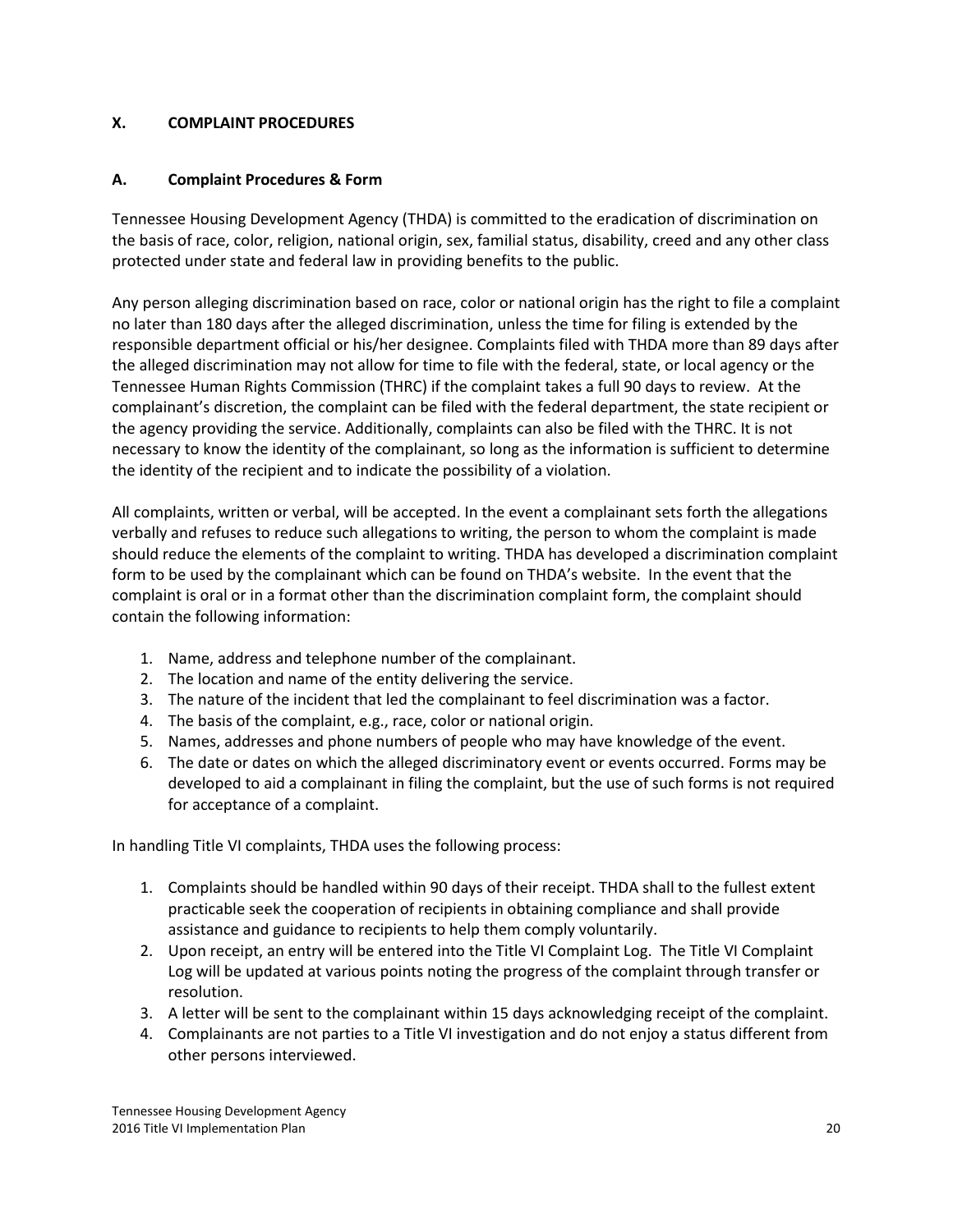- 5. A preliminary review will be conducted on all complaints based on the information provided in the complaint by the Title VI Coordinator to substantiate or refute the allegation within 10 days of receipt of the complaint. If the preliminary inquiry indicates Title VI discrimination, then a complaint investigation will be initiated. THDA will contact THRC's Director of Title VI Compliance with questions or concerns about the complaint. Jurisdictional and Fair Housing Complaints will be immediately transferred to the responsible agency with a copy to the complainant and to the THRC. Program Division complaints will be transferred to the Program Division for review with weekly follow up by the Title VI Coordinator. At the conclusion of the Program Division's review a letter will be issued to the complainant with follow up instructions.
- 6. If the preliminary inquiry indicates Title VI discrimination, then a complaint investigation will be initiated. THDA will send a completed Title VI Notification Form and a copy of the complaint to the THRC within 10 days of receipt of the complaint. Information transmitted on the form includes but is not limited to:
	- a. The date the complaint was received by THDA,
	- b. The name and contact information of the complainant/charging party,
	- c. The date(s) of the alleged violation(s),
	- d. The basis of the alleged discrimination (race, color or national origin),
	- e. A summary of the allegations, and
	- f. Name of the THDA investigator assigned.
- 7. THDA's Internal Audit will investigate the complaint and issue a report of findings to THDA's Executive Director, THDA's Title VI Coordinator and the THRC for review.
- 8. If the allegations are not substantiated, a letter will be sent to the complainant that contains a description of the allegations investigated, the scope of the investigation, the facts learned and a closing statement summarizing the basis on which the determination was made. A copy of the letter will be forwarded to the THRC.
- 9. If the allegations are substantiated, THDA's Title VI Coordinator will make recommendations on appropriate remedial actions based on the report of findings to THDA's Executive Director, THDA's Assistant General Counsel and the THRC. A letter will be issued to the complainant documenting THDA's actions going forward with a copy sent to the THRC.
- 10. Complaints may file an appeal with THDA's Executive Director. THDA's Executive Director will assign a review of the complaint, investigation, remedial actions and the appeal to THDA's Assistant General Counsel for their consideration and consultation. THDA will notify the THRC within 10 days of the appeal using the Title VI Complaint Notification Form. THDA's Executive Director will make a determination within 30 days of the appeal and share the information with the THRC and that decision will be final within THDA.
- 11. A complaint log will be maintained for records and submission to the proper state and federal authorities. Updated information on all discrimination complaints will be sent to the THRC.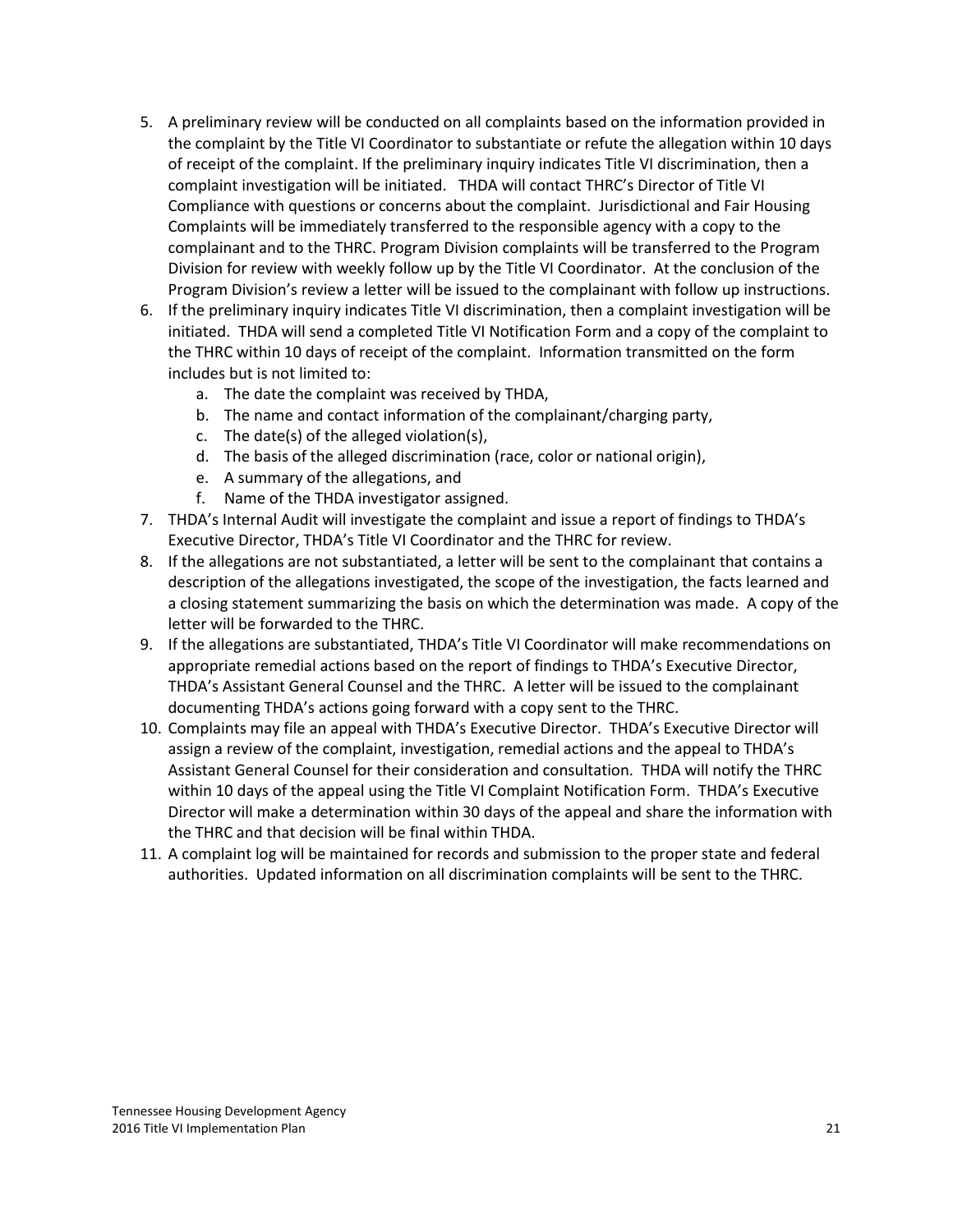#### **B. Complaints & Lawsuits**

During FY 2015-16, THDA received no complaints submitted through the Title VI complaint process (see Complaint Log, Appendix J for details), and no lawsuits alleging discrimination on the basis of race, color or national origin were filed against the agency.

| C. Table 8                        |
|-----------------------------------|
| D. Title VI Complaints & Lawsuits |
|                                   |

| Total Number of Title VI Complaints | <b>Total Number of Title VI Lawsuits</b> |  |  |  |  |
|-------------------------------------|------------------------------------------|--|--|--|--|
|                                     |                                          |  |  |  |  |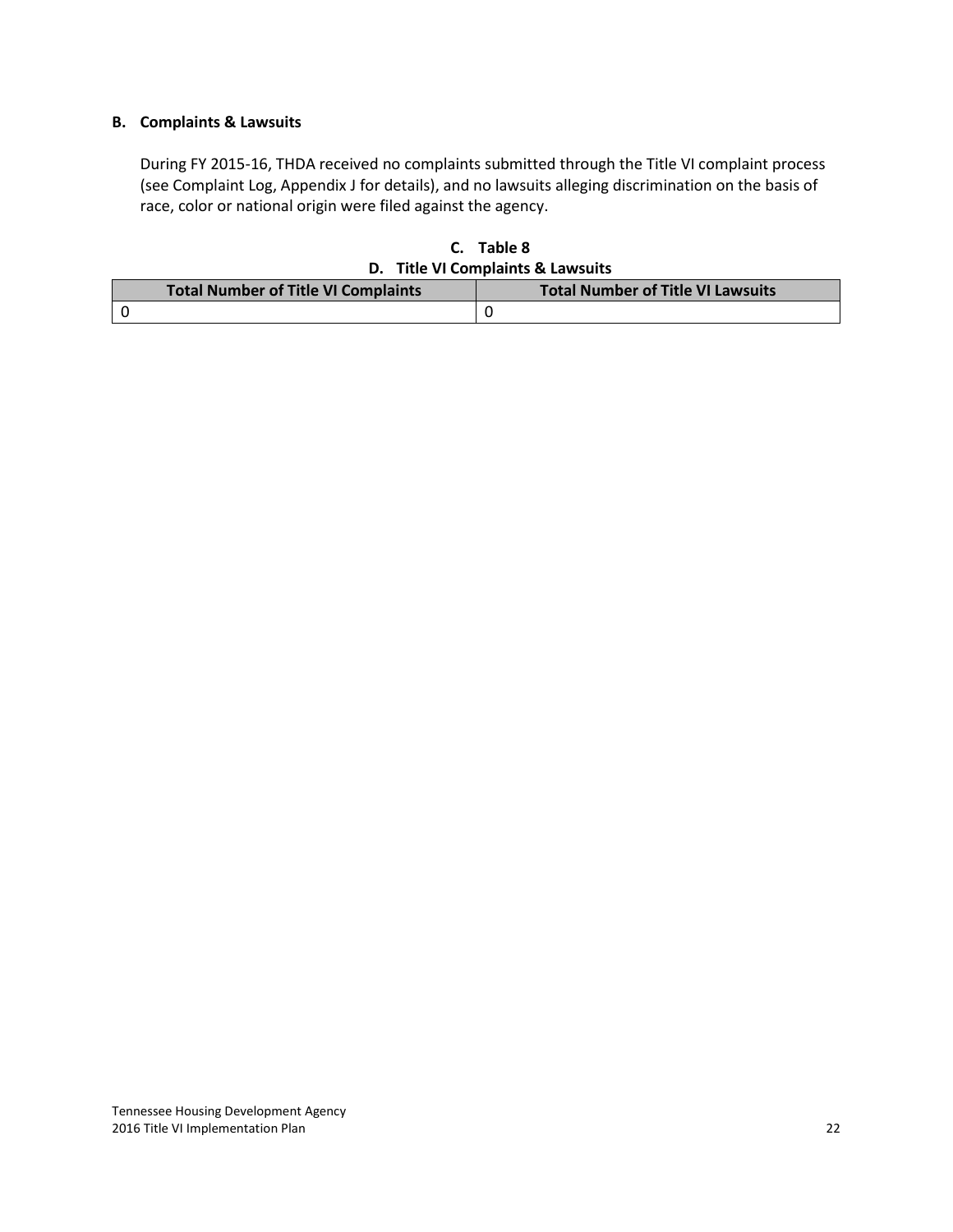#### **XI. Title VI Training**

THDA staff members involved in Title VI compliance receive annual training necessary to ensure effective identification of Title VI violations. THDA conducted in-person Title VI and Limited English Proficiency (LEP) awareness training during May and June 2016. The training included a PowerPoint presentation. All THDA employees were offered training however 22 employees were unable to participate. Copies of the presentation were provided to employees unable to attend the training. The presentation is included in Appendix K of this document.

Additionally, many THDA staff members attend fair housing or other forms of nondiscrimination training throughout the year. Resources to attend this training come from THDA's training budget. Nondiscrimination training is provided by a variety of organizations including: HUD, West Tennessee Legal Services, the Tennessee Fair Housing Council, Tennessee Human Rights Commission, Tennessee Association of Housing and Redevelopment Agencies, National Council on State Housing Agencies (NCSHA). THDA also includes at least one session on fair housing issues at the annual Governor's Housing Conference (GHC) attended by both THDA staff, sub-recipients and other persons interested in or working to provide affordable housing in Tennessee. During 2015-16, the GHC was held October 7-8, 2015, and one fair housing session was included (see Section IX, Compliance Reviews, Section D for additional information on this training). Examples of training and events attended by staff members of THDA during FY 2015-16 are described in Table 11.

| <b>Event/Host, Location and Date</b>                                                                          | <b>Number of THDA Participants</b> |               |
|---------------------------------------------------------------------------------------------------------------|------------------------------------|---------------|
| THDA's HBEI Peer Session "Fair Housing Training", Nashville, TN,<br>July 17, 2015                             | Not collected                      | Not collected |
| Governor's Housing Summit (organized by THDA), Nashville,<br>TN, "Disparate Impact and AFFH", October 7, 2015 | Not collected                      | Not collected |
| "Fair Housing in Affordable Housing", 2015 TAAH Annual<br>Meeting, Franklin, TN, November 12, 2015            | 2                                  | $< 1\%$       |
| "Fair Housing Interview", Open Line-NewsChannel 5, Nashville,<br>TN, March 29, 2016                           | 1                                  | $< 1\%$       |
| 2016 ECHO Spring Fair Housing Conference, Knoxville, TN, April<br>1,2016                                      |                                    | $< 1\%$       |
| 2016 Tennessee Fair Housing Matters Conference, Nashville,<br>TN, April 7, 2016                               | 17                                 | 8%            |
| 2016 West TN Fair Housing CELEBRATION, Memphis, TN, April<br>15, 2016                                         | 3                                  | $< 1\%$       |
| "Fair Housing for People with Disabilities and Group Homes"<br>SWTDD, Jackson, TN, April 28, 2016             |                                    | $< 1\%$       |

**Table 11 FY 2015 - 16 Nondiscrimination Training**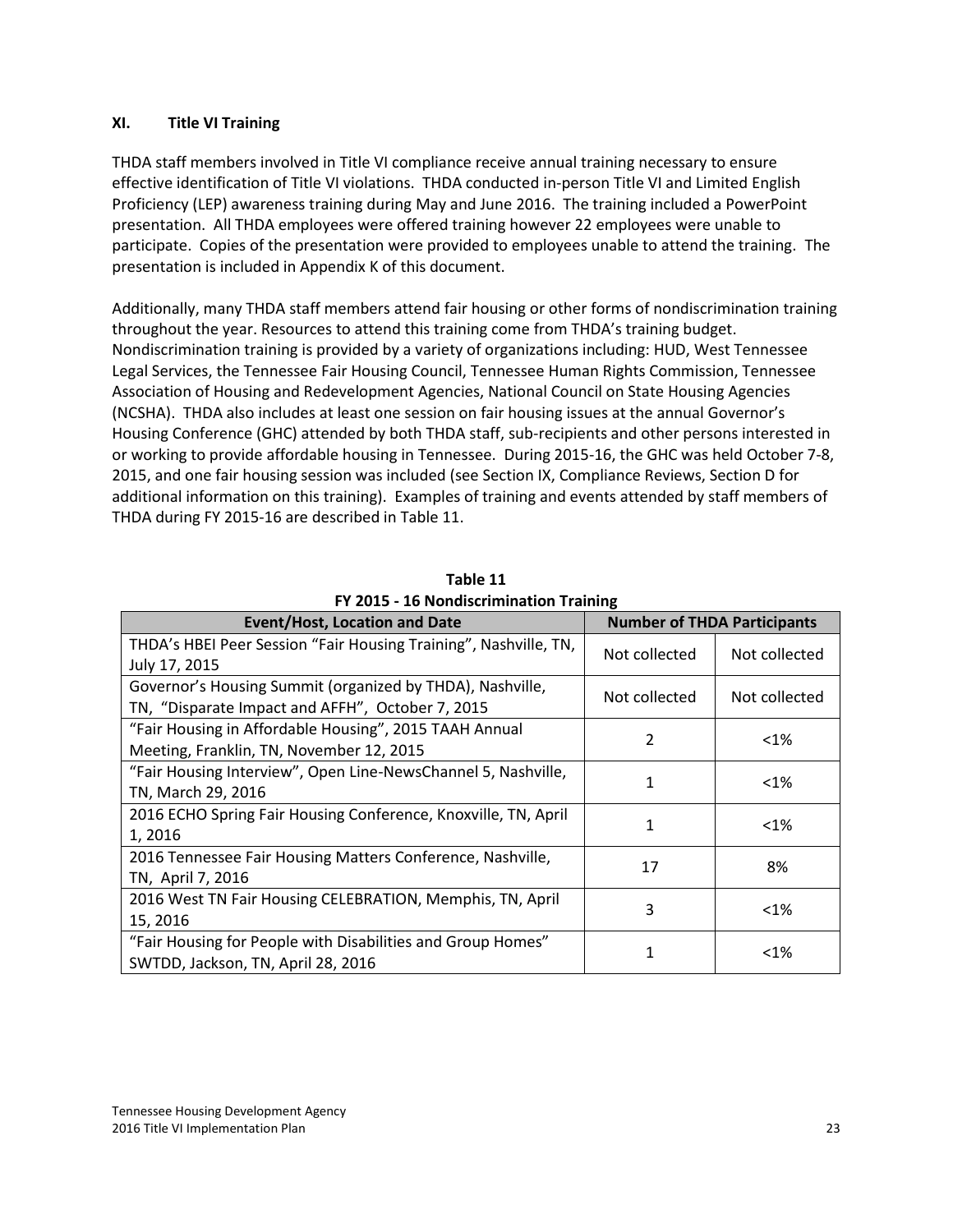THDA also helps to sponsor Fair Housing events/training across the state either through in kind donations of gifts and supplies or cash donations to help fund the event/training. The sponsorships for events occurring in fiscal year are summarized in Table 12 below.

| <b>THDA Fair Housing/Non-Discrimination Event Hosting</b>               |                            |  |  |  |  |  |  |
|-------------------------------------------------------------------------|----------------------------|--|--|--|--|--|--|
| <b>Event/Host, Location and Date</b>                                    | <b>Cost of Sponsorship</b> |  |  |  |  |  |  |
| "Fair Housing - Fair Lending Seminar, Nashville, TN, October 9, 2015    | \$100                      |  |  |  |  |  |  |
| HEAT Registration/Partnership, January 2016                             | \$100                      |  |  |  |  |  |  |
| 2016 ECHO Spring Fair Housing Conference, Knoxville, TN, April 1, 2016  | \$700                      |  |  |  |  |  |  |
| 2016 Tennessee Fair Housing Matters Conference, Nashville, TN, April 7, |                            |  |  |  |  |  |  |
| 2016                                                                    | \$1500 (gifts/materials)   |  |  |  |  |  |  |
| 2016 West TN Fair Housing CELEBRATION, Memphis, TN, April 15, 2016      | \$1500 (gifts/materials)   |  |  |  |  |  |  |
| "Fair Housing for People with Disabilities and Group Homes" SWTDD,      |                            |  |  |  |  |  |  |
| Jackson, TN, April 28, 2016                                             | \$7,500                    |  |  |  |  |  |  |
| <b>Total</b>                                                            | \$10,500                   |  |  |  |  |  |  |

| Table 12                                                  |
|-----------------------------------------------------------|
| <b>THDA Fair Housing/Non-Discrimination Event Hosting</b> |

\*THDA contributes \$5,000 annually in sponsorship funds to Housing Coalition efforts, including providing administrative support.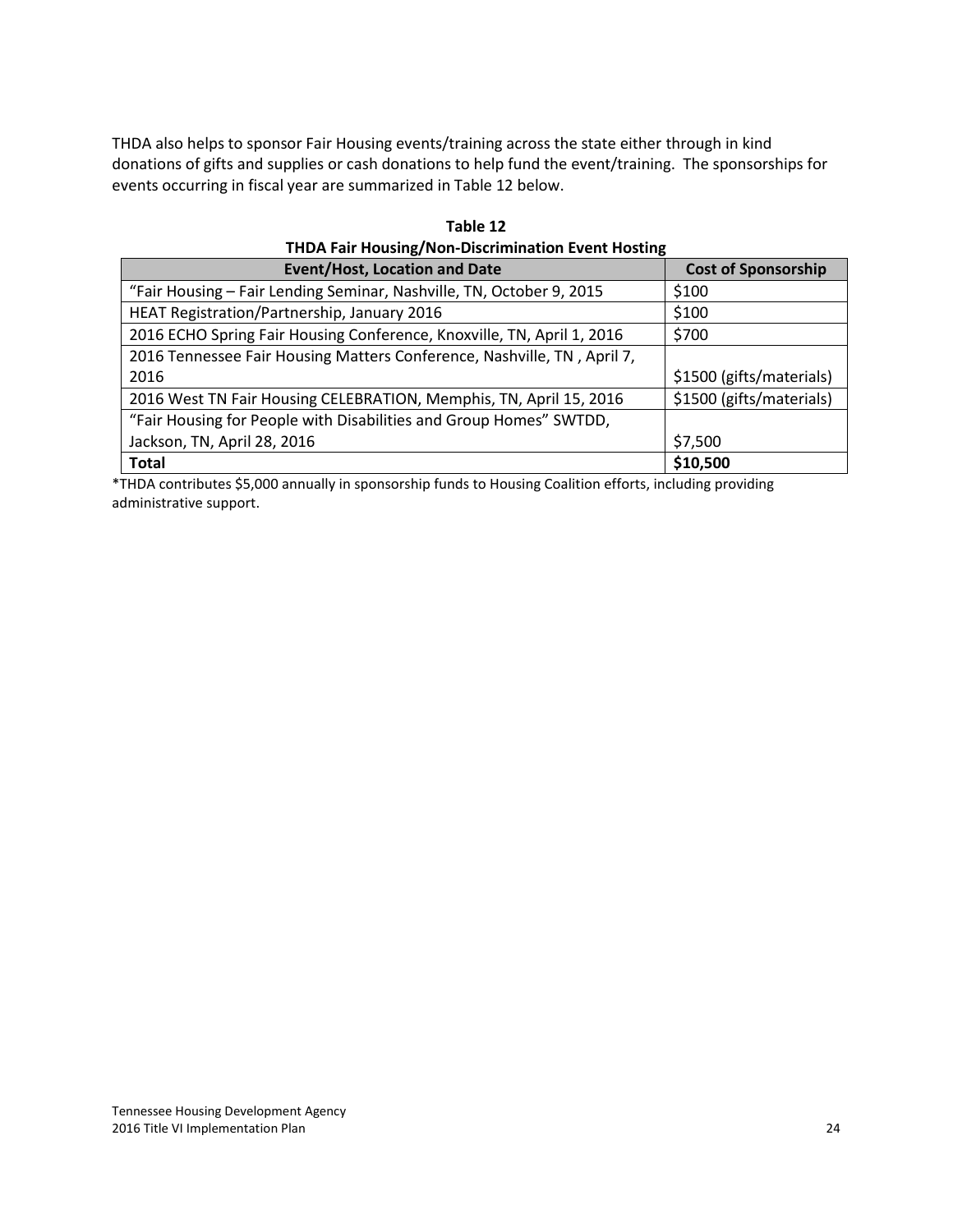#### **XII. Sub-recipient Monitoring**

The following programs administered by THDA distribute federal financial assistance to sub-recipients: HOME Investment Partnership, Emergency Shelter Grant, Weatherization Assistance Program, Low Income Housing Energy Assistance Program (LIHEAP), and National Foreclosure Mitigation Counseling Program. All are described under Table 2 above.

The Low Income Housing Tax Credit (LIHTC) is an indirect federal subsidy. With the exception of LIHTC awarded through the American Reinvestment and Recovery Act (ARRA) of 2009, the LIHTC is not a direct grant to a sub-recipient or contract for funds, but rather is a dollar-for-dollar reduction in federal tax liability (e.g. the tax credit allocation) awarded to developers or investors in exchange for them providing financing to develop affordable rental housing. LIHTCs are administered by the Internal Revenue Service (IRS) because they are tax credits, not direct funding, for affordable rental housing development. Thus, while THDA conducts certain non-discrimination activities, in particular fair housing training, with LIHTC owners, and monitors LIHTC awardees, they are not included in THDA's subrecipient, contractor or vendor reporting for Title VI. However, THDA does include information on the fair housing and non-discrimination training and monitoring activities of the LIHTC program in this Plan where available.

### **A. Pre-Award Procedures**

At this time, THDA does not require pre-assessments or self-surveys from sub-recipients or contractors. All funding applications from sub-recipients or grantees are reviewed by THDA prior to approval. The reviews ensure that applicants or recipients with outstanding findings of non-compliance with Title VI are not funded or that appropriate conditions are included in the approval to ensure funds are not drawn down until appropriate action is taken by the sub-recipient to ensure compliance.

Field or on-site compliance reviews are not conducted with sub-recipients during pre-award because federal requirements for the programs THDA administers do not require pre-assessment reviews. Each sub-recipient of federal funds is required to sign an "Assurance of Compliance under Title VI of the Civil Rights Act of 1964," and all sub-recipients are included in Appendix L. Contractors who have signed a "statement of assurance" may also be found within Appendix L. Additionally, THDA policy requires that grant sub- recipients make applications for assistance available in locations that are accessible.

# **Training**

The type, timing (pre or post award) and frequency of training for sub-recipients is dependent on the program. In the HOME program, nondiscrimination modules are conducted during the annual HOME Grantee Workshop, which may occur during the pre-award stage. Post award training is discussed below.

# **B. Post-Award Procedures**

# **Training**

Training of THDA personnel responsible for nondiscrimination training of grants (HOME & ESG) subrecipients and compliance monitoring is provided by the following: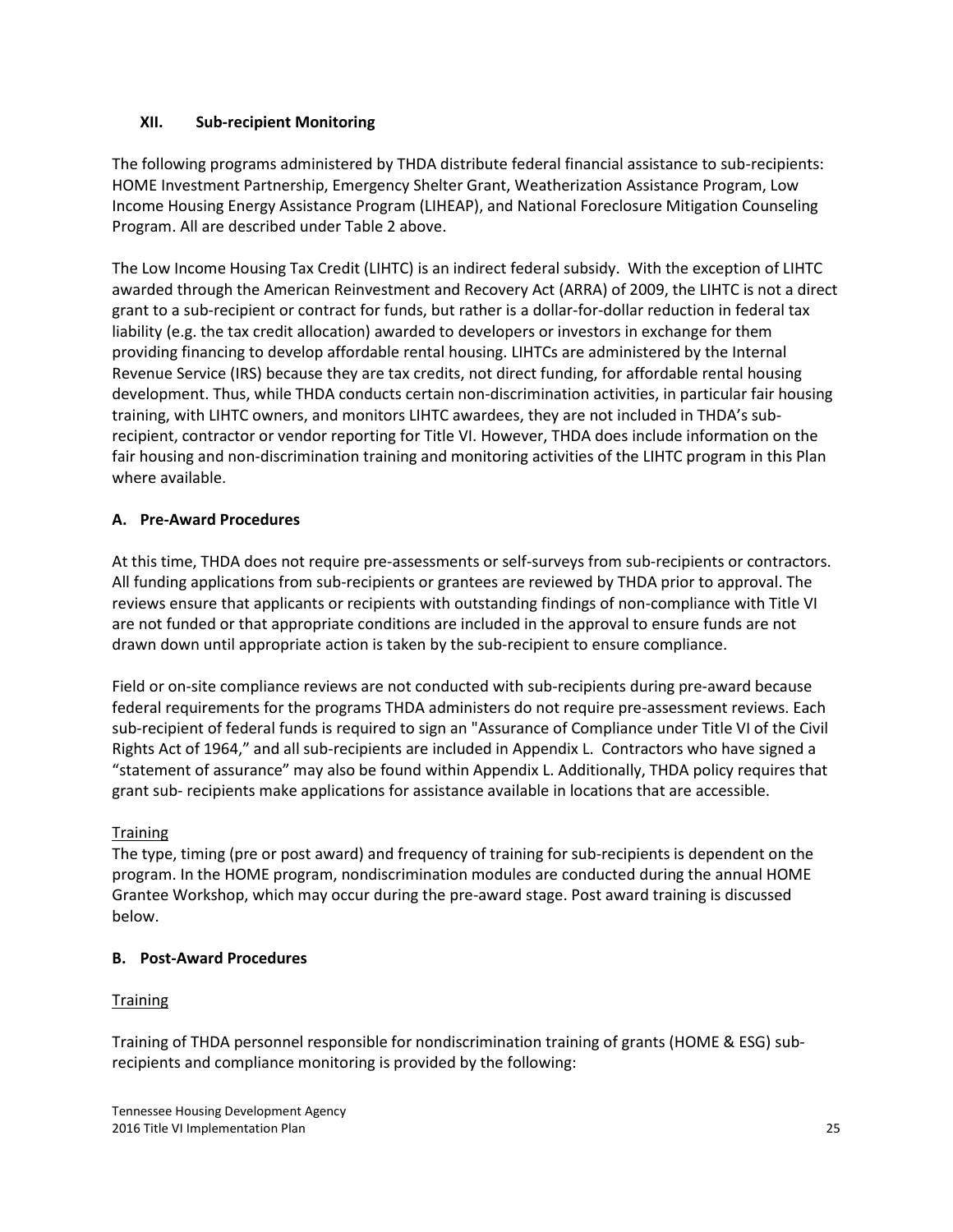- HUD, Region IV, Office of Fair Housing and Equal Opportunity
- Southeastern Affordable Housing Management Association (SAHMA)
- Tennessee Association of Housing and Redevelopment Authorities (TAHRA)
- **•** Tennessee Fair Housing Council

The type, timing (pre or post award) and frequency of training for grants (HOME & ESG) sub-recipients is dependent on the program. Non-discrimination modules are conducted during the annual HOME Grantee Workshop typically held annually at the end of January. Training for HOME grantees includes fair housing basics, fair housing law, how to identify fair housing issues and ways to make the public and clients aware of fair housing and ways to affirmatively further fair housing. The training is attended by HOME administrators located throughout the state. THDA's Civil Rights Director spoke about Title VI obligations, fair housing and affirmative marketing plans to sub-recipients at the HOME Workshop conducted in June 2016.Supplemental fair housing information is provided in the HOME Operations Manual, which is available to the public on THDA's website.

All Title VI related training in the Low Income Housing Tax Credit program is post-award through Developer Workshops. THDA's Civil Rights Director spoke about fair housing and affirmative marketing plans to developers, consultants and management companies at the 2016 QAP Developers Workshop. Fair Housing training was provided at the 2015 Peer Session held on July 17, 2015, which included sub-recipients who conduct homebuyer education for THDA mortgage programs.

Other THDA programs also engage in fair housing activities similar to those of the ESG and HOME Program. Each year, THDA hosts the annual "Peer Session" for education providers of THDA's Homebuyer Education Initiative (HBEI). HBEI agencies providing education to potential homebuyers use the *Realizing the American Dream* manual and deliver training on the Fair Housing Act through multiple curriculum components. The manual used by HBEI agencies covers the rights of potential borrowers or homeowners and helps them identify fair housing issues through examples. Information is provided regarding the Equal Credit Opportunity Act, Truth in Lending Act, Fair Credit Billing Act, Fair Credit Reporting and the Fair Debt Collection Practices Act. Homebuyer education is required for THDA loan programs that provide down payment assistance (Great Choice Plus and New Start) and is voluntary for the Great Choice Program.

#### Review of Final Payment Prior to Allocation for Grants Programs

Prior to the final allocation of funds, THDA has procedures detailing inspection, close-out and final payment associated with a completed project or grant. Before allocation award or final payment is made, work must be completed in accordance with the contract, which includes requirements established by Title VI. All HUD funded applications for sub-recipients include an "Assurance of Compliance under Title VI of the Civil Rights Act of 1964" by the applicants or recipients to be considered for approval. A copy of the form is found under Appendix M.

Prior to beginning a HOME project, grant recipients must adopt affirmative marketing procedures and requirements for all HOME funded home buyer projects with five or more units. Affirmative marketing steps consist of actions to provide information and otherwise attract eligible persons in the housing market area to the available housing without regard to race, color, national origin, sex, religion, familial status or disability. These must be approved by THDA prior to any HOME funds being committed to a project. Requirements and procedures must include: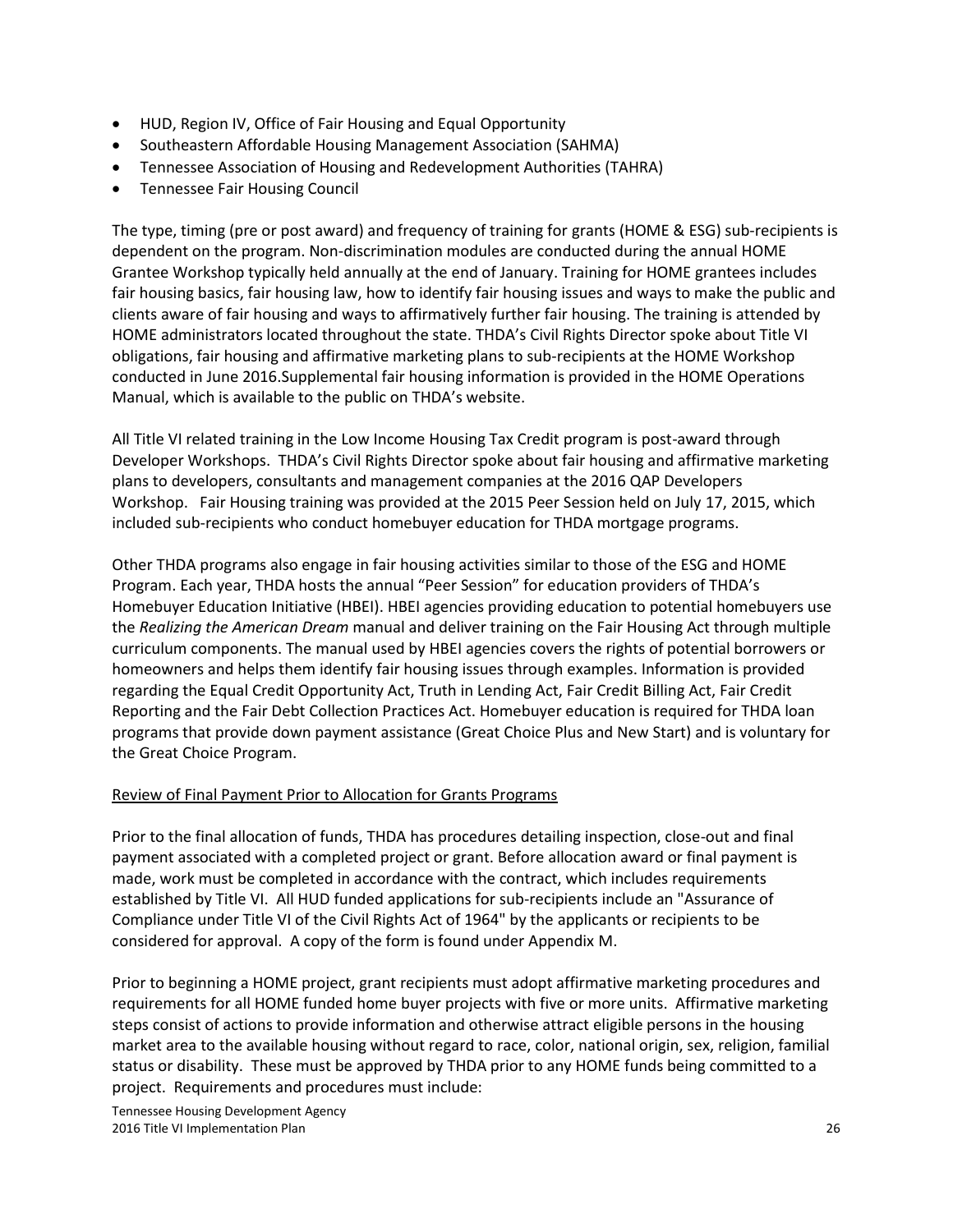- 1. Methods for informing the public, owners and potential tenants about fair housing laws and the local program's policies;
- 2. A description of what owners and/or the program administrator will do to affirmatively market housing assisted with HOME funds;
- 3. A description of what owners and/or the program administrator will do to inform persons not likely to apply for housing without special outreach;
- 4. Maintenance of records to document actions taken to affirmatively market HOME-assisted units and to assess marketing effectiveness; and
- 5. Description of how efforts will be assessed and what corrective actions will be taken where requirements are not met.

THDA encourages its grantees to identify those populations who are least likely to apply for assistance and to make outreach to those populations. To accomplish, THDA recommends that the Grantee advertise for assistance availability churches, convenience stores, libraries, senior centers, and local offices of the TN Department of Human Services. Additionally, THDA requires that each Grantee have policies and procedures to assist non-English speaking applicants. Each Grantee must also have a process that notifies LEP persons of language assistance available (i.e. notices, signs) and that is accessible to individuals seeking assistance. Grantee staff should be knowledgeable of all procedures and processes.

THDA also requires all grantees to use the Fair Housing logo on all program materials.

#### Compliance Reviews for Grants & the LIHTC Programs

After the allocation of funds or post-award, THDA conducts compliance reviews with sub-recipients in the grants programs and property managers in the LIHTC program. Compliance reviews cover at a minimum:

- 1. Files and records examination.
- 2. Grantee interviews with beneficiaries, potential beneficiaries and denied applicants.
- 3. Determine if public notification efforts are adequate in increasing program participation.
- 4. Determine if complaints are handled in a proper manner.
- 5. Determine the level of minority concentration and compare it to the number of potentially eligible participants by racial and ethnic category.
- 6. Determine if equal access of physical facilities is maintained.
- 7. Determine if location of service delivery point unnecessarily denies access to any person.
- 8. Determine if there are any lawsuits alleging discrimination on the basis of race, color or national origin filed against the recipient.
- 9. Determine if the recipient is receiving assistance from other federal agencies.
- 10. Determine whether any civil rights compliance reviews had been conducted in the last two years.

The frequency and number of compliance reviews is determined by the program director in accordance with federal regulations and program guidance. The Program Compliance and Community Programs Divisions of THDA conduct field and on-site reviews to ensure compliance. The total number of field reviews for FY 2015-16 was 279. The number of field reviews and their corresponding programs include: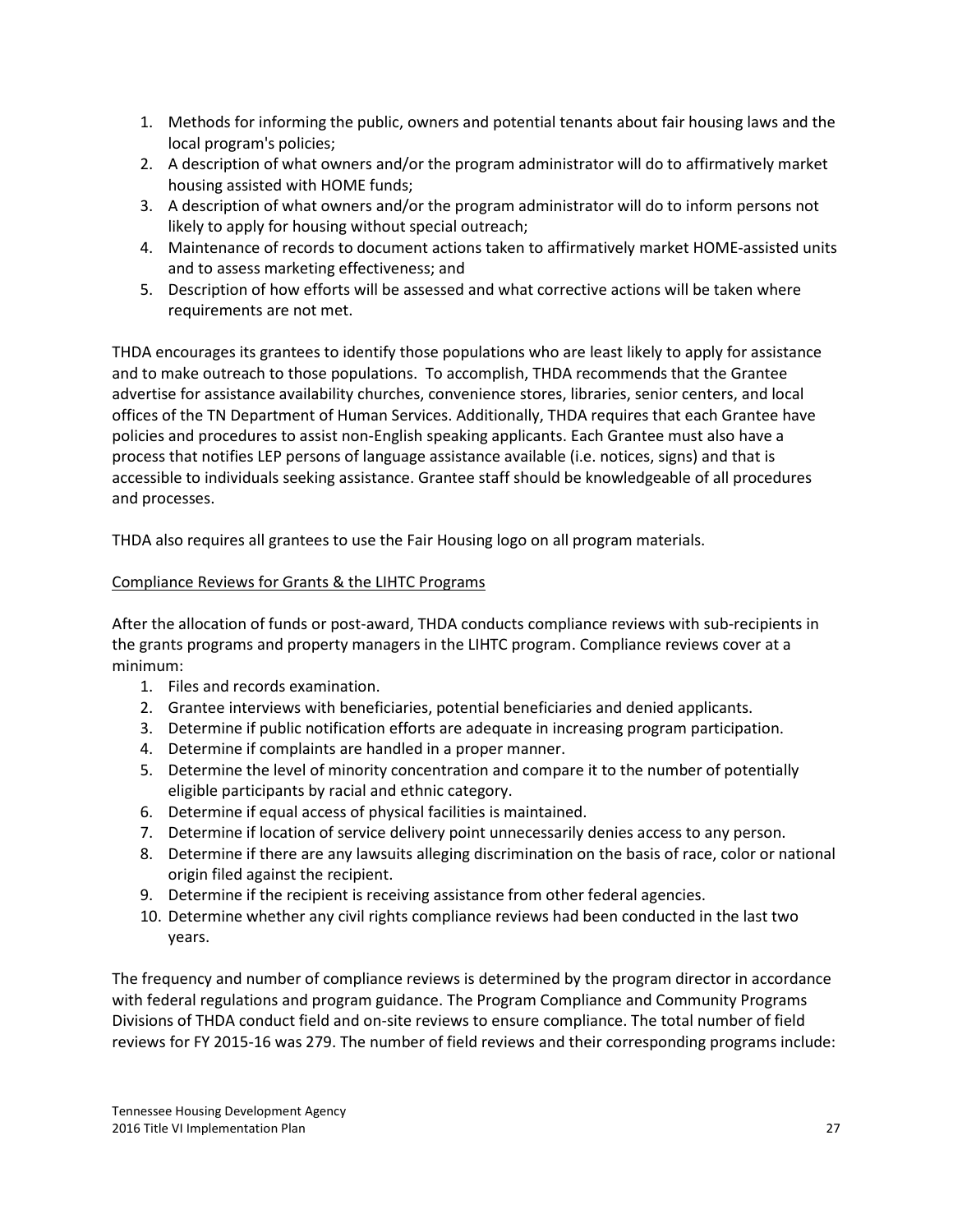- HOME Investment Partnership 81 reviews
- Low Income Housing Tax Credit Program 198 reviews

#### *Grants Programs Compliance Reviews*

THDA Community Programs staff complete a post-award compliance review for HOME awards. A routine compliance review is possible once the grant completion timeframe is over a year in duration. In addition to meeting all requirements of the HOME Program Description and HOME Operations Manual, grantees have certain responsibilities to ensure protected persons or groups are not denied benefits. Responsibilities of grantees, which are undertaken throughout the progress of the projects, are outlined in Chapter 6, Section 3 of the HOME Operations Manual. In addition, the HOME Operations Manual requires certain activities of grantees and includes: a minimum of one fair housing activity, which includes distribution of the *Fair Housing Equal Opportunity for All* pamphlet to each program applicant, Section 3 activities and documentation, creation and distribution of a policy of nondiscrimination, Equal Opportunity requirements in construction-generated employment, minority and female solicitation, Section 504 requirements, site and neighborhood standards and consideration of fair housing and local zoning ordinances.

Grantees are required to maintain records of their actions for FHEO monitoring purposes, including advertisements for employment and documentation of subsequent applications and individuals hired. An extensive list of recordkeeping requirements are found in Chapter 6, Section 5 of the HOME Operations Manual. Grantees are monitored during the duration of a project and an Equal Opportunity/Fair Housing/Title VI checklist is used by program monitors to determine compliance with requirements, responsibilities, activities and recordkeeping. This checklist also contains questions regarding complaints filed and any indications of Equal Opportunity and Fair Housing policy violations.

As part of sub-recipient reviews in the HOME program, THDA monitors to ensure that grantee has written policies of non-discrimination; provides Title VI training for employees and otherwise complies with Title VI provisions. A copy of the monitoring form for this program is located in Appendix N.

ESG recipients must perform and document action in the area of enforcement and promotion to affirmatively further fair housing. During the grant year, recipients must carry out a minimum of one activity to promote fair housing. Nondiscrimination and equal opportunity laws are also applicable to ESG programs and recipients. The ESG Program Manual requires all grantees to make facilities and services available to all persons and families on a nondiscriminatory basis. Publicity surrounding the availability of shelter facilities should reach all persons regardless of handicap, race, color, religion, sex, age, familial status or national origin. Grantees must also establish additional procedures to disseminate information to those interested in handicap accessible services and facilities. Information regarding fair housing requirements and activities can be found in the ESG Program Guidelines and the ESG Program manual, which is available to the public on THDA's website.

#### *LIHTC Program*

The Low-Income Housing Credit program has a post-award compliance review process that occurs after a property is placed in service completed by the Program Compliance division of THDA. THDA Program Compliance monitors conduct Civil Rights Front End Limited Monitoring, which addresses the Affirmative Fair Housing Marketing Plans, Tenant Selection Plans, Recent Advertising, and the posting of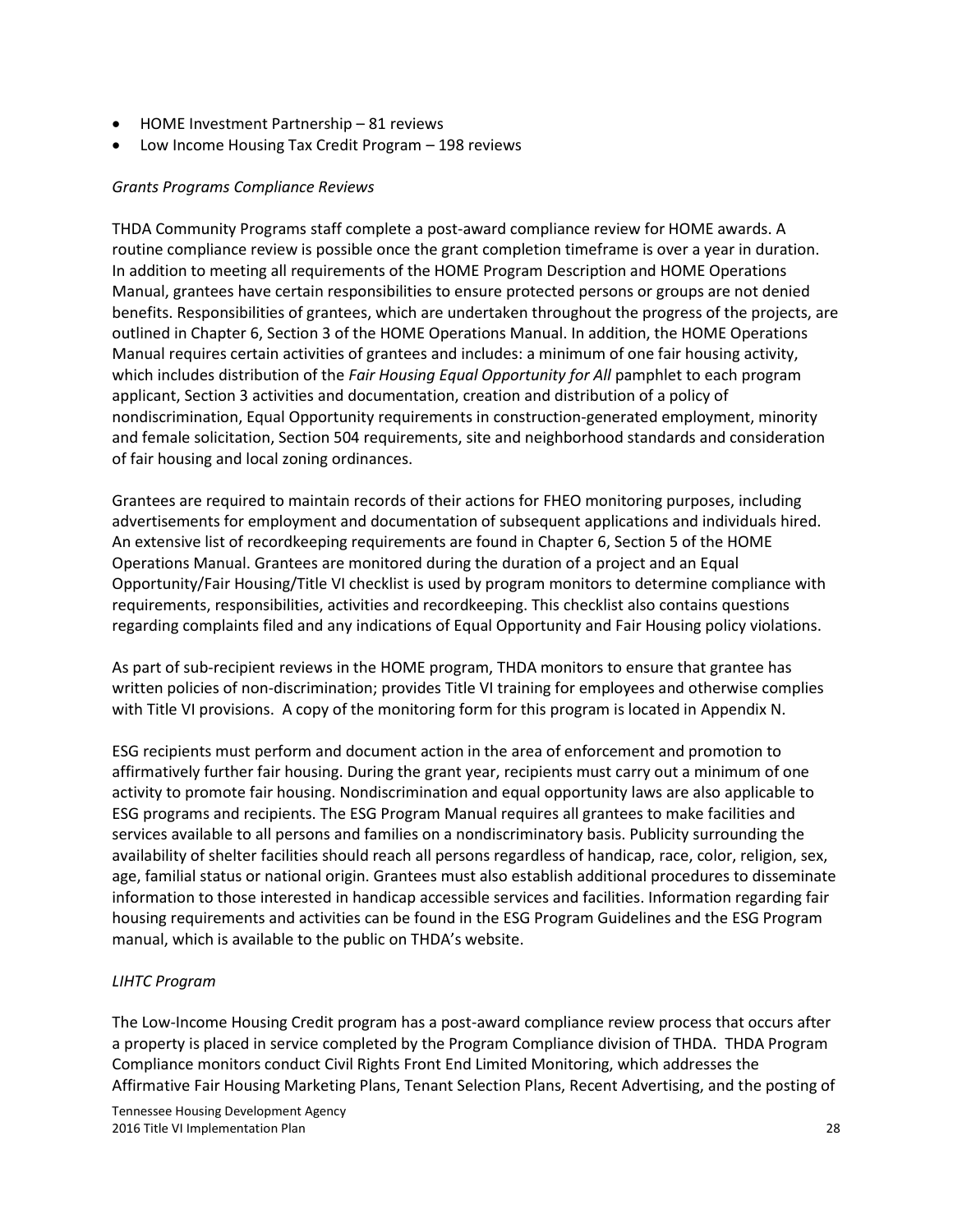the Fair Housing Logo and Fair Housing Poster for the properties being reviewed. A log is maintained by each program division of each recipient review report by type of review. Included with the log are selfevaluation reports done by THDA. THDA does not maintain an annual compliance report, rather, program directors are responsible for program documents to include assurances of nondiscrimination per Title VI. All records pertaining to Title VI Compliance are maintained by THDA. Annual reports are forwarded to appropriate state and federal agencies.

### **C. Procedures for Non-Compliance**

If THDA determines there may be a Title VI violation, a full complaint investigation will be initiated. A letter will be sent to the complainant explaining that an investigation will be started and their cooperation will be needed in the future. A complaint log is kept for records and submission and all violations are reported to the appropriate state or federal Agency. It should be noted that THDA does not have enforcement authority. Once the possible violation has been reported, any enforcement and/or punitive decisions are made by the appropriate agency. For more information regarding THDA's procedures for handling Title VI compliance, please refer to "Section VIII Complaint Procedures."

During this past fiscal year, no sub-recipients, vendors or contractors were found to be noncompliant with Title VI.

### **D. Sub-recipients & Vendors**

### 1. Sub-recipients

The HOME and Emergency Shelter Grant Programs both distribute financial assistance to sub-recipients. Both programs are described above under Table 2. Policies and procedures are detailed within the grants program documents that grantees receive regarding the affirmative steps that must be taken to ensure that women and minority businesses are afforded opportunities to bid on service, material, and construction contracts. Grantees also receive a statewide Diversity Business Enterprise Directory to help connect grantees to women and minority owned business options in the state. They are also given the Disadvantaged Business Enterprise Directory to help grantees be in compliance with Section 3 and the required HUD forms for both of these areas so that they are even more aware of their obligation to affirmatively market and connect with minority owned businesses and provide economic opportunities for low- and very low-income persons. During the reporting period, THDA subrecipients entered into 204 contracts for grant funded activities. 4 of the contracts were awarded to minority businesses and 3 to women owned businesses.

#### 2. Vendors

THDA also enters into contracts with vendors to support the activities of other federal programs. A complete list of sub-recipients and vendors with a contract is located in Appendix O. Minority/Women's Business Enterprise vendor statistics are shown in Table 9. The total number of contracts with minority and women owned businesses may be underreported. The current procurement process does not include a requirement that businesses self-identify as minority or women owned. A process to request self-identification for all contracts is being incorporated into THDA Operations procedures for the current fiscal year to improve our understanding and reporting of our contracts with minority and women owned businesses as well as to inform our outreach strategies.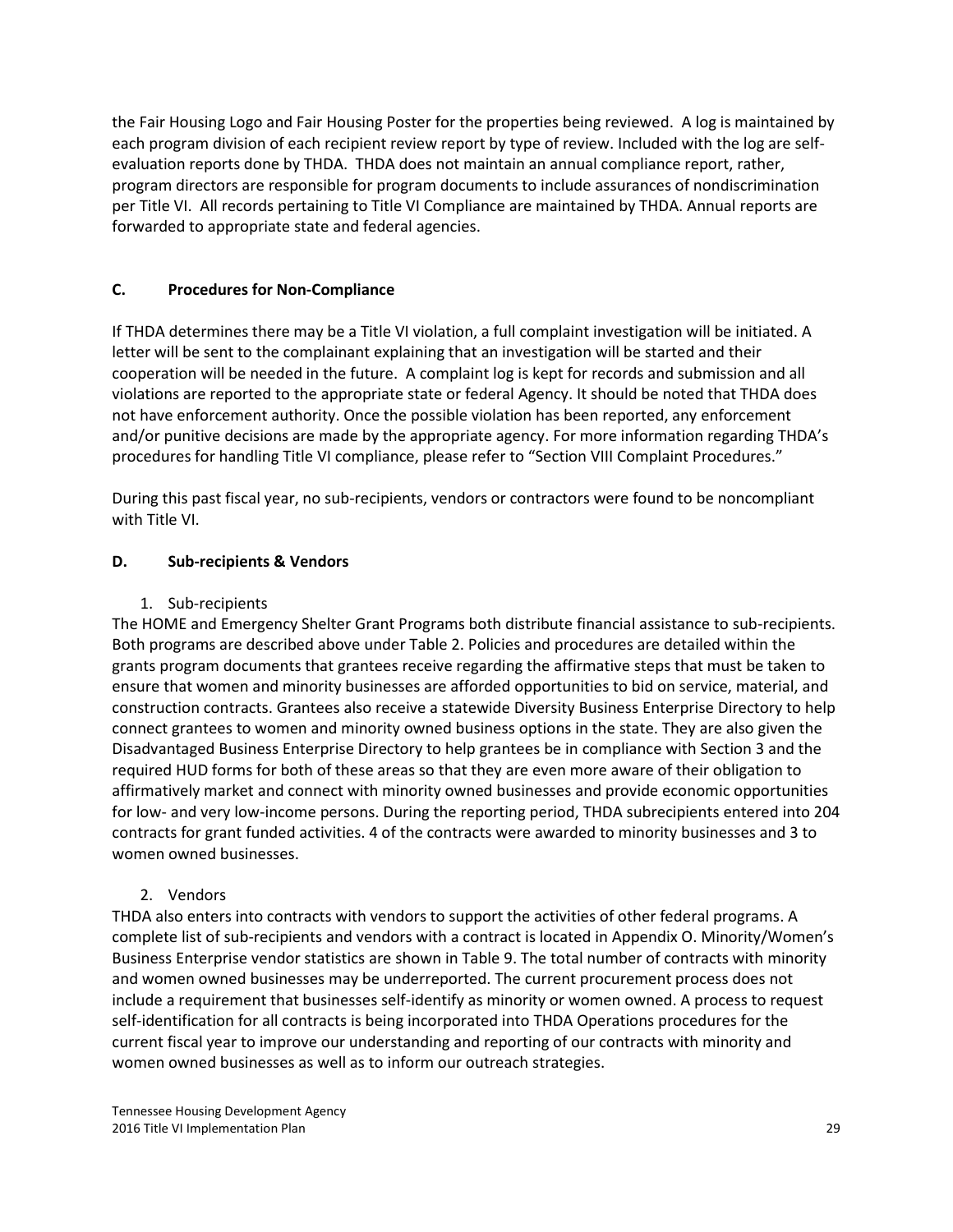| <b>Minority/Women's Business Enterprise Vendor Statistics</b><br>FY 2015-16 |             |
|-----------------------------------------------------------------------------|-------------|
|                                                                             |             |
| <b>Total Number of Vendors</b>                                              | -53         |
| <b>Number of Minority Vendors</b>                                           |             |
| <b>Percentage Minority Vendors</b>                                          | 13.20%      |
| <b>Total Dollar Amount Awarded to Minority Vendors</b>                      | \$1,018,150 |

# **Table 9**

The THDA Operations Division oversees agency contracts with vendors and utilizes the State's list of approved vendors located at:

<https://tn.diversitysoftware.com/FrontEnd/VendorSearchPublic.asp?XID=5137&TN=tn> to assist in the search for qualified minority vendors. The appropriate methodologies for ensuring that women and minority vendors have an adequate opportunity to participate in the solicitation is an important part of THDA's procurement strategy.

THDA contracts include the following standard contract language on non-discrimination:

**Percentage of Dollar Amount Awarded to Minority Vendors** 8.5%

*The Contractor hereby agrees, warrants, and assures that no person shall be excluded from participation in, be denied benefits of, or be otherwise subjected to discrimination in the performance of this Contract or in the employment practices of the Contractor on the grounds of disability, age, race, color, religion, sex, national origin, or any other classification protected by Federal, Tennessee State constitutional, or statutory law. The Contractor shall, upon request, show proof of such nondiscrimination and shall post in conspicuous places, available to all employees and applicants, notices of nondiscrimination.*

THDA Contracts also include an Equal Opportunity clause where the contractor agrees as follows:

The Contractor will not discriminate against any employee or applicant for employment because of race, color, religion, sex, sexual orientation, gender identity, or national origin. The Contractor will take affirmative action to ensure that applicants are employed, and that employees are treated during employment, without regard to their race, color, religion, sex, sexual orientation, gender identity, or national origin. Such action shall include, but not be limited to the following:

- (1) Employment, upgrading, demotion, or transfer, recruitment or recruitment advertising;
- (2) Layoff or termination;
- (3) Rates of pay or other forms of compensation; and
- (4) Selection for training, including apprenticeship.

The Contractor agrees to post in conspicuous places, available to employees and applicants for employment, notices to be provided by the contracting officer setting forth the provisions of this nondiscrimination clause: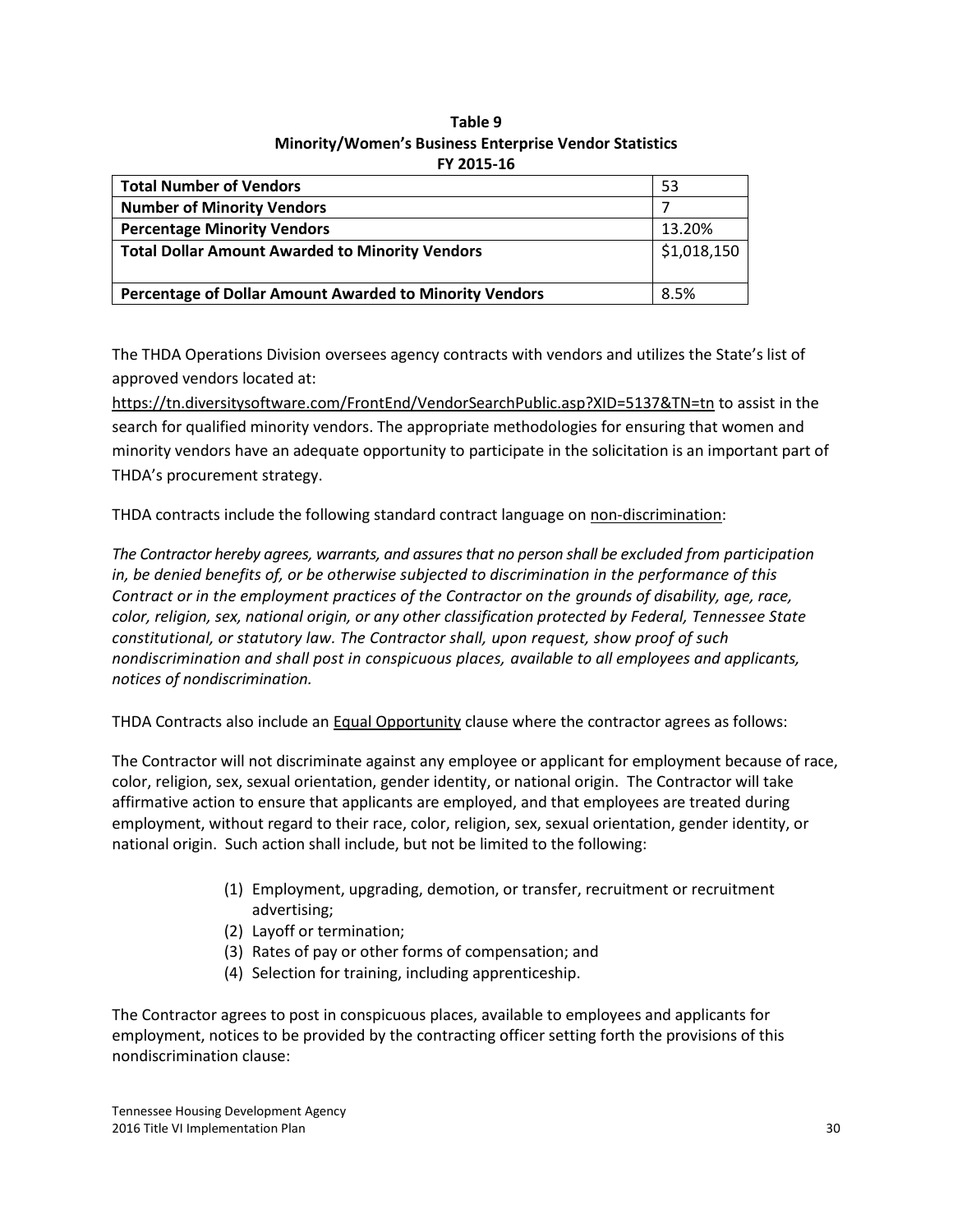*The Contractor will, in all solicitations or advertisements for employees placed by or on behalf of the Contractor, state that all qualified applicants will receive considerations for employment without regard to race, color, religion, sex, sexual orientation, gender identity, or national origin.*

THDA Request for Proposals include this standard language (response required):

*THDA encourages the participation of women, persons of color, persons with disabilities, ethnic minorities and members of other federally and State-protected classes. Describe your firm's affirmative action program and activities. Include the number and percentage of members of federally and State-protected classes who are either partners or associates in your firm, the number and percentage of members of federally and State-protected classes in your firm who will work on matters referenced in this RFP.*

Various THDA programs have different contractual provisions for sub-recipients to meet federal requirements. Examples of contractual provisions prohibiting discrimination and that are agreed to by sub-recipients of THDA programs include the following:

- *"The (Name of Organization) does not discriminate on the basis of race, color, religion, national origin, sex, age, or handicapped status in the admission or access to, or treatment or employment in, its federally assisted programs or activities."*
- *"Under Title VI of the Civil Rights Act of 1964, no person shall, on the grounds of race, color, or national origin, be excluded from participation in, be denied the benefits of, or be subjected to discrimination under any program or activity receiving federal financial assistance."*
- *"The Grantee hereby agrees, warrants, and assures that no person shall be excluded from participation in, be denied benefits of, or be otherwise subjected to discrimination in the performance of this Grant Contract or in the employment practices of the Grantee on the grounds of disability, age, race, color, religion, sex, national origin, or any other classification protected by Federal, Tennessee State constitutional, or statutory law. The Grantee shall, upon request, show proof of such nondiscrimination and shall post in conspicuous places, available to all employees and applicants, notices of nondiscrimination."*
- *"NeighborWorks will not permit discrimination by Grantees against clients on the basis of their gender, race, color, religion, national origin, ancestry, creed, pregnancy, marital or parental status, familial status, sexual orientation, or physical, mental, emotional or learning disability. "*
- *"Provider hereby agrees that counseling offices and services will be accessible to persons with disabilities, as well as to homeowners needing translation services. Provider will not discriminate against clients on the basis of their gender, race, color, religion, national origin, ancestry, creed, pregnancy, marital or parental status, familial status, sexual orientation, or physical, mental, emotional or learning disability."*

An excerpted list of new sub-recipients, contractors and vendors can be found in Table 10, and is also included as part of Appendix O.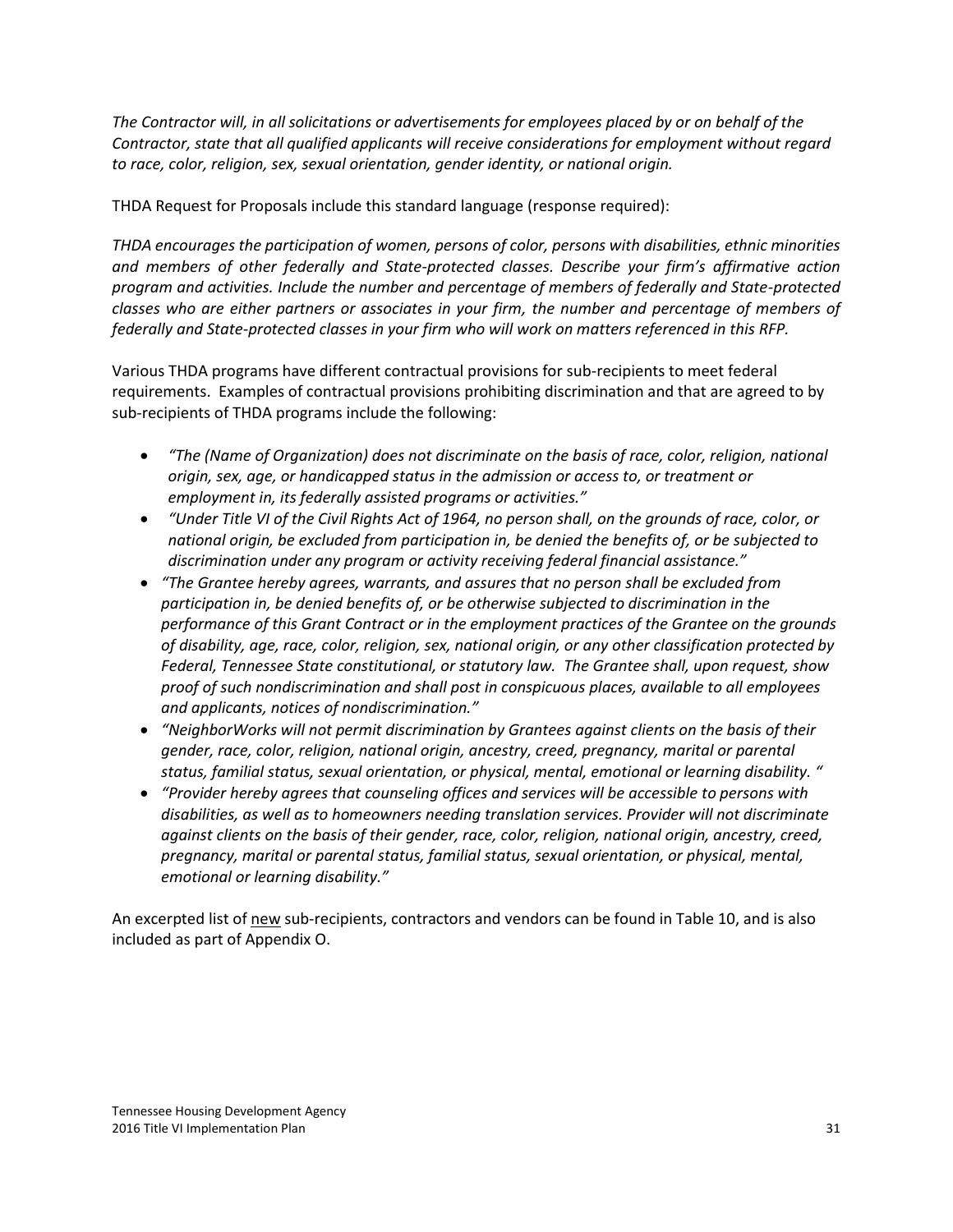| Table 10                                 |
|------------------------------------------|
| New Sub-recipients, Contractors, Vendors |
| FY 2015-16                               |

| Program   | Subrecipient,<br>Contractor,<br>Vendor              | Begin/End<br><b>Dates</b> | Contract<br>Amt. | M/<br><b>WBE</b> | <b>Desc of Services</b>                           | <b>Address</b>      | Fund-<br>ing | Type of<br><b>Contract</b> | Comp/<br><b>NonComp</b> |
|-----------|-----------------------------------------------------|---------------------------|------------------|------------------|---------------------------------------------------|---------------------|--------------|----------------------------|-------------------------|
|           | <b>Issue Media</b>                                  | 1/15/16                   |                  |                  | PA-Story                                          |                     |              |                            |                         |
| Contracts | Group LLC                                           | 4/15/16                   | \$5,000          | N/A              | Development                                       | Saginaw, MI         | <b>THDA</b>  | Vendor                     | Non-Comp                |
| Contracts | Mortgage<br><b>Bankers</b><br>Association           | 1/16/16<br>1/15/17        | \$8,000          | N/A              | <b>Servicing Training</b>                         | Washington,<br>DC   | <b>THDA</b>  | Vendor                     | Non-Comp                |
| Contracts | Tennessee<br><b>Performing Arts</b><br>Center       | 1/6/16<br>1/7/16          | \$1,200          | N/A              | <b>Meeting Space</b>                              | Nashville, TN       | <b>THDA</b>  | Vendor                     | Non-Comp                |
| Contracts | <b>MTSU</b>                                         | $10/1/15$ -<br>8/31/16    | \$10,500         | N/A              | <b>Housing Market</b><br>Reports                  | Murfreesboro,<br>TN | <b>THDA</b>  | Vendor                     | Non-Comp                |
| Contracts | CGI Federal                                         | $10/1/15$ -<br>9/30/2018  | \$4,100          | N/A              | Agency-wide<br>notification system                | Cleveland, OH       | <b>THDA</b>  | Vendor                     | Non-Comp                |
|           | The Inspection                                      | $10/12/15$ -              |                  |                  | <b>HOME Program</b>                               | Westerville,        |              |                            |                         |
| Contracts | Group, Inc.                                         | 4/11/16                   | \$20,000         | N/A              | Consultant                                        | OН                  | <b>THDA</b>  | Vendor                     | Non-Comp                |
| Contracts | <b>McCarter Home</b><br><b>Inspections LLC</b>      | $10/27/15$ -<br>7/26/16   | \$20,000         | N/A              | <b>HOME Program</b><br>Consultant                 | Knoxville, TN       | <b>THDA</b>  | Vendor                     | Non-Comp                |
| Contracts | Convention<br>Center<br>Authority                   | $10/7/15$ -<br>10/8/15    | \$10,249         | N/A              | <b>GHC Venue</b>                                  | Nashville, TN       | <b>THDA</b>  | Vendor                     | Non-Comp                |
| Contracts | <b>LMG Technical</b><br>Services                    | $10/7/15$ -<br>10/8/15    | \$9,000          | N/A              | <b>GHC AV Labor</b>                               | Orlando, FL         | <b>THDA</b>  | Vendor                     | Non-Comp                |
| Contracts | LMG LLC                                             | $10/7/15$ -<br>10/8/15    | \$18,000         | N/A              | <b>GHC AV Rental</b>                              | Orlando, FL         | <b>THDA</b>  | Vendor                     | Non-Comp                |
| Contracts | Nashville<br>Convention and<br><b>Visitors Corp</b> | $10/7/16$ -<br>10/8/16    | \$2,000          | N/A              | <b>GHC Temp Venue</b><br>Labor                    | Nashville, TN       | <b>THDA</b>  | Vendor                     | Non-Comp                |
| Contracts | Centerplate                                         | 10/7/2015-<br>10/8/15     | \$75,000         | N/A              | <b>GHC Caterer at</b><br><b>Music City Center</b> | Nashville, TN       | <b>THDA</b>  | Vendor                     | Non-Comp                |
| Contracts | HomeSource                                          | $11/1/15$ -<br>10/31/16   | \$7,200          | N/A              | <b>S8RA Meeting</b><br>Space                      | Knoxville, TN       | Fed          | Vendor                     | Non-Comp                |
| Contracts | The Inspection<br>Group, Inc.                       | $11/15/15$ -<br>11/14/18  | \$637,500        | N/A              | <b>HOME Inspection</b><br><b>Services</b>         | Westerville,<br>OН  | Fed          | Vendor                     | Non-Comp                |
| Contracts | Realtor.com                                         | $2/1/16$ -<br>7/31/16     | \$25,000         | N/A              | Great Choice Ad<br>Campaign-New<br>Media          | Scottsdale, AZ      | <b>THDA</b>  | Vendor                     | Non-Comp                |
| Contracts | Tennessee<br>Association of<br><b>Broadcasters</b>  | $2/1/16$ -<br>7/31/16     | \$50,000         | N/A              | Great Choice Radio<br><b>Spots Placement</b>      | Nashville, TN       | <b>THDA</b>  | Vendor                     | Non-Comp                |
| Contracts | Zillow Group,<br>Inc.                               | $2/1/16$ -<br>7/31/16     | \$21,500         | N/A              | Great Choice Ad<br>Campaign-New<br>Media          | Seattle, WA         | <b>THDA</b>  | Vendor                     | Non-Comp                |
| Contracts | <b>Haile Coaching</b><br>& Leadership<br>LLC        | $2/15/16$ -<br>12/31/17   | \$8,000          | N/A              | Leadership Training                               | Nashville, TN       | THDA         | Vendor                     | Non-Comp                |
| Contracts | Xmi Human<br>Resource                               | 2/15/16<br>12/31/17       | \$9,500          | N/A              | Leadership Training                               | Nashville, TN       | <b>THDA</b>  | Vendor                     | Non-Comp                |

Tennessee Housing Development Agency 2016 Title VI Implementation Plan 32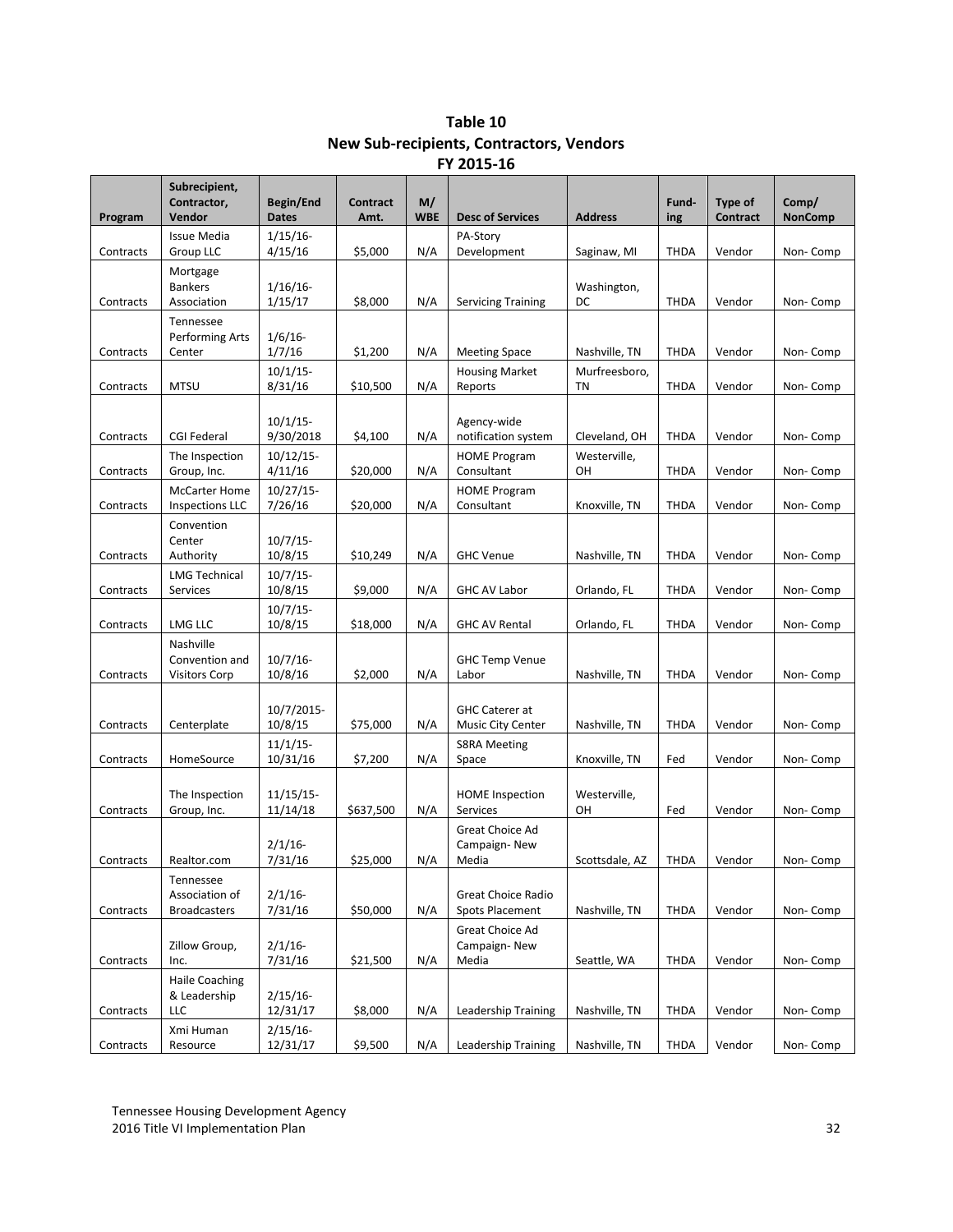| Program   | Subrecipient,<br>Contractor,<br>Vendor | Begin/End<br><b>Dates</b> | Contract<br>Amt. | M/<br><b>WBE</b> | <b>Desc of Services</b>              | <b>Address</b>       | Fund-<br>ing | Type of<br>Contract | Comp/<br>NonComp |
|-----------|----------------------------------------|---------------------------|------------------|------------------|--------------------------------------|----------------------|--------------|---------------------|------------------|
|           |                                        |                           |                  |                  |                                      |                      |              |                     |                  |
|           | RSM (formerly                          | $2/16/15$ -               |                  |                  | IT Consulting for<br>LIHTC/Authority | Minneapolis,         |              |                     |                  |
| Contracts | McGladery)                             | 10/31/16                  | \$300,000        | N/A              | <b>DMS System</b>                    | ΜN                   | THDA         | Vendor              | Non-Comp         |
| Contracts | Xmi Human<br>Resource                  | $2/19/15$ -<br>12/31/15   | \$5,500          | N/A              | Leadership Training                  | Nashville, TN        | THDA         | Vendor              | Non-Comp         |
| Contracts | the FLO {code}<br><b>LLC</b>           | $3/1/16$ -<br>2/28/18     | \$325,000        | N/A              | <b>LOS Consulting</b>                | Nashville, TN        | THDA         | Vendor              | Non-Comp         |
|           | Haile Coaching                         |                           |                  |                  | <b>S8RA Madison</b>                  |                      |              |                     |                  |
| Contracts | & Leadership<br><b>LLC</b>             | 3/14/16<br>12/31/16       | \$6,000          | N/A              | <b>Training</b>                      | Nashville, TN        | <b>THDA</b>  | Vendor              | Non-Comp         |
|           | <b>NeighborWorks</b>                   | 3/14/16                   |                  |                  | <b>HBEI Training</b>                 | Washington,          |              |                     |                  |
| Contracts | America                                | 3/18/16                   | \$25,400         | N/A              | Services                             | DC                   | <b>THDA</b>  | Vendor              | Non-Comp         |
|           | Saturday Mfg                           | 3/23/16                   |                  |                  | <b>Great Choice Video</b>            | Des Moines,          |              |                     |                  |
| Contracts | Inc                                    | 4/30/16                   | \$3,800          | N/A              | Productions                          | IA                   | <b>THDA</b>  | Vendor              | Non-Comp         |
|           |                                        | $4/1/16$ -<br>10/31/16    |                  |                  | NFMC Round 8                         |                      |              |                     | Non-Comp         |
| Contracts | Mitigate, Inc.                         | $4/15/15$ -               | \$25,000         | N/A              | Monitoring                           | Liberty, TN          | THDA         | Vendor              |                  |
| Contracts | <b>Firefly Logic</b>                   | 4/14/16                   | \$200,000        | N/A              | <b>LOS Consulting</b>                | Nashville, TN        | THDA         | Vendor              | Non-Comp         |
|           | <b>DLS Servicing</b>                   |                           |                  |                  |                                      |                      |              |                     |                  |
| Contracts | Consultants,<br>LLC                    | $4/15/16$ -<br>4/14/17    | \$9,500          | <b>WBE</b>       | Loan Servicing<br>Compliance         | Grand Rapids,<br>MI  | THDA         | Vendor              | Non-Comp         |
|           |                                        |                           |                  |                  |                                      |                      |              |                     |                  |
|           | FoxFuel                                | 5/15/16                   |                  |                  | <b>Great Choice Video</b>            |                      |              |                     |                  |
| Contracts | Creative LLC<br><b>Bliss</b>           | 8/15/16                   | \$8,500          | N/A              | Productions                          | Nashville, TN        | <b>THDA</b>  | Vendor              | Non-Comp         |
| Contracts | Communication<br>s                     | $6/1/15$ -<br>7/1/16      | \$16,200         | WBE              | Leadership Training                  | Nashville, TN        | <b>THDA</b>  | Vendor              | Non-Comp         |
| Contracts | Christopher<br>Bauer                   | $6/1/15$ -<br>7/31/15     | \$3,500          | N/A              | Leadership Training                  | Nashville, TN        | THDA         | Vendor              | Non-Comp         |
|           |                                        | $6/1/16$ -                |                  |                  | Loan Servicing                       |                      |              |                     |                  |
| Contracts | <b>FICS</b>                            | 5/30/21<br>6/20/16/12     | \$555,000        | N/A              | Software                             | Addison, TX          | THDA         | Vendor              | Non-Comp         |
| Contracts | Jan Wilson                             | /31/17                    | \$1,500          | <b>WBE</b>       | <b>Leadership Training</b>           | Franklin, TN         | THDA         | Vendor              | Non-Comp         |
| Contracts | <b>Way Solutions</b>                   | $6/23/16$ -<br>6/24/16    | \$3,000          | <b>WBE</b>       | Leadership Training                  | Nashville, TN        | THDA         | Vendor              | Non-Comp         |
|           | Tennessee                              |                           |                  |                  |                                      |                      |              |                     |                  |
| Contracts | <b>Performing Arts</b><br>Center       | $6/8/15 -$<br>6/9/15      | \$1,200          | N/A              | <b>Meeting Space</b>                 | Nashville, TN        | THDA         | Vendor              | Non-Comp         |
|           | Charles                                | $6/8/2015$ -              |                  |                  |                                      |                      |              |                     |                  |
| Contracts | Palmgren                               | 7/1/2015                  | \$1,500          | N/A              | <b>Leadership Training</b>           | Franklin, TN         | <b>THDA</b>  | Vendor              | Non-Comp         |
|           | Memphis<br><b>Business</b>             | $7/1/15$ -                |                  |                  | <b>CONNECT Team</b>                  |                      |              |                     |                  |
| Contracts | Journal                                | 6/30/16                   | \$4,290          | N/A              | Advertising                          | Memphis, TN          | <b>THDA</b>  | Vendor              | Non-Comp         |
| Contracts | <b>NeighborWorks</b><br>America        | $7/20/15$ -<br>7/21/15    | \$25,400         | N/A              | <b>HBEI Training</b><br>Services     | Washington,<br>DC    | <b>THDA</b>  | Vendor              | Non-Comp         |
|           | Omni Hotels &                          |                           |                  |                  |                                      |                      |              |                     |                  |
| Contracts | Resort<br>Nashville                    | $9/26/15$ -<br>9/27/16    | \$10,000         | N/A              | <b>NCHS 2015</b><br>Reception        | Nashville, TN        | THDA         | Vendor              | Non-Comp         |
|           |                                        |                           |                  |                  |                                      |                      |              |                     |                  |
|           | Mia Senior                             | $9/4/15$ -                |                  |                  |                                      | Miami Beach,         |              |                     |                  |
| Contracts | <b>Living Solutions</b>                | 10/8/15<br>$9/4/15$ -     | \$450            | WBE              | <b>GHC Speaker</b>                   | FL.<br>Murfreesboro, | <b>THDA</b>  | Vendor              | Non-Comp         |
| Contracts | Ronald Roberts                         | 10/8/15                   | \$750            | N/A              | <b>GHC Speaker</b>                   | ΤN                   | <b>THDA</b>  | Vendor              | Non-Comp         |

Tennessee Housing Development Agency 2016 Title VI Implementation Plan 33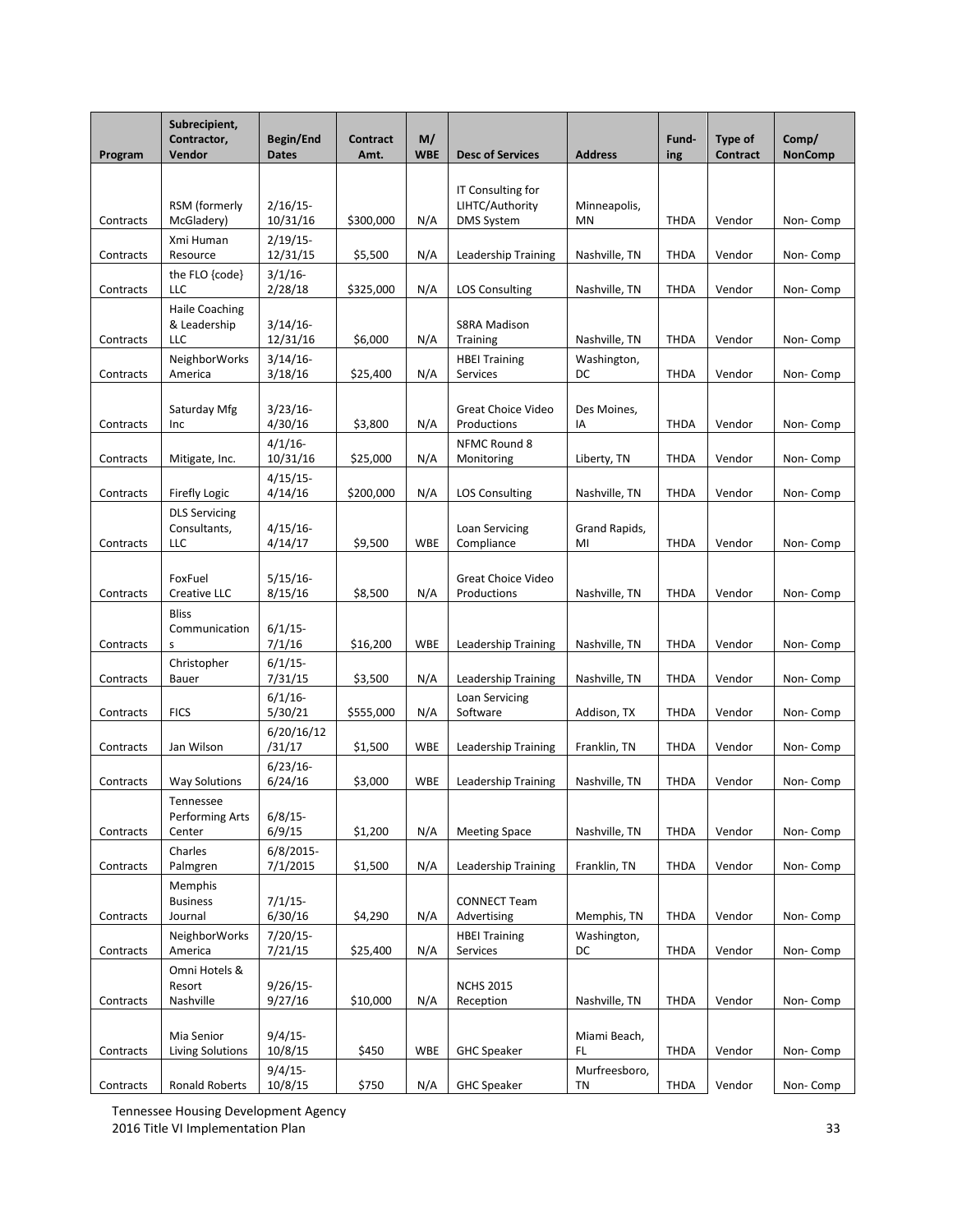| Program         | Subrecipient,<br>Contractor,<br>Vendor                | Begin/End<br><b>Dates</b> | Contract<br>Amt. | M/<br><b>WBE</b> | <b>Desc of Services</b>         | <b>Address</b>      | Fund-<br>ing | Type of<br><b>Contract</b> | Comp/<br><b>NonComp</b> |
|-----------------|-------------------------------------------------------|---------------------------|------------------|------------------|---------------------------------|---------------------|--------------|----------------------------|-------------------------|
| HM-14           | Cedar Hill                                            | $7/1/15 -$<br>6/30/18     | \$240,855        | N/A              | Homeowner<br>Rehabilitation     | Robertson           | Fed          | Subrecipi<br>ent           | Comp                    |
| HM-14           | Dandridge                                             | $7/1/15 -$<br>6/30/18     | \$500,000        | N/A              | Homeowner<br>Rehabilitation     | Jefferson           | Fed          | Subrecipi<br>ent           | Comp                    |
| HM-14           | Ethridge                                              | $7/1/15 -$<br>6/30/18     | \$240,855        | N/A              | Homeowner<br>Rehabilitation     | Lawrence            | Fed          | Subrecipi<br>ent           | Comp                    |
| HM-14           | Loretto                                               | $7/1/15 -$<br>6/30/18     | \$240,855        | N/A              | Homeowner<br>Rehabilitation     | Lawrence            | Fed          | Subrecipi<br>ent           | Comp                    |
| HM-14           | Manchester                                            | $7/1/15 -$<br>6/30/18     | \$500,000        | N/A              | Homeowner<br>Rehabilitation     | Coffee              | Fed          | Subrecipi<br>ent           | Comp                    |
| HM-14           | McNairy<br>County                                     | $7/1/15 -$<br>6/30/18     | \$375,000        | N/A              | Homeowner<br>Rehabilitation     | McNairy             | Fed          | Subrecipi<br>ent           | Comp                    |
| HM-14           | Morristown                                            | $7/1/15 -$<br>6/30/18     | \$375,000        | N/A              | Homeowner<br>Rehabilitation     | Hamblen             | Fed          | Subrecipi<br>ent           | Comp                    |
| HM-14           | Selmer                                                | $7/1/15 -$<br>6/30/18     | \$375,000        | N/A              | Homeowner<br>Rehabilitation     | McNairy             | Fed          | Subrecipi<br>ent           | Comp                    |
| <b>HM-14-CH</b> | <b>United Housing</b><br>Inc.                         | $7/1/15 -$<br>6/30/18     | \$500,000        | N/A              | Housing<br>Development          | Memphis             | Fed          | Subrecipi<br>ent           | Comp                    |
| <b>HM-14-NP</b> | <b>Putnam County</b><br>Habitat for<br>Humanity, Inc. | $7/1/15 -$<br>6/30/18     | \$236,000        | N/A              | Down Payment<br>Assistance      | Putnam              | Fed          | Subrecipi<br>ent           | Comp                    |
| ESG - 15        | Crossville<br>Housing Dev.<br>Corp                    | $1/1/15$ -<br>6/30/16     | \$172,000        | <b>NA</b>        | <b>Homeless Services</b>        | Crossville, TN      | Fed          | Subrecipi<br>ent           | Comp                    |
| ESG - 15        | Doors of Hope                                         | $1/1/15$ -<br>6/30/16     | \$73,500         | <b>NA</b>        | <b>Homeless Services</b>        | Murfreesboro,<br>TN | Fed          | Subrecipi<br>ent           | Comp                    |
| ESG - 15        | Monroe<br>Harding                                     | $1/1/15$ -<br>12/31/15    | \$36,615         | <b>NA</b>        | <b>Homeless Services</b>        | Nashville, TN       | Fed          | Subrecipi<br>ent           | Comp                    |
| ESG - 15        | Oasis Center                                          | $1/1/15$ -<br>12/31/15    | \$63,385         | <b>NA</b>        | <b>Homeless Services</b>        | Nashville, TN       | Fed          | Subrecipi<br>ent           | Comp                    |
| ESG - 15        | <b>Benton County</b><br>Ministerial<br>Association    | $7/1/15$ -<br>6/30/16     | \$10,000         | <b>NA</b>        | <b>Homeless Services</b>        | Paris, TN           | Fed          | Subrecipi<br>ent           | Comp                    |
| $ESG - 15$      | CEASE Dom.<br>Violence Ctr                            | $7/1/15$ -<br>6/30/16     | \$80,000         | <b>NA</b>        | Homeless<br>Services/Prevention | Morristown,<br>TN   | Fed          | Subrecipi<br>ent           | Comp                    |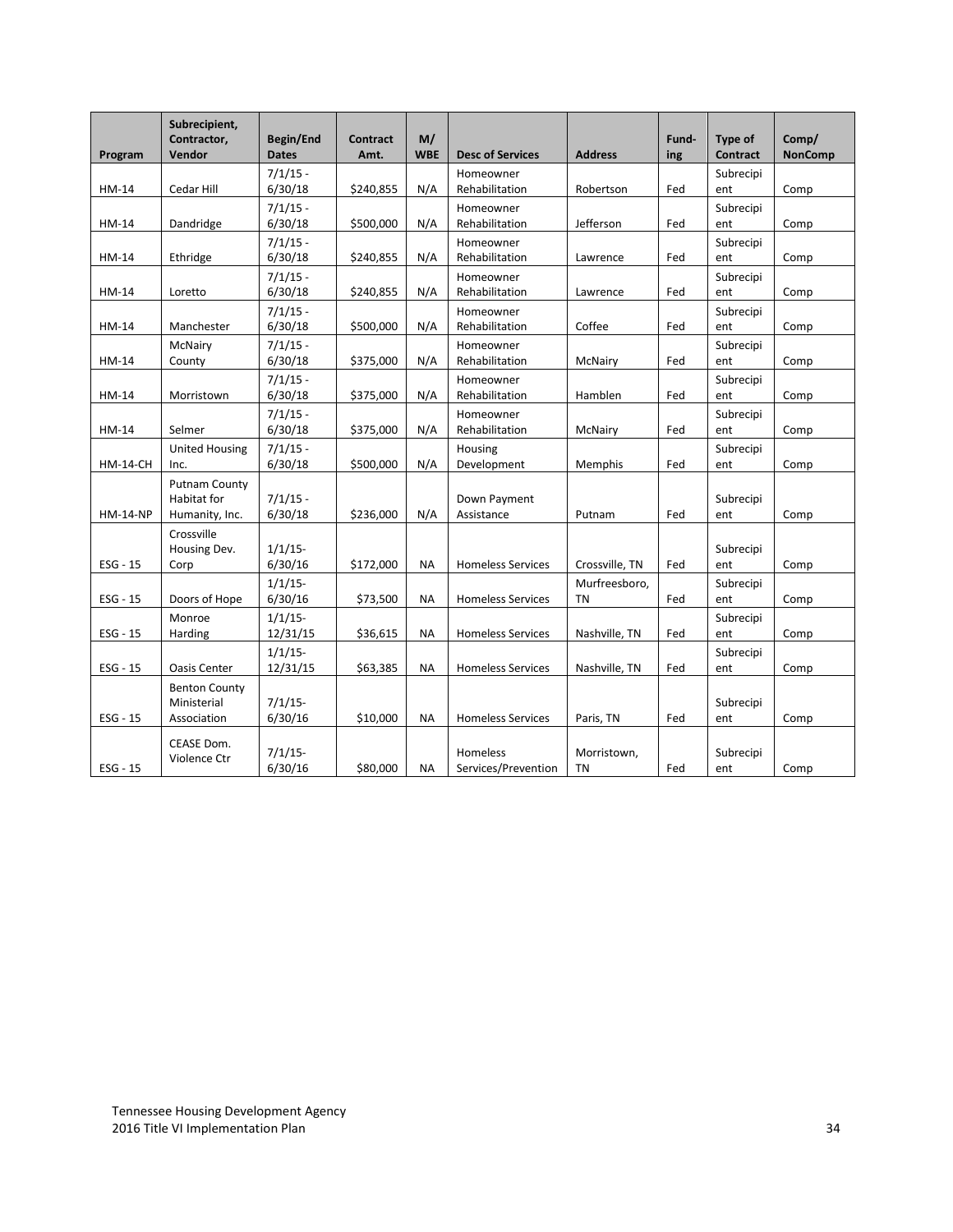#### **XIII. Public Notice and Outreach**

### **A. Program Information Dissemination**

THDA currently informs the public about its programs and services through the following means:

- THDA website & newsletters
- Advertisements- online and print
- News releases
- Industry meetings
- Public meetings
- Workshops- application & grantee; housing industry and special interest groups
- Direct mail
- $\bullet$  Fmail blast list
- Public notification through newspapers
- **•** Social media
- Special needs directories
- Radio and television interviews about THDA programs
- Workshops for consumers about Title VI and Fair Housing
- Public service announcements
- Public speaking engagements

THDA presents civil rights, nondiscrimination and fair housing information through the following means:

- Workshops and training for staff, grantees and program participants
- THDA's Title VI and Fair Housing webpages of the THDA website (*http://thda.org/aboutthda/fair-housing-title-vi-compliance*)
- Display of nondiscrimination posters in THDA offices (English and Spanish)
- HUD Title VI, fair housing and LEP resources and materials
- Fair Housing Booklet from HUD, *Fair Housing & Equal Opportunity for All*, is distributed to all Section 8 beneficiaries (English & Spanish versions).
- The "Renters" section of the THDA website includes a section on Fair Housing with links to important guidance and information (*http://thda.org/renters/renters*).
- HOME & ESG grant policies regarding nondiscrimination and Title VI
- Contract Language

#### **B. Sub-recipient Information Dissemination**

In the HOME program, sub-recipients are required to adopt marketing procedures and requirements that affirmatively further fair housing. The materials must be approved by THDA prior to any HOME funds being committed to a rental or homebuyer project of five or more units. One requirement of affirmative marketing is detailing the methods for informing the public, owners and potential tenants about fair housing laws and the local program's policies. All ESG Grantees must perform and document action in the area of enforcement and/or promotion to affirmatively further fair housing. During the grant year Grantees must carry out a minimum of one activity to promote fair housing.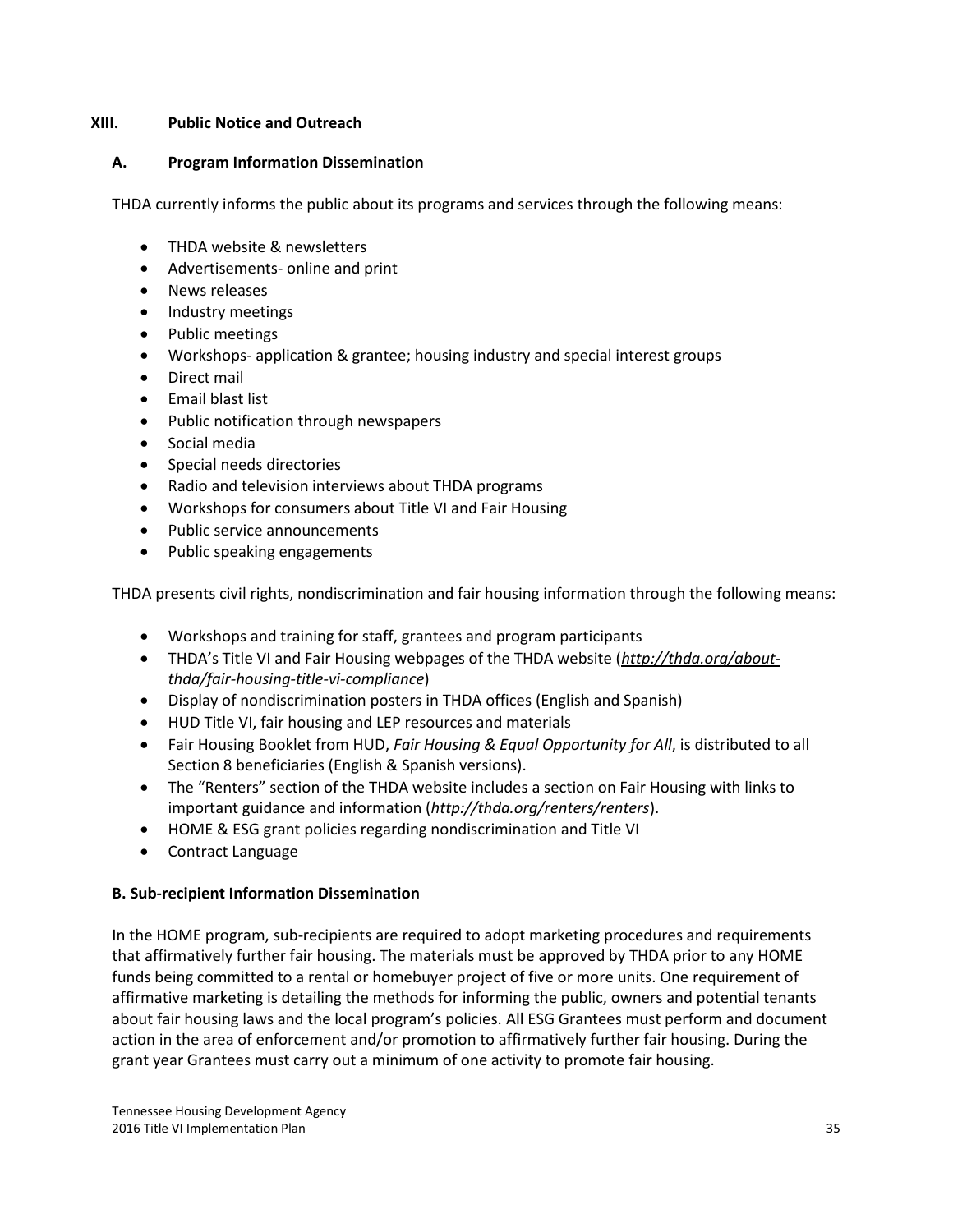HOME subrecipients are required to disseminate to all applicants the brochure found at the following link: [http://portal.hud.gov/hudportal/documents/huddoc?id=FHEO\\_Booklet\\_Eng.pdf.](http://portal.hud.gov/hudportal/documents/huddoc?id=FHEO_Booklet_Eng.pdf) We recommend our ESG grantees provide the Fair Housing – It's Your Right! Pamphlet to all beneficiaries: <https://www.amazon.com/Fair-housing-Your-Right-HUD-1686-FHEO/dp/B000114W1Q> THDA encourages its grantees to identify those populations who are least likely to apply for assistance and to make outreach to those populations. To accomplish, THDA recommends that the Grantee advertise for assistance availability churches, convenience stores, libraries, senior centers, and local offices of the TN Department of Human Services. Additionally, THDA requires that each Grantee have policies and procedures to assist non-English speaking applicants. Each Grantee must also have a process that notifies LEP persons of language assistance available (i.e. notices, signs) and that is accessible to individuals seeking assistance. Grantee staff should be knowledgeable of all procedures and processes. THDA also requires all grantees to use the Fair Housing logo on all program materials.

### Outreach

THDA's CONNECT team continued their outreach efforts across the state in 2015-16. The team of four, one director and one staffer for each grand division, is charged with sharing information with local stakeholders and officials about THDA programs, grants and services that are coming to their community or for which their community could apply. Outreach team staff are members of the National Association of Real Estate Brokers (Realists), an organization with the goal of bringing together the nation's minority professionals in the real estate industry to promote the meaningful exchange of ideas, and regularly attend functions and activities of the association to communicate information on THDA's programs.

The THDA Outreach team also have relationships or hold memberships in women and minority centered organizations including, Pathway Women's Business Center, which concentrates on the growth of women entrepreneurs across Tennessee and the Nashville Black Chamber. The Nashville Black Chamber periodically holds joint meetings with the Hispanic and Latino Chambers when discussing common community issues, such as housing or voting rights. THDA also hold membership in the Interdenominational Ministerial Fellowship to stay apprised of faith based issues in the community.

# **C. Minority Representation – Planning/Advisory Boards**

THDA currently has three advisory boards: The Housing Industry Advisory Board (Lenders & Realtors), the Housing Education Advisory Board, and the Weatherization Advisory Board. Industry specific advisory boards seek to strengthen THDA's partnerships and assist with the utilization and effectiveness of current programs, as well as the creation and implementation of new initiatives.

Two former advisory boards, Lender Advisory and Realtor Advisory, were merged to create the Housing Industry Advisory Board, which has 21 members. Members are selected based on their experience and history in the lending industry (all are employed by THDA approved lenders or banks and have held or currently hold upper management positions within their organizations) or are realtors selected from each of Tennessee's three Grand Divisions. Member selection is based on the realtors' level of involvement in their respective Realtor Associations and/or National Association of Realtors, activity in community projects, leadership in other realtor-related organizations and their advocacy for affordable housing for first-time homebuyers and underserved populations in their respective geographical areas.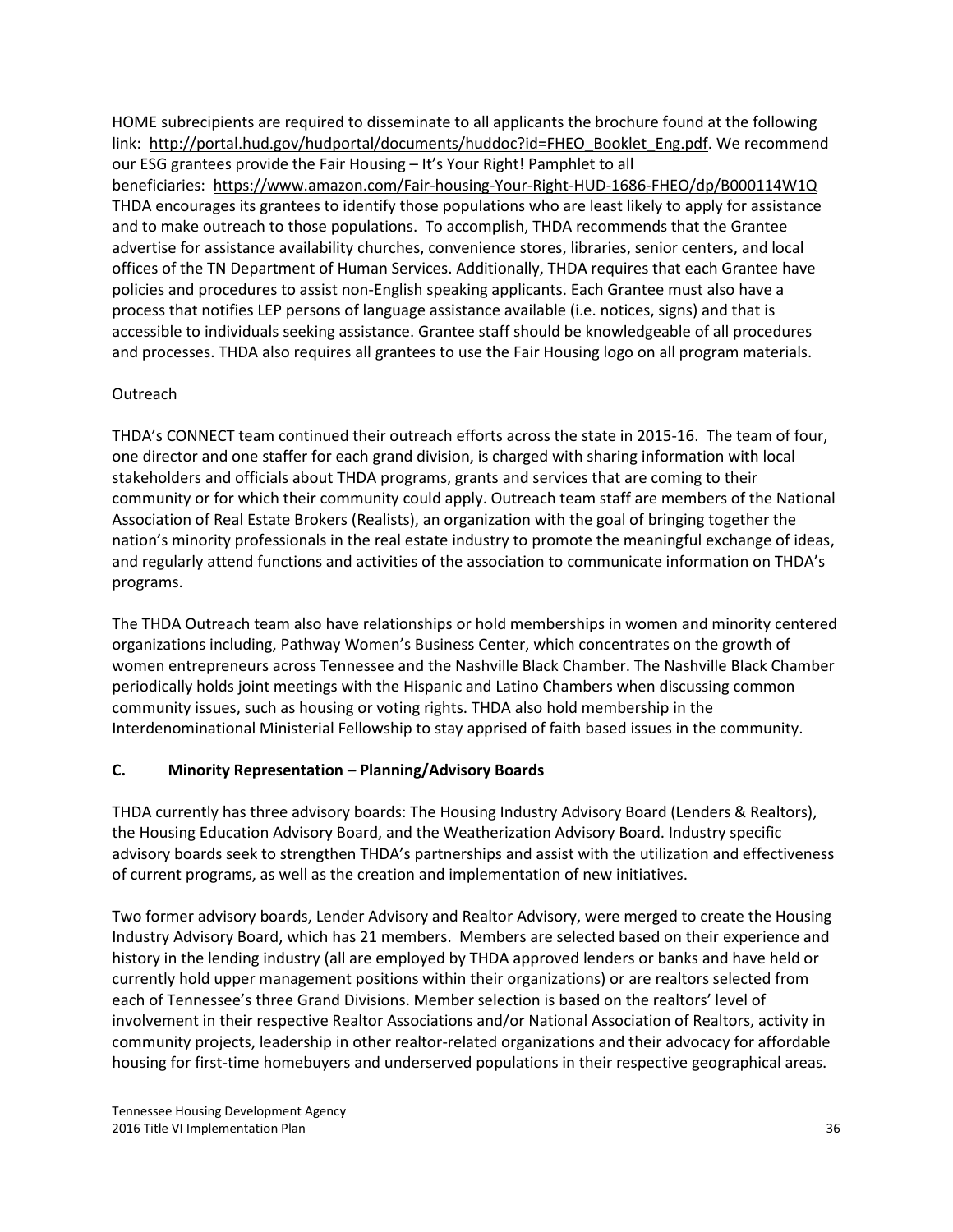The Homebuyer Education Advisory Board consists of a total of 12 members who are housing and financial educators that serve to advise THDA in promoting sustainable housing choices and building strong communities

The Energy Efficiency and Weatherization Advisory Board consists of 14 members who provide a broad representation of organizations and agencies with expertise to advise THDA on improving policies, procedures, public awareness, and financial assistance allocations to enhance the quality of life to all Tennesseans, with a focus on low-moderate income persons.

Information regarding advisory board members and a link to the published list of members are provided in the following table.

| .= <i>.</i> . <i>.</i> .woo                                       |                                                           |                                                                         |            |                              |                            |                                |  |  |  |  |  |
|-------------------------------------------------------------------|-----------------------------------------------------------|-------------------------------------------------------------------------|------------|------------------------------|----------------------------|--------------------------------|--|--|--|--|--|
| <b>Advisory Board</b>                                             | <b>Published</b><br>List of<br><b>Members</b><br>(Yes/No) | <b>Link to Published List of</b><br><b>Board Members</b>                | # Minority | % Minority<br><b>Members</b> | % Female<br><b>Members</b> | <b>Total</b><br><b>Members</b> |  |  |  |  |  |
| <b>Energy Efficiency</b><br>&<br>Weatherization<br>Advisory Board | Yes                                                       | http://thda.org/about-<br>thda/energy-efficiency-<br>and-weatherization | $1-Af.$ Am | 7%                           | 29%                        | 14                             |  |  |  |  |  |
| Homebuyer<br>Education<br>Advisory Board                          | Yes                                                       | http://thda.org/about-<br>thda/housing-education                        | 4-Af. Am   | 33%                          | 58%                        | 12                             |  |  |  |  |  |
| Housing Industry<br>Advisory Board                                | Yes                                                       | http://thda.org/about-<br>thda/housing-industry                         | $3-Af.$ Am | 14%                          | 38%                        | 21                             |  |  |  |  |  |

### **Table 13 THDA Advisory Boards**

# **D. Minority Input**

THDA allows opportunities for public comment throughout the year on various programs and reporting requirements. Public notices are placed in major publications throughout the state and comments are accepted in person, through the mail or electronically. All grant and contract notices are also placed in major newspapers across the state and on THDA's website. Public notices and documents provided to the public for comment are provided in English and Spanish versions on THDA's website. Public notices informing the public of a public comment period or a public meeting are also published in English and Spanish and may be translated into Arabic, Bosnian, Somali, Behdini, and Sorani on the THDA website.

THDA makes every effort to publish those notices in English and Spanish newspapers and online using various social media. Additionally, THDA has an email blast list process for public notice/comments that sends emails when public review/comment is required for program changes. The list was created to ensure organizations that serve a protected class are specifically notified on public comment periods.

Tennessee Housing Development Agency 2016 Title VI Implementation Plan 37 THDA's website contains information on Fair Housing and Title VI. The webpages include information on the Fair Housing Act and Title VI, other nondiscrimination laws and regulations, examples of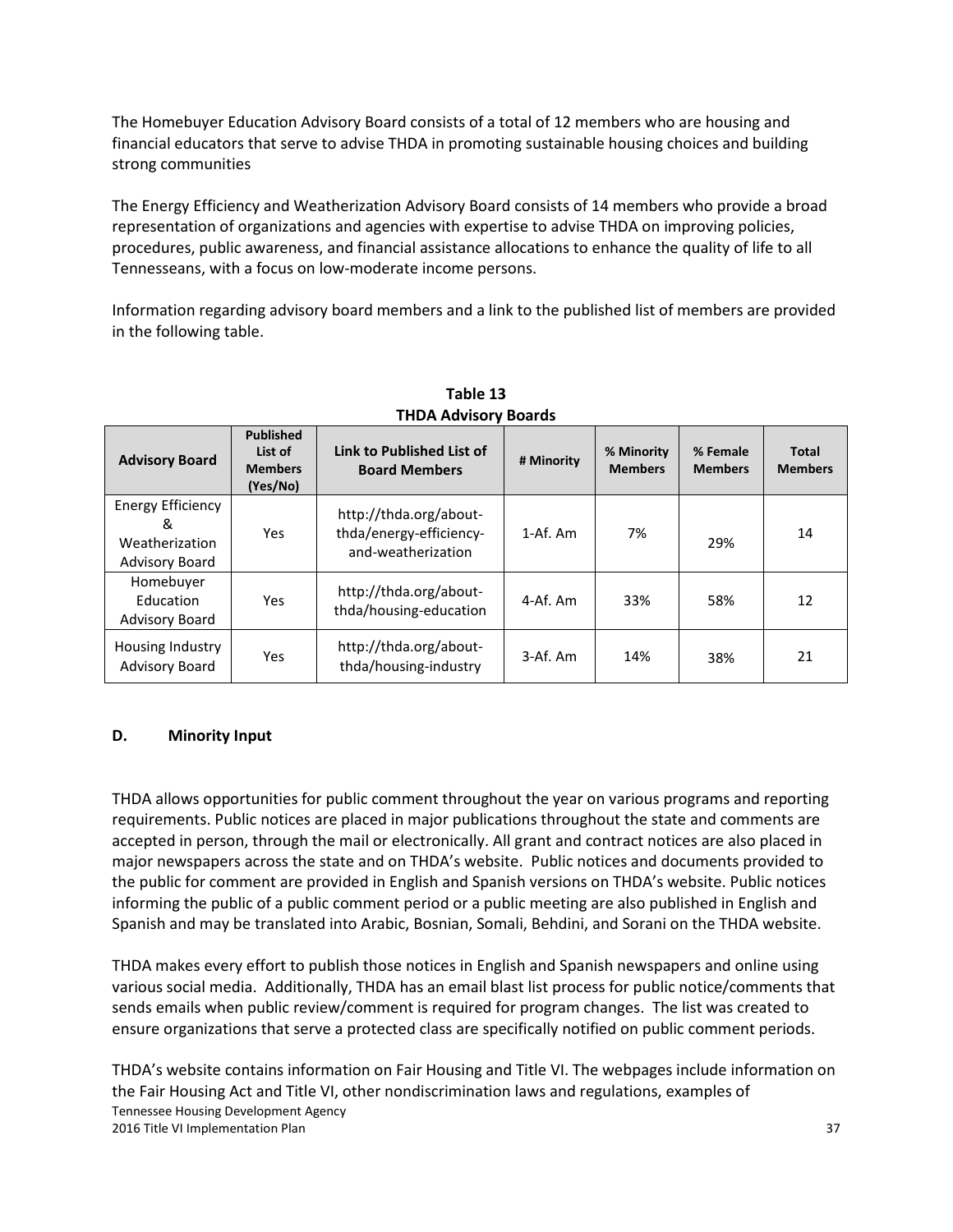discrimination, nondiscrimination resources and the methods for filing either a fair housing or Title VI complaint. In addition, a copy of the Title VI Implementation Plan is posted on the website and is accessible to the public. Hard copies of this Title VI Implementation Plan are also available to the public upon request. The fair housing and Title VI webpages may be accessed at: *[http://thda.org/about](http://thda.org/about-thda/fair-housing-title-vi-compliance)[thda/fair-housing-title-vi-compliance](http://thda.org/about-thda/fair-housing-title-vi-compliance)*

The agency continues to seek out minority media outlets and opportunities to expand our outreach through minority media. To this end, THDA periodically places advertisements in minority media publications. During the most recent fiscal year, THDA placed a full page ad with the Tennessee Minority Pages to highlight and promote minority businesses and those that support minority businesses. THDA continued to purchase media this year in the Nashville Pride and the Tennessee Tribune, and both publications routinely cover THDA events in the community and other stories related to affordable housing. This past year, THDA placed an advertisement in the annual Minority Enterprise Development Week (MEDWeek) celebration brochure. MEDWeek is an annual national celebration in recognition of the contributions made by minority businesses to the national economy. MEDWeek is a joint collaboration of the U.S. Department of Commerce's Minority Business Development Agency (MBDA), Nashville Minority Business Center along with 2014 Chair Atty. Nancy Vincent representing Baker, Donelson, Bearman, Caldwell & Berkowitz, PC. The Nashville Minority Business Center is funded in party by the State of Tennessee and operated by the Community Resource and Development Center. The center is charged with providing management and technical assistance and market development services to minority entrepreneurs.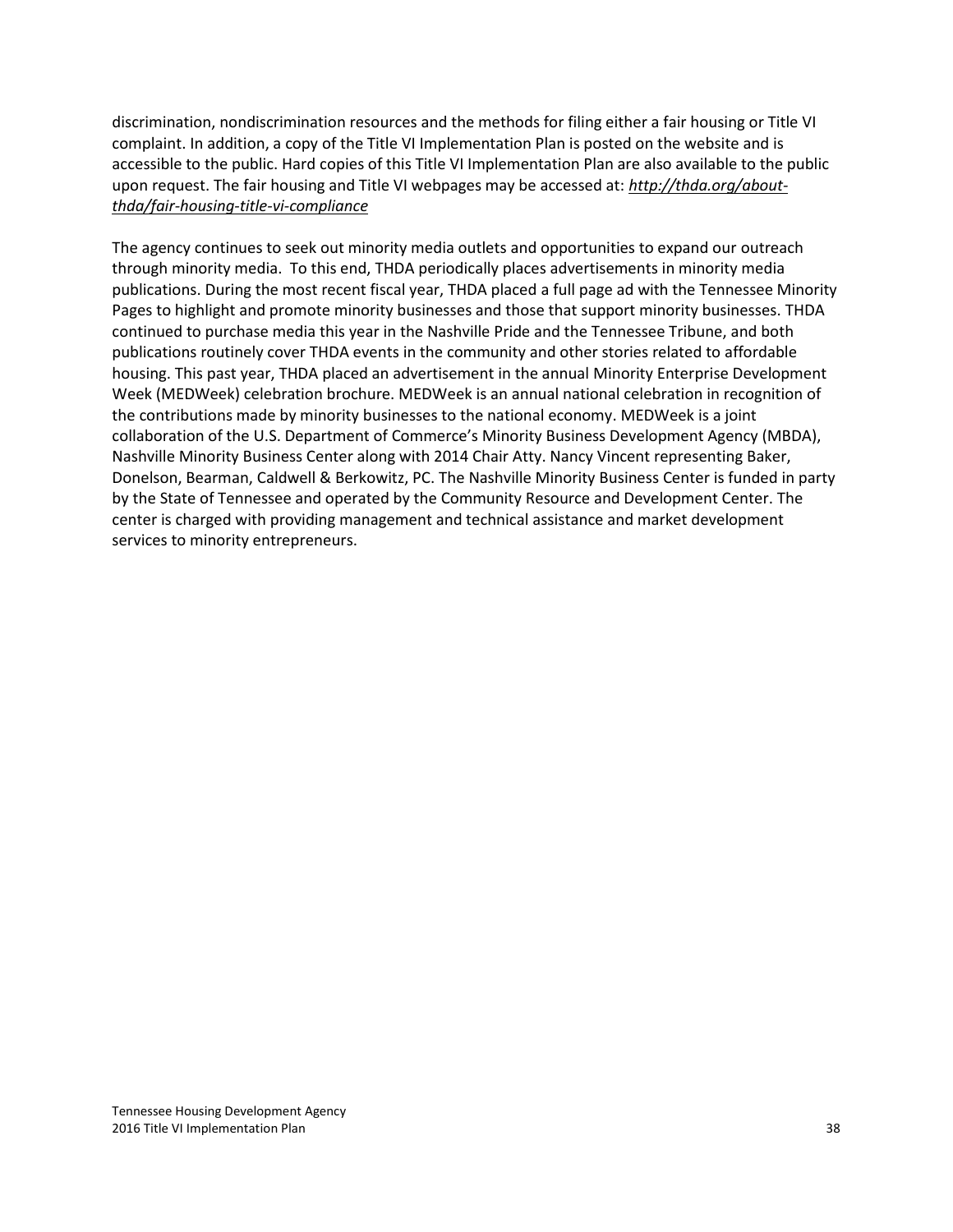#### **XIV. COMPLIANCE REPORTING**

The U. S. Department of Housing and Urban Development (HUD) has oversight for the following programs: HOME Investment Partnership, Emergency Solutions Grant, Neighborhood Stabilization Program, Section 8 Housing Choice Voucher Program and Section 8 Project Based Rental Assistance. The Department of Health and Human Services has oversight for the Low Income Housing Energy Assistance Program. The U.S. Department of Energy has oversight for the Weatherization Assistance Program.

The governing legislation for each program is as follows:

- HOME: The HOME program is governed by 24 CFR 92.
- ESG: The ESG program is governed by 24 CFR 576.
- NSP: The NSP program is governed by 24 CFR 1.
- Section 8 Rental Assistance: The S8RA program is governed by 24 CFR 982.54 (d)(6).
- Section 8 Contract Administration: The S8CA program is governed by 24 CFR 983.
- LIHEAP: LIHEAP is governed by Title 45 (Public Welfare) of the Code of Federal Regulations, Part 96 (Block Grants), [Subpart H](http://archive.acf.hhs.gov/programs/ocs/liheap/guidance/regulations/regh.html) (LIHEAP), cited as 45 C.F.R. 96
- WAP: The WAP Program is governed by 10 CFR Part 440.

The U.S. Department of Treasury, Internal Revenue Service (IRS) has oversight for the Low-Income Housing Tax Credit Program under Section 42 of the Internal Revenue Code of 1986, as amended, and related Treasury Regulations, found primarily at 26 C.F.R. Section 1.42 et seq. The IRS also has oversight over the Homeownership Programs under Section 143 of the Code pursuant to which tax exempt bond issues are made for the mortgage program, and volume cap under Section 146 of the Code allocated to THDA and made available to local issuers to permit issuance of tax-exempt bonds for multifamily housing. The Treasury Department also has oversight for the Hardest Hit Fund, authorized by Section 109 of the Emergency Economic Stabilization Act (ESSA), Division A of Pub.L. 110-343, 112 Stat. 3774 (2008).

With the exception of the Tennessee Human Rights Commission, THDA does not submit Title VI reports to any federal or state agency.

THDA did not have any Title VI or related discrimination audits for FY 2015-2016.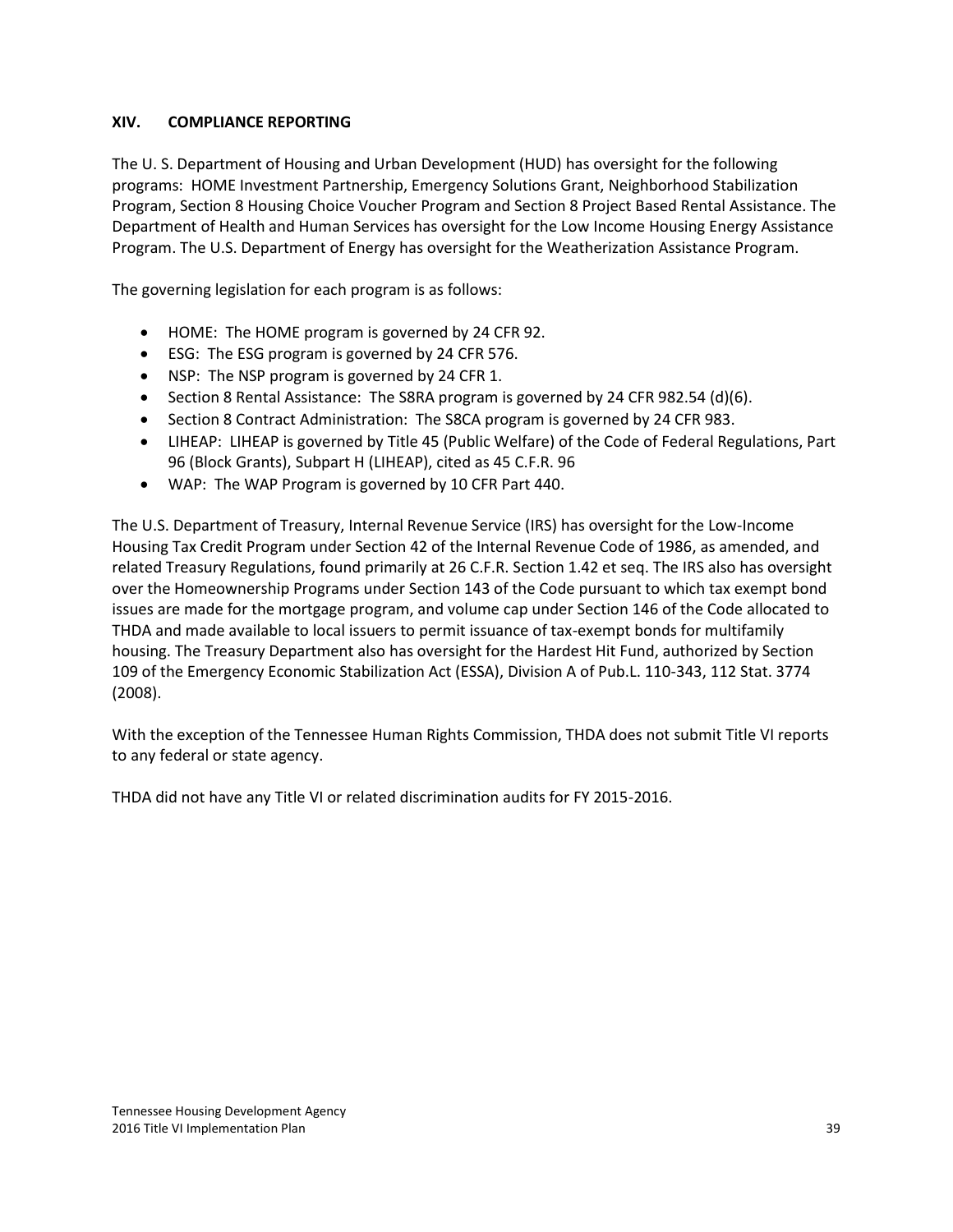## **XV. EVALUATION PROCEDURES**

The evaluation or manner in which THDA maximizes the number of sub-recipients and contracts in compliance with civil rights requirements varies by program and activity. It is through compliance monitoring that THDA makes a comparison of the quality of services for programs where this monitoring is required. For other programs, additional activities are completed for the purposes of evaluation to determine quality and outcome of services. The primary evaluation activities for fiscal year 2015-16 are described in the sections below.

# **A. Compliance Monitoring as Evaluation**

THDA ensures compliance with Title VI through its contracts with sub-recipients and contractors, subrecipient training, pre- and post-award procedures and through monitoring of THDA programs. More information on the monitoring of sub-recipients may be found in Section IX "Compliance Reviews" and Section X "Compliance/Noncompliance Reporting". THDA evaluates the performance of sub-recipients through the compliance monitoring process annually.

For the temporary programs related to the foreclosure crisis and specifically the Hardest Hit Fund, The U.S. Treasury has required extensive quarterly reporting that includes beneficiary demographics. These reports may be found online at: *[http://www.treasury.gov/initiatives/financial-stability/TARP-](http://www.treasury.gov/initiatives/financial-stability/TARP-Programs/housing/Pages/Program-Documents.aspx#TN)[Programs/housing/Pages/Program-Documents.aspx#TN](http://www.treasury.gov/initiatives/financial-stability/TARP-Programs/housing/Pages/Program-Documents.aspx#TN)*. THDA reviews beneficiary reports regularly to ensure programs are serving all intended beneficiaries without gaps in service and where gaps are found plans outreach efforts based on the reporting.

# **B. Analysis of Impediments & the Fair Housing Plan as Evaluation**

As a requirement of receiving funds under the CDBG, HOME, ESG, and the Housing Opportunities for Persons with Aids (HOPWA) programs, entitlement jurisdictions must submit certification of affirmatively furthering fair housing to the U.S. Department of Housing and Urban Development (HUD) Office of Community Planning and Development (CPD). The Consolidated Partners use the AI for five years to serve as a priority list for addressing impediments to Fair Housing. In January 2013, the State of Tennessee entered into a contract with Western Economic Services (WES) to complete a state-wide Analysis of Impediments to Fair Housing Choice (AI). The Department of Economic and Community Development (ECD) led the project and collaborated with THDA and Department of Health (DOH). The full report may be found on the THDA website at: http://thda.org/about-thda/fair-housing-title-vicompliance.

The State has developed activities to address the findings contained in the AI and has developed a comprehensive Fair Housing Plan to overcome the impediments. The AI categorizes the impediments as either private sector or public sector impediments and the Fair Housing Plan organizes them in a similar manner. The State intends to take a comprehensive approach in addressing both private and public sector impediments by conducting, encouraging and/or facilitating the actions identified in the AI. The findings, actions and objectives recommended in the report, and the activities and objectives developed by the Consolidated Partners, as well as the estimated cost and timeframe to complete the activity in order to address the impediments, are found in the Fair Housing Plan.

The Fair Housing Plan is continually evolving and updated at least annually. Each activity in the plan addresses one or more of the impediments identified in the AI. Many of the activities that address the